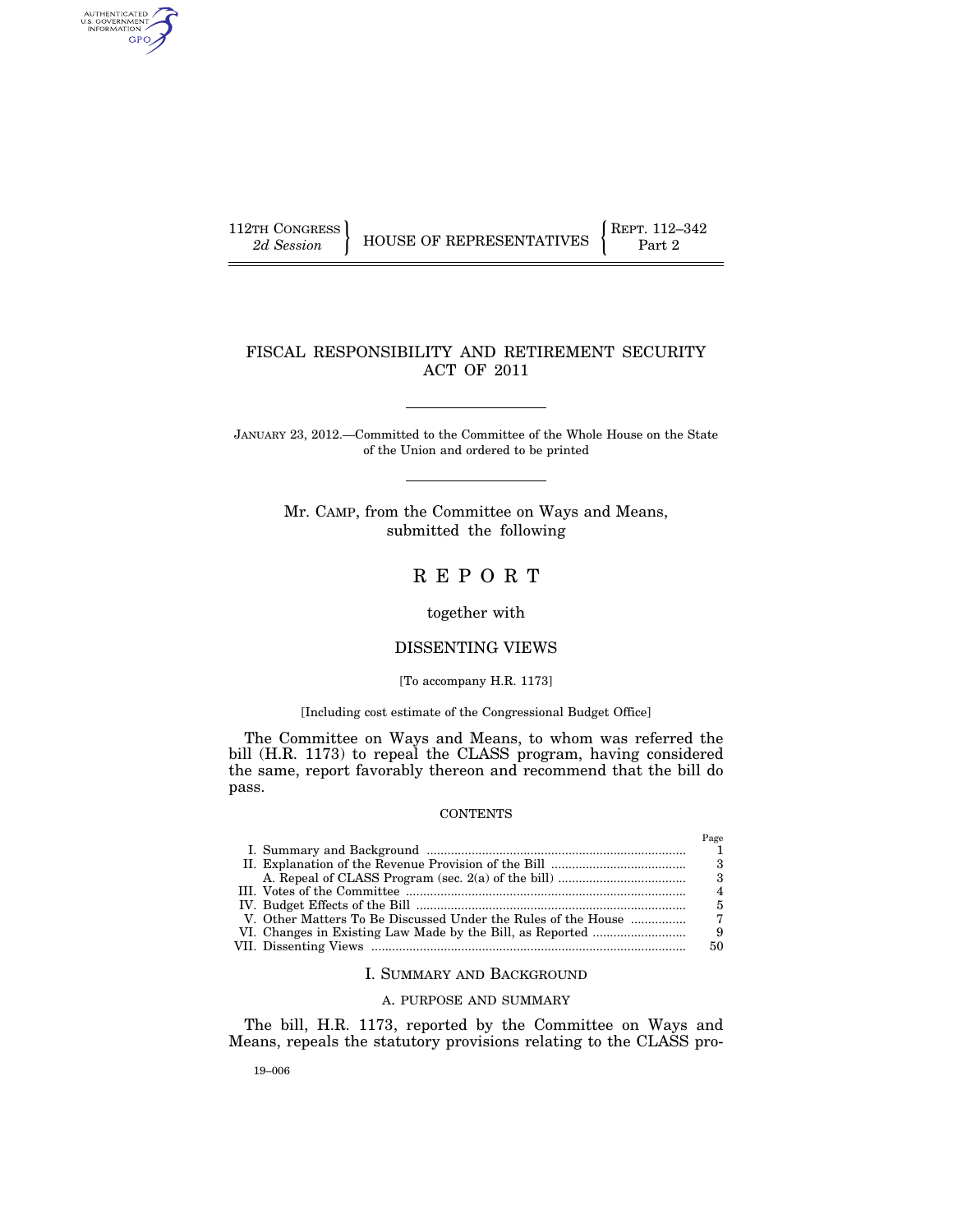gram,<sup>1</sup> as enacted under the "Community Living Assistance Services and Supports Act,'' also called the ''CLASS Act.'' 2

Specifically, as part of repealing the statutory provisions relating to the CLASS program, the bill repeals the Federal income tax provision under which the CLASS program is treated for purposes of the Internal Revenue Code of 1986 in the same manner as a qualified long-term insurance care contract for qualified long-term care services.

#### B. BACKGROUND AND NEED FOR LEGISLATION

The CLASS Act directs the U.S. Department of Health and Human Services (''HHS'') to establish the CLASS program, a new Federal long-term care insurance entitlement established under the 2010 health care law. The CLASS program must meet certain general criteria set forth in the CLASS Act, including that the program be solvent throughout a 75-year period. Both prior to and after the enactment of the CLASS program, significant concerns have been raised by Members of both parties—as well as by the Administration's own actuaries—concerning the fiscal unsustainability of the CLASS program. On October 14, 2011, HHS Secretary Kathleen Sebelius announced that HHS was suspending implementation of the CLASS program because of HHS's recognition that there is ''no viable path forward'' for developing a program meeting the applicable criteria. The bill repeals the statutory provisions relating to the CLASS program, including the provision dealing with the Federal tax treatment of the CLASS program.

#### C. LEGISLATIVE HISTORY

## *Background*

H.R. 1173 was introduced on March 17, 2011, and was referred to the Committee on Energy and Commerce and to the Committee on Ways and Means.

The Committee on Energy and Commerce marked up the bill on November 29 and 30, 2011, and ordered the bill, as amended, favorably reported.3

#### *Committee action*

With the Committee on Ways and Means' referral on the bill scheduled to expire on February 1, 2012, the Committee marked up the bill on January 18, 2012, and ordered the bill favorably reported without an amendment.

#### *Committee hearings*

The Committee has held numerous hearings on various aspects of the 2010 health care law during the 112th Congress. Four of those hearings—including one held on January 26, 2011; one held on February 10, 2011; and two held on February 16, 2011—featured testimony or extensive Member discussion raising significant concerns about the CLASS program.

<sup>1</sup>Secs. 3201–3210 of the Public Health Service Act, 42 U.S.C. 300ll et seq. 2Title VIII of the Patient Protection and Affordable Care Act of 2010, Pub. L. No. 111–148 (March 23, 2010). 3See H.R. Rep. No. 112–342, Part 1, for the bill as reported by the Committee on Energy and

Commerce.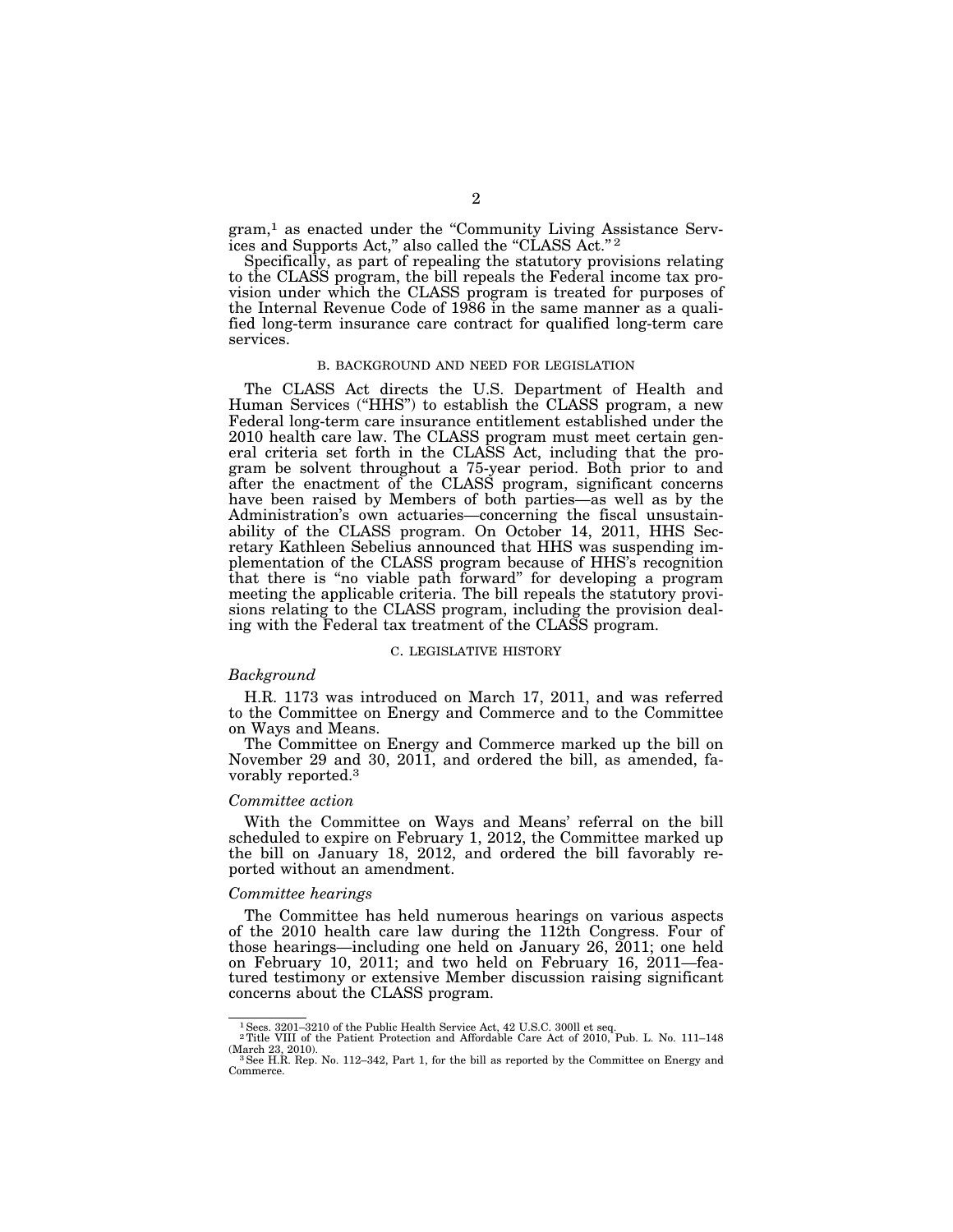# II. EXPLANATION OF THE REVENUE PROVISION OF THE BILL

A. REPEAL OF CLASS PROGRAM (SEC. 2(a) OF THE BILL)

## *Present Law*

# *CLASS program*

The CLASS Act amended the Public Health Service Act (the "PHSA") to provide for the establishment of the CLASS program by HHS.4 The CLASS program would be a national voluntary longterm care insurance program allowing individuals to purchase long-term care insurance to provide benefits in the case of functional limitations, e.g., the inability to perform activities of daily living (such as bathing and dressing) or the need for supervision because of a cognitive impairment. The CLASS Act provides general criteria for premiums, vesting, benefits and other elements of the CLASS program, including that the program be actuarially sound and solvent throughout a 75-year period.

HHS has suspended work on establishment of the CLASS program because of the inability to develop a program meeting the applicable criteria.5

## *Tax treatment of qualified long-term care insurance*

Favorable tax treatment applies with respect to premiums paid for and benefits under a qualified long-term care insurance contract providing coverage of qualified long-term care services.6 Qualified long-term care services are necessary diagnostic, preventive, therapeutic, curing, treating, mitigating and rehabilitative services, and maintenance or personal care services that are required by a chronically ill individual and that are provided pursuant to a plan of care prescribed by a licensed health care practitioner.

Premiums paid for a qualified long-term care insurance contract generally are deductible as medical expenses, subject to a dollar limit on the deductible amount of the premium per year based on the insured person's age (e.g., between ages 40 and 50) at the end of the taxable year.7 Subject to the same dollar limit, premiums paid for qualified long-term care insurance by a self-employed individual generally are deductible.8

A qualified long-term care insurance contract is treated as an accident and health insurance contract, and amounts received under the contract are excludable from income as amounts received for personal injuries or sickness, subject to per-day dollar limits in certain cases.9 Amounts received under a qualified long-term care insurance contract (regardless of whether the contract reimburses expenses or pays benefits on a per diem or other periodic basis) are

<sup>4</sup>Secs. 3201–3210 of the PHSA, 42 U.S.C. 300ll et seq. 5Letter from HHS Secretary Kathleen Sebelius to Congress, October 14, 2011, available at www.hhs.gov/secretary/letter10142011.html.<br>
<sup>6</sup>Sec. 7702B. Except as otherwise stated, all section references herein are to the Internal Rev-

enue Code of 1986, as amended (the "Code").<br>
7Secs. 7702B(a)(4) and 213(d)(10). Under section 213, medical expenses are generally allowed

as a deduction only to the extent they exceed 7.5 percent of adjusted gross income (10 percent of adjusted gross income as of 2013).<br><sup>8</sup>Sec. 162(l).

<sup>9</sup>Secs. 7702B(a)(1), (a)(2), and (d) and 104(a)(3).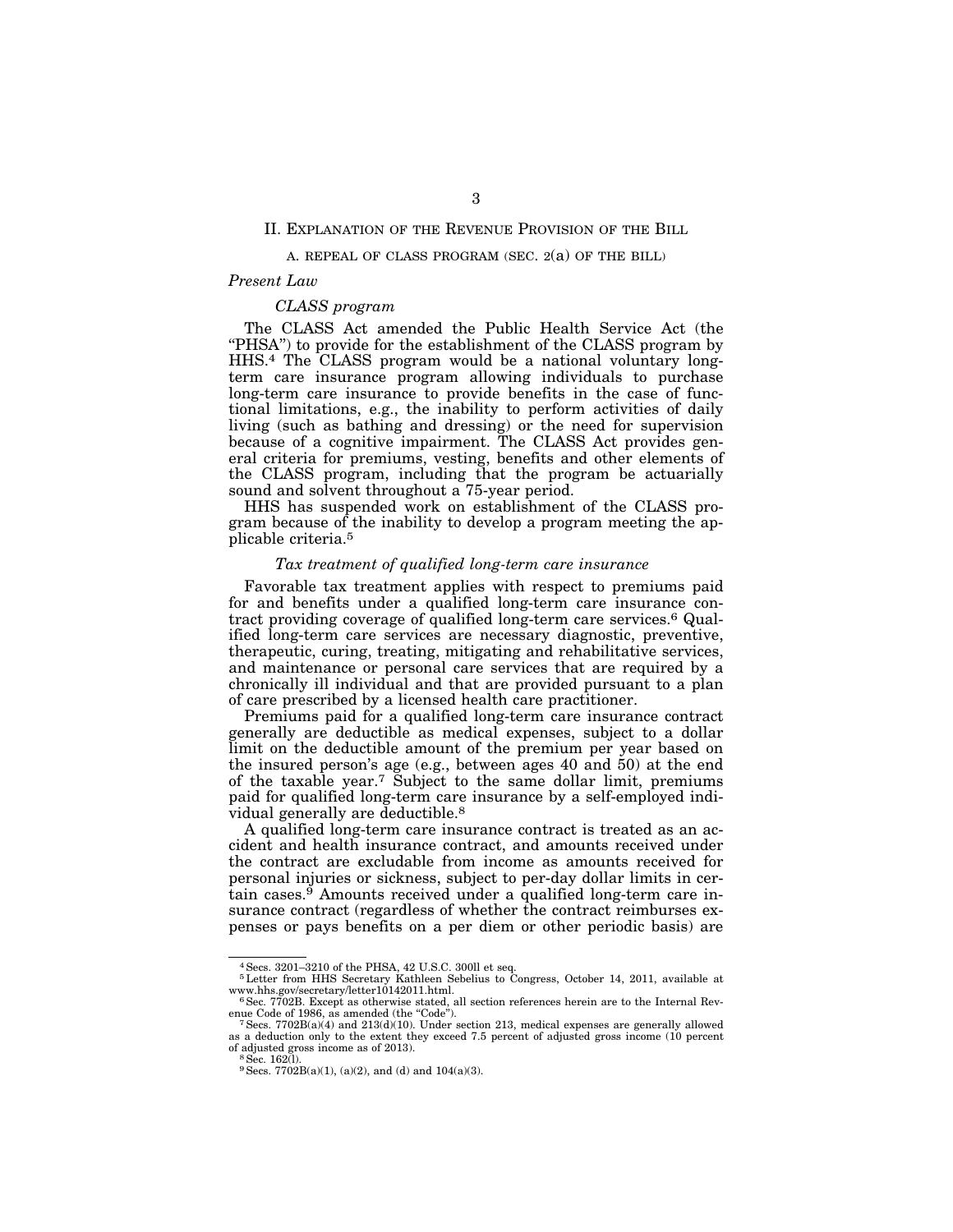treated as reimbursement for expenses actually incurred for medical care.10

A plan of an employer providing coverage under a long-term care insurance contract generally is treated as an accident and health plan, and employer-provided coverage and benefits under the contract generally are excludable from income.11

Under the CLASS Act, the CLASS program is treated for purposes of the Code in the same manner as a qualified long-term insurance care contract for qualified long-term care services.<sup>12</sup>

## *Reasons for Change*

The Committee believes that the CLASS program as enacted is not fiscally sustainable and should be repealed. As part of this repeal, the Committee believes that the provision treating the CLASS Program for tax purposes in the same manner as a qualified longterm care insurance contract should be repealed.

## *Explanation of Provision*

The provision repeals the statutory provisions relating to the CLASS program. Thus, the provision treating the CLASS program for Code purposes in the same manner as a qualified long-term care insurance contract for qualified long-term care services is repealed.

# *Effective Date*

The provision is effective on the date of enactment.

#### III. VOTES OF THE COMMITTEE

In compliance with clause 3(b) of rule XIII of the Rules of the House of Representatives, the following statement is made concerning the vote of the Committee on Ways and Means in its consideration of H.R. 1173, the "Fiscal Responsibility and Retirement Security Act of 2011.''

The bill, H.R. 1173, was ordered favorably reported without amendment by a roll call vote of 23 yeas to 13 nays (with a quorum being present). The vote was as follows:

| Representative   | Yea | Nav | Present | Representative | Yea | Nav | Present |
|------------------|-----|-----|---------|----------------|-----|-----|---------|
| Mr. Camp         | χ   |     |         | Mr. Levin      |     |     |         |
| Mr. Herger       | χ   |     |         |                |     |     |         |
| Mr. Johnson      |     |     |         | Mr. Stark      |     |     |         |
| Mr. Brady        | χ   |     |         | Mr. McDermott  |     | ۸   |         |
| Mr. Ryan         | χ   |     |         | Mr. Lewis      |     |     |         |
| Mr. Nunes        |     |     |         |                |     |     |         |
| Mr. Tiberi       |     |     |         | Mr. Becerra    |     |     |         |
| Mr. Davis        |     |     |         | Mr. Doggett    |     |     |         |
| Mr. Reichert     | χ   |     |         | Mr. Thompson   | .   |     |         |
| Mr. Boustany     |     |     |         | Mr. Larson     |     |     |         |
| Mr. Roskam       | χ   |     |         | Mr. Blumenauer |     | χ   |         |
| Mr. Gerlach      | χ   |     |         | Mr. Kind       | χ   |     |         |
| Mr. Price        | χ   |     |         | Mr. Pascrell   |     |     |         |
| Mr. Buchanan<br> | χ   |     |         | Ms. Berkley    |     |     |         |

<sup>10</sup> Sec. 7702B(a)(2). <sup>11</sup> Secs. 7702B(a)(3), 105 and 106. However, the exclusion does not apply to qualified long-term care insurance provided through a flexible spending arrangement within the meaning of section 106(c). Further, under section 125(f), long-term care insurance is not permitted to be offered under a cafeteria plan.<br><sup>12</sup> Sec. 3210 of the PHSA, 42 U.S.C. 300ll–9.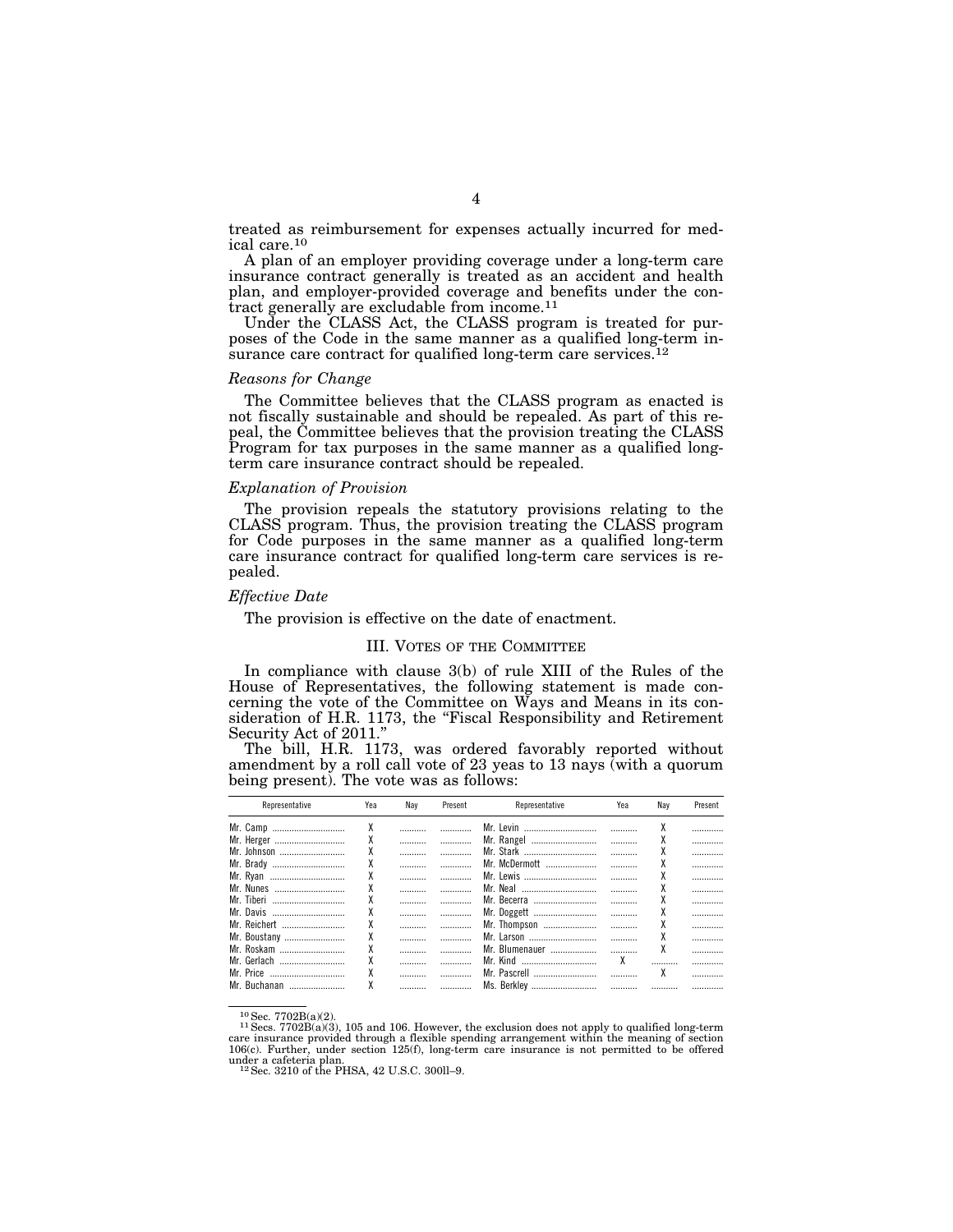|                 | Yea | Nav | Present | Yea | Nav | resent |  |
|-----------------|-----|-----|---------|-----|-----|--------|--|
| Mr. Smith<br>   |     |     |         |     |     |        |  |
| Mr. Schock<br>  |     |     |         |     |     |        |  |
| Ms. Jenkins     |     |     |         |     |     |        |  |
| Mr. Paulsen     |     |     |         |     |     |        |  |
| Mr Marchant<br> |     |     |         |     |     |        |  |
| Mr. Berg        |     |     |         |     |     |        |  |
| Ms. Black       |     |     |         |     |     |        |  |
| Mr Reed<br>     |     |     |         |     |     |        |  |

#### IV. BUDGET EFFECTS OF THE BILL

#### A. COMMITTEE ESTIMATE OF BUDGETARY EFFECTS

In compliance with clause 3(d) of rule XIII of the Rules of the House of Representatives, the following statement is made concerning the effects on the budget of the revenue provision of the bill, H.R. 1173, as reported.

The revenue provision of the bill, as reported, is estimated to have no effects on budget receipts for fiscal years 2012–2022.

### B. STATEMENT REGARDING NEW BUDGET AUTHORITY AND TAX EXPENDITURES BUDGET AUTHORITY

In compliance with clause  $3(c)(2)$  of rule XIII of the Rules of the House of Representatives, the Committee states that the bill involves no new or increased budget authority. The Committee states further that the bill involves no new or increased tax expenditures.

#### C. COST ESTIMATE PREPARED BY THE CONGRESSIONAL BUDGET OFFICE

In compliance with clause  $3(c)(3)$  of rule XIII of the Rules of the House of Representatives, requiring a cost estimate prepared by the CBO, the following statement by CBO is provided.

# U.S. CONGRESS, CONGRESSIONAL BUDGET OFFICE, *Washington, DC, January 19, 2012.*

#### Hon. DAVE CAMP,

*Chairman, Committee on Ways and Means, House of Representatives, Washington, DC.* 

DEAR MR. CHAIRMAN: The Congressional Budget Office has prepared the enclosed cost estimate for H.R. 1173, the Fiscal Responsibility and Retirement Security Act of 2011.

If you wish further details on this estimate, we will be pleased to provide them. The CBO staff contact is Julia Mitchell.

Sincerely,

#### DOUGLAS W. ELMENDORF.

# Enclosure.

#### *H.R. 1173—Fiscal Responsibility and Retirement Security Act of 2011*

Summary: H.R. 1173 would repeal title VIII of the Patient Protection and Affordable Care Act (PPACA). That title of PPACA established the Community Living Assistance Services and Supports (CLASS) Program—a national, voluntary long-term care insurance program for purchasing community living assistance services and supports. Title VIII also authorized and appropriated funding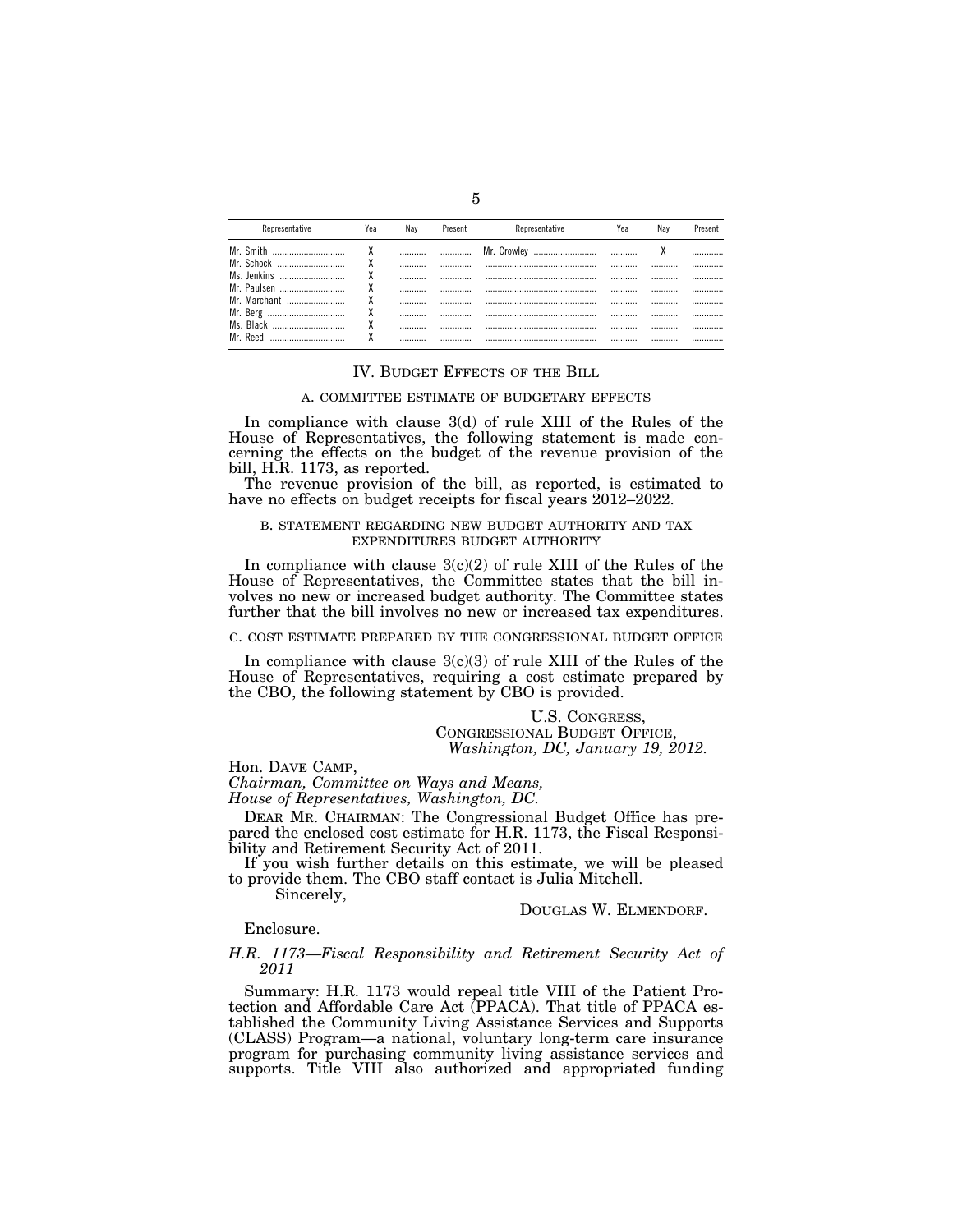through 2015 for the National Clearinghouse for Long-Term Care Information (clearinghouse). H.R. 1173 would rescind any unobligated balances appropriated to the National Clearinghouse for Long-Term Care Information.

CBO estimates that enacting H.R. 1173 would reduce direct spending by \$9 million over the 2012–2017 and 2012–2022 periods. Pay-as-you-go procedures apply because enacting the legislation would affect direct spending. Enacting H.R. 1173 would have no impact on federal revenues.

The bill contains no intergovernmental or private-sector mandates as defined in the Unfunded Mandates Reform Act (UMRA).

Estimated cost to the Federal Government: The estimated budgetary impact of H.R. 1173 is shown in the following table. The effects of this legislation fall within budget function 550 (health).

|                                          | By fiscal year, in millions of dollars- |      |      |         |                            |      |              |      |              |              |          |                  |                  |
|------------------------------------------|-----------------------------------------|------|------|---------|----------------------------|------|--------------|------|--------------|--------------|----------|------------------|------------------|
|                                          | 2012                                    | 2013 | 2014 | 2015    | 2016                       | 2017 | 2018         | 2019 | 2020         | 2021         | 2022     | $2012 -$<br>2017 | $2012 -$<br>2022 |
|                                          |                                         |      |      |         | CHANGES IN DIRECT SPENDING |      |              |      |              |              |          |                  |                  |
| <b>Estimated Budget</b><br>Authority<br> |                                         | $-3$ |      | $-3 -3$ | $\mathbf{0}$               | 0    | $\mathbf{0}$ | 0    | $\mathbf{0}$ | $\mathbf{0}$ | $\theta$ | - 9              | - 9              |

Estimated Outlays ..  $0 \t -3 \t -3 \t -3 \t 0 \t 0 \t 0 \t 0 \t 0 \t 0 \t -9 \t -9$ 

Basis of estimate: In its March 2011 baseline projections, CBO anticipated that the CLASS program would begin collecting premiums in fiscal year 2012 and that net receipts of the program over the 2012–2021 period would amount to \$81 billion, not including estimated Medicaid savings of \$2 billion. On October 14, 2011, the Secretary of the Department of Health and Human Services announced that she did not ''see a viable path forward for CLASS implementation at this time.'' 1 CBO considers that announcement to be definitive new information and as a result, in its next baseline projections (which will be issued later this month), CBO will assume that CLASS will not be implemented unless there are changes in law or other actions by the Administration that would supersede the Secretary's announcement. Further, legislation to repeal the provisions of law establishing the CLASS program are now estimated as having no budgetary effect relative to current law.

However, the Secretary's announcement does not affect use of the funds authorized and appropriated for the clearinghouse. Therefore, the rescission of unobligated funds for the clearinghouse for 2013 through 2015 would have a budgetary effect of reducing direct spending by \$9 million over the 2012–2022 period.

Pay-as-you-go considerations: The Statutory Pay-As-You-Go Act of 2010 establishes budget-reporting and enforcement procedures for legislation affecting direct spending or revenues. The net changes in outlays that are subject to those pay-as-you-go procedures are shown in the following table. Enacting H.R. 1173 would have no impact on federal revenues.

<sup>1</sup>Letter from Kathleen Sebelius, Secretary of the Department of Health and Human Services, to John A. Boehner, Speaker, House of Representatives, October 14, 2011.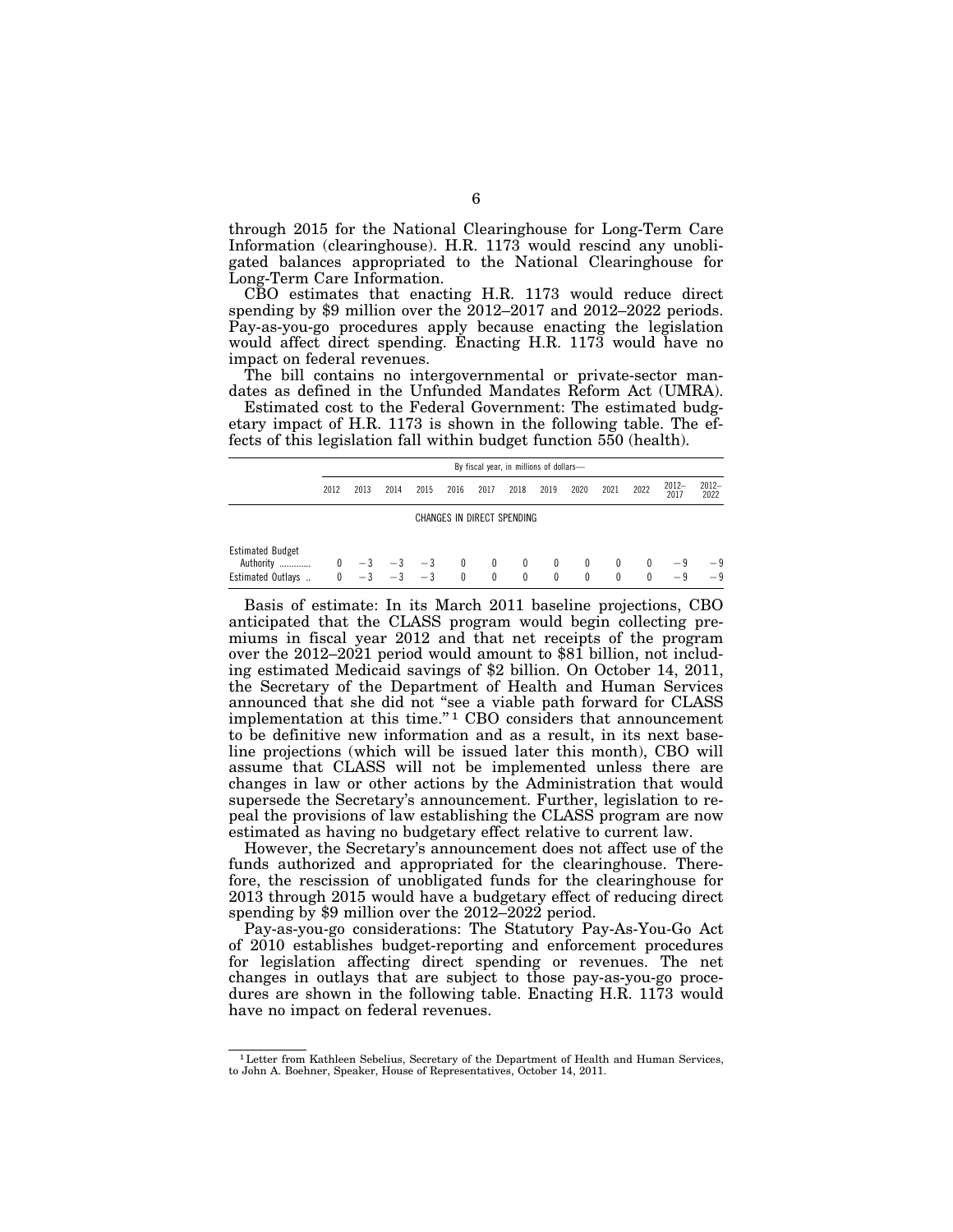CBO ESTIMATE OF PAY-AS-YOU-GO EFFECTS FOR H.R. 1173, AS ORDERED REPORTED BY THE HOUSE COMMITTEE ON WAYS AND MEANS ON JANUARY 18, 2012

|                                            | By fiscal year, in millions of dollars- |      |      |                                   |              |              |          |          |          |        |          |                 |                  |
|--------------------------------------------|-----------------------------------------|------|------|-----------------------------------|--------------|--------------|----------|----------|----------|--------|----------|-----------------|------------------|
|                                            | 2012                                    | 2013 | 2014 | 2015                              | 2016         | 2017         | 2018     | 2019     | 2020     | 2021   | 2022     | $2012-$<br>2017 | $2012 -$<br>2022 |
|                                            |                                         |      |      | NET DECREASE $(-)$ In the deficit |              |              |          |          |          |        |          |                 |                  |
| Statutory Pay-<br>As-You-Go<br>Impact<br>. |                                         | $-3$ | $-3$ | $-3$                              | $\mathbf{0}$ | $\mathbf{0}$ | $\Omega$ | $\theta$ | $\theta$ | $\Box$ | $\Omega$ |                 | — 9              |

Intergovernmental and private-sector impact: H.R. 1173 contains no intergovernmental or private-sector mandates as defined in UMRA and would not affect the budgets of state, local, or tribal governments.

Previous CBO estimate: On December 2, 2011, CBO transmitted a cost estimate for H.R. 1173, as ordered reported by the House Committee on Energy and Commerce on November 30, 2011. The two versions of H.R. 1173 are similar. Both versions of the bill would have no budgetary effect over the 2012–2022 period for provisions repealing the CLASS program and both would reduce direct spending by \$9 million over the 2012–2022 period as a result of rescinding appropriated funding for the National Clearinghouse for Long-Term Care Information. However, H.R. 1173 as ordered reported by the House Committee on Energy and Commerce would replace those funds with funding subject to future appropriation actions thus increasing spending subject to future appropriation by \$9 million over the 2012–2022 period.

Estimate prepared by: Federal Costs: Julia Mitchell; Impact on State, Local, and Tribal Governments: Lisa Ramirez-Branum; Impact on the Private Sector: Michael Levine.

Estimate approved by: Holly Harvey, Deputy Assistant Director for Budget Analysis.

#### D. MACROECONOMIC IMPACT ANALYSIS

In compliance with clause 3(h)(2) of rule XIII of the Rules of the House of Representatives, the following statement is made by the Joint Committee on Taxation with respect to the provisions of the bill amending the Internal Revenue Code of 1986: the effects of the bill on economic activity are so small as to be incalculable within the context of a model of the aggregate economy.

### V. OTHER MATTERS TO BE DISCUSSED UNDER THE RULES OF THE **HOUSE**

## A. COMMITTEE OVERSIGHT FINDINGS AND RECOMMENDATIONS

With respect to clause  $3(c)(1)$  of rule XIII of the Rules of the House of Representatives (relating to oversight findings), the Committee advises that it was as a result of the Committee's review of the provisions of H.R. 1173 that the Committee concluded that it is appropriate to report the bill favorably to the House of Representatives with the recommendation that the bill do pass.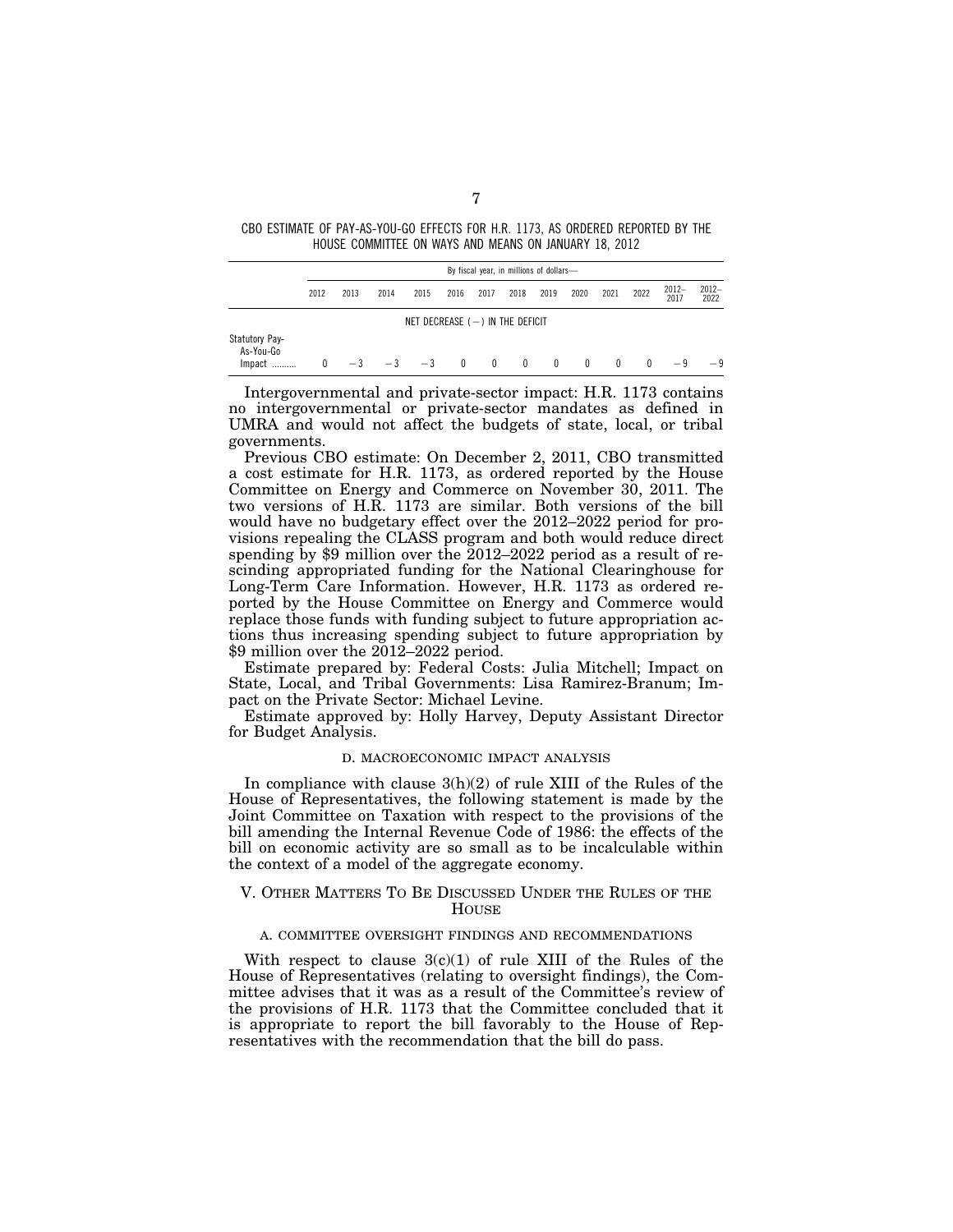## B. STATEMENT OF GENERAL PERFORMANCE GOALS AND OBJECTIVES

With respect to clause  $3(c)(4)$  of rule XIII of the Rules of the House of Representatives, the Committee advises that the bill contains no measure that authorizes funding, so no statement of general performance goals and objectives for which any measure authorizing funding is required.

#### C. INFORMATION RELATING TO UNFUNDED MANDATES

This information is provided in accordance with section 423 of the Unfunded Mandates Reform Act of 1995 (Pub. L. No. 104–4).

The Committee has determined that the revenue provision of the bill does not contain Federal mandates on the private sector. The Committee has determined that the revenue provision of the bill does not impose a Federal intergovernmental mandate on State, local, or tribal governments.

### D. APPLICABILITY OF HOUSE RULE XXI 5(B)

Rule XXI 5(b) of the Rules of the House of Representatives provides, in part, that ''A bill or joint resolution, amendment, or conference report carrying a Federal income tax rate increase may not be considered as passed or agreed to unless so determined by a vote of not less than three-fifths of the Members voting, a quorum being present.'' The Committee has carefully reviewed the provisions of the bill, and states that the provisions of the bill do not involve any Federal income tax rate increases within the meaning of the rule.

#### E. TAX COMPLEXITY ANALYSIS

Section 4022(b) of the Internal Revenue Service Reform and Restructuring Act of 1998 (the ''IRS Reform Act'') requires the staff of the Joint Committee on Taxation (in consultation with the Internal Revenue Service and the Treasury Department) to provide a tax complexity analysis. The complexity analysis is required for all legislation reported by the Senate Committee on Finance, the House Committee on Ways and Means, or any committee of conference if the legislation includes a provision that directly or indirectly amends the Internal Revenue Code and has widespread applicability to individuals or small businesses.

Pursuant to clause 3(h)(1) of rule XIII of the Rules of the House of Representatives, the staff of the Joint Committee on Taxation has determined that a complexity analysis is not required under section 4022(b) of the IRS Reform Act because the bill contains no provisions that amend the Code and that have ''widespread applicability'' to individuals or small businesses, within the meaning of the rule.

### F. CONGRESSIONAL EARMARKS, LIMITED TAX BENEFITS, AND LIMITED TARIFF BENEFITS

With respect to clause 9 of rule XXI of the Rules of the House of Representatives, the Committee has carefully reviewed the provisions of the bill, and states that the provisions of the bill do not contain any congressional earmarks, limited tax benefits, or limited tariff benefits within the meaning of the rule.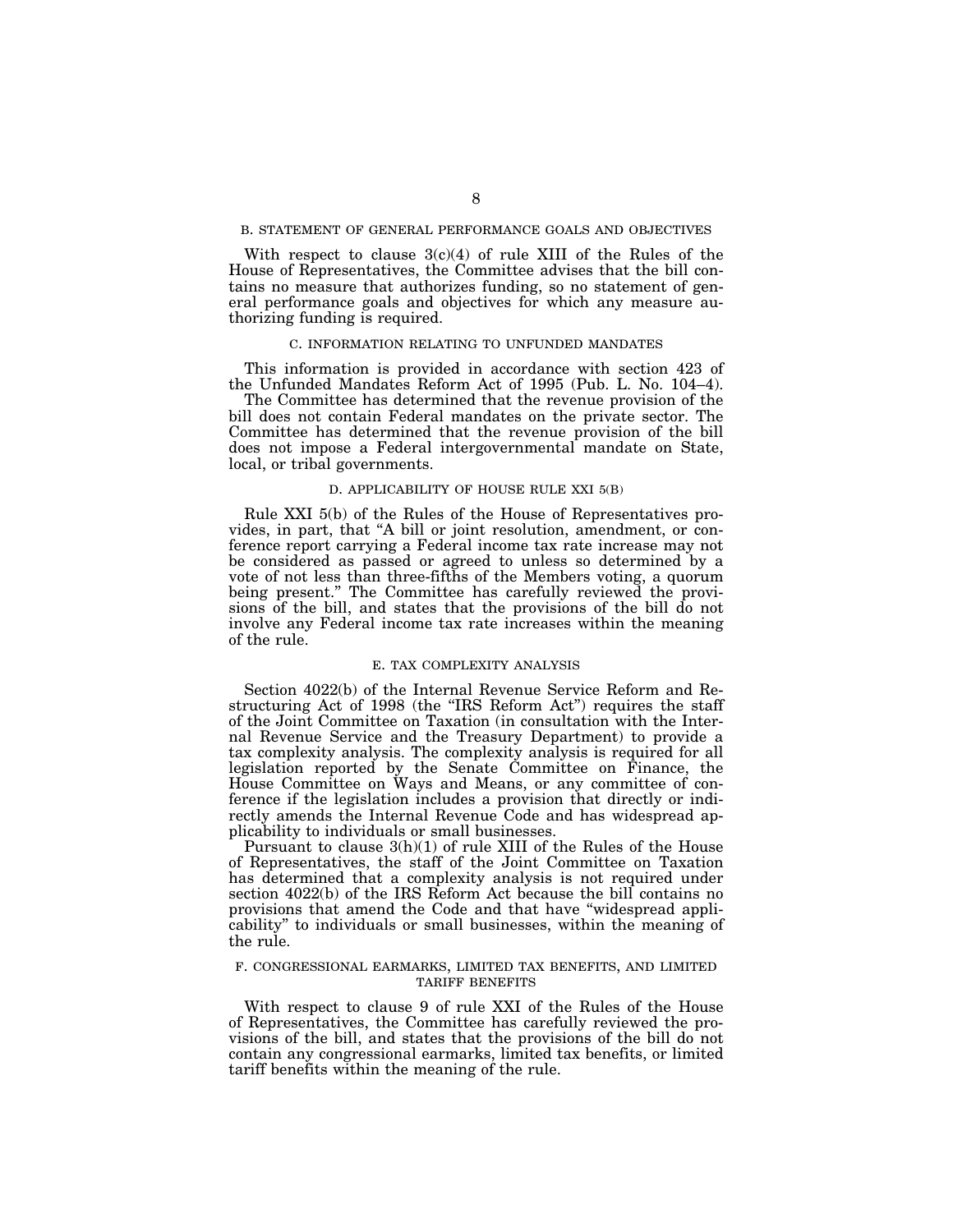VI. CHANGES IN EXISTING LAW MADE BY THE BILL, AS REPORTED

In compliance with clause 3(e) of rule XIII of the Rules of the House of Representatives, changes in existing law made by the bill, as reported, are shown as follows (existing law proposed to be omitted is enclosed in black brackets, new matter is printed in italic, existing law in which no change is proposed is shown in roman):

# **TITLE XXXII OF THE PUBLIC HEALTH SERVICE ACT**

# ø**TITLE XXXII—COMMUNITY LIVING ASSISTANCE SERVICES AND SUPPORTS**

#### ø**SEC. 3201. PURPOSE.**

The purpose of this title is to establish a national voluntary insurance program for purchasing community living assistance services and supports in order to—

 $[(1)$  provide individuals with functional limitations with tools that will allow them to maintain their personal and financial independence and live in the community through a new financing strategy for community living assistance services and supports;

 $(2)$  establish an infrastructure that will help address the Nation's community living assistance services and supports needs;

 $(3)$  alleviate burdens on family caregivers; and

 $(4)$  address institutional bias by providing a financing mechanism that supports personal choice and independence to live in the community.

#### **ISEC. 3202. DEFINITIONS.**

[In this title:

ø(1) ACTIVE ENROLLEE.—The term ''active enrollee'' means an individual who is enrolled in the CLASS program in accordance with section 3204 and who has paid any premiums due to maintain such enrollment.

ø(2) ACTIVELY EMPLOYED.—The term ''actively employed'' means an individual who—

 $(A)$  is reporting for work at the individual's usual place of employment or at another location to which the individual is required to travel because of the individual's employment (or in the case of an individual who is a member of the uniformed services, is on active duty and is physically able to perform the duties of the individual's position); and

 $(6)$  is able to perform all the usual and customary duties of the individual's employment on the individual's regular work schedule.

 $(3)$  ACTIVITIES OF DAILY LIVING.—The term "activities of daily living'' means each of the following activities specified in section 7702B(c)(2)(B) of the Internal Revenue Code of 1986:

 $(A)$  Eating.

 $\Gamma(B)$  Toileting.

 $\Gamma$ (C) Transferring.

 $[$ (D) Bathing.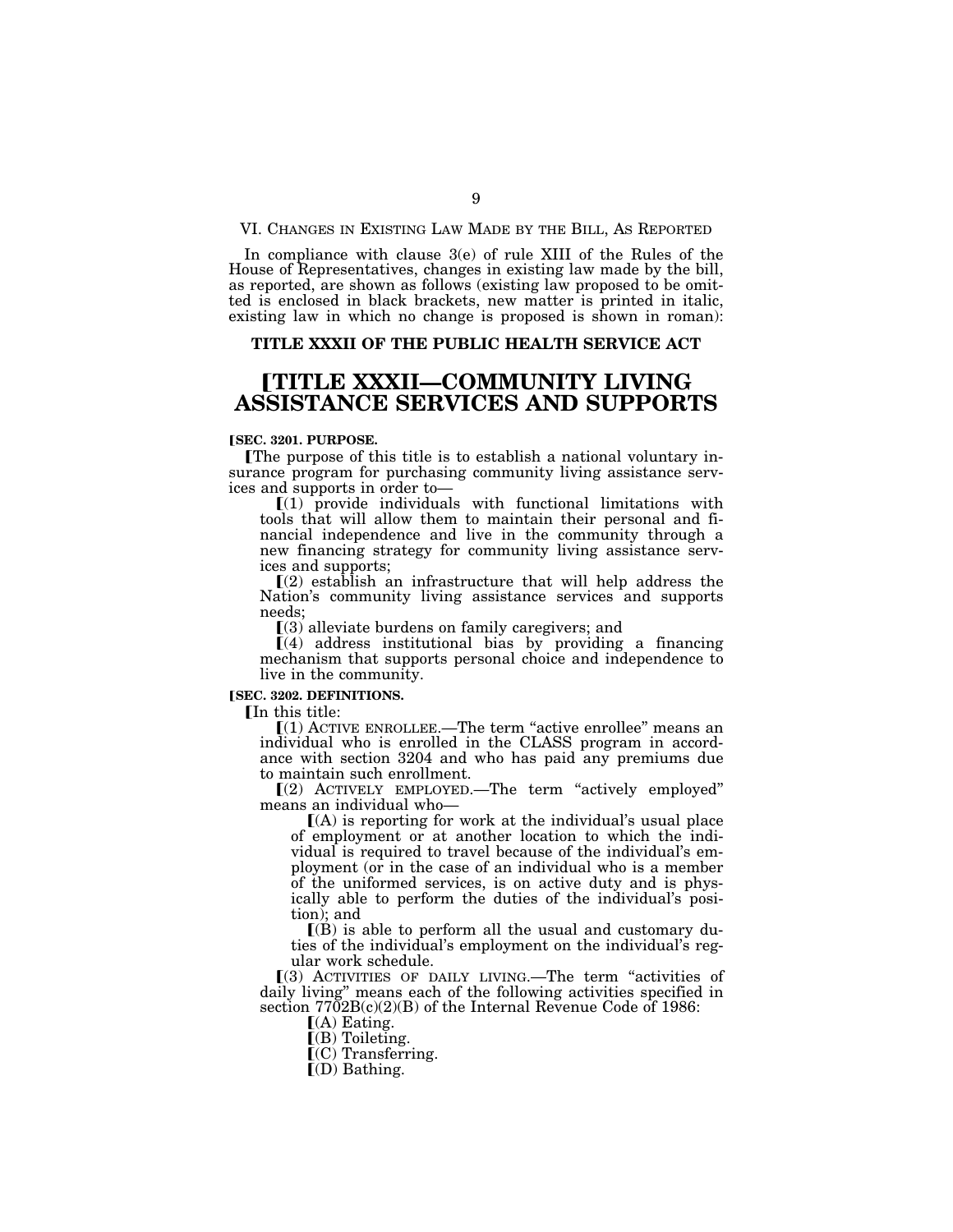$\Gamma(E)$  Dressing.

 $\Gamma$ (F) Continence.

 $(4)$  CLASS PROGRAM.—The term "CLASS program" means the program established under this title.

ø(5) ELIGIBILITY ASSESSMENT SYSTEM.—The term ''Eligibility Assessment System'' means the entity established by the Secretary under section  $3205(a)(2)$  to make functional eligibility determinations for the CLASS program.

ø(6) ELIGIBLE BENEFICIARY.—

ø(A) IN GENERAL.—The term ''eligible beneficiary'' means any individual who is an active enrollee in the CLASS program and, as of the date described in subparagraph (B)—

 $(i)$  has paid premiums for enrollment in such program for at least 60 months;

 $\lceil$ (ii) has earned, with respect to at least 3 calendar years that occur during the first 60 months for which the individual has paid premiums for enrollment in the program, at least an amount equal to the amount of wages and self-employment income which an individual must have in order to be credited with a quarter of coverage under section 213(d) of the Social Security Act for the year; and

ø(iii) has paid premiums for enrollment in such program for at least 24 consecutive months, if a lapse in premium payments of more than 3 months has occurred during the period that begins on the date of the individual's enrollment and ends on the date of such determination.

ø(B) DATE DESCRIBED.—For purposes of subparagraph (A), the date described in this subparagraph is the date on which the individual is determined to have a functional limitation described in section  $3203(a)(1)(C)$  that is expected to last for a continuous period of more than 90 days.

 $\mathcal{L}(\mathcal{C})$  REGULATIONS.—The Secretary shall promulgate regulations specifying exceptions to the minimum earnings requirements under subparagraph (A)(ii) for purposes of being considered an eligible beneficiary for certain populations.

ø(7) HOSPITAL; NURSING FACILITY; INTERMEDIATE CARE FACIL-ITY FOR THE MENTALLY RETARDED; INSTITUTION FOR MENTAL DISEASES.—The terms ''hospital'', ''nursing facility'', ''intermediate care facility for the mentally retarded'', and ''institution for mental diseases'' have the meanings given such terms for purposes of Medicaid.

ø(8) CLASS INDEPENDENCE ADVISORY COUNCIL.—The term "CLASS Independence Advisory Council" or "Council" means the Advisory Council established under section 3207 to advise the Secretary.

ø(9) CLASS INDEPENDENCE BENEFIT PLAN.—The term ''CLASS Independence Benefit Plan'' means the benefit plan developed and designated by the Secretary in accordance with section 3203.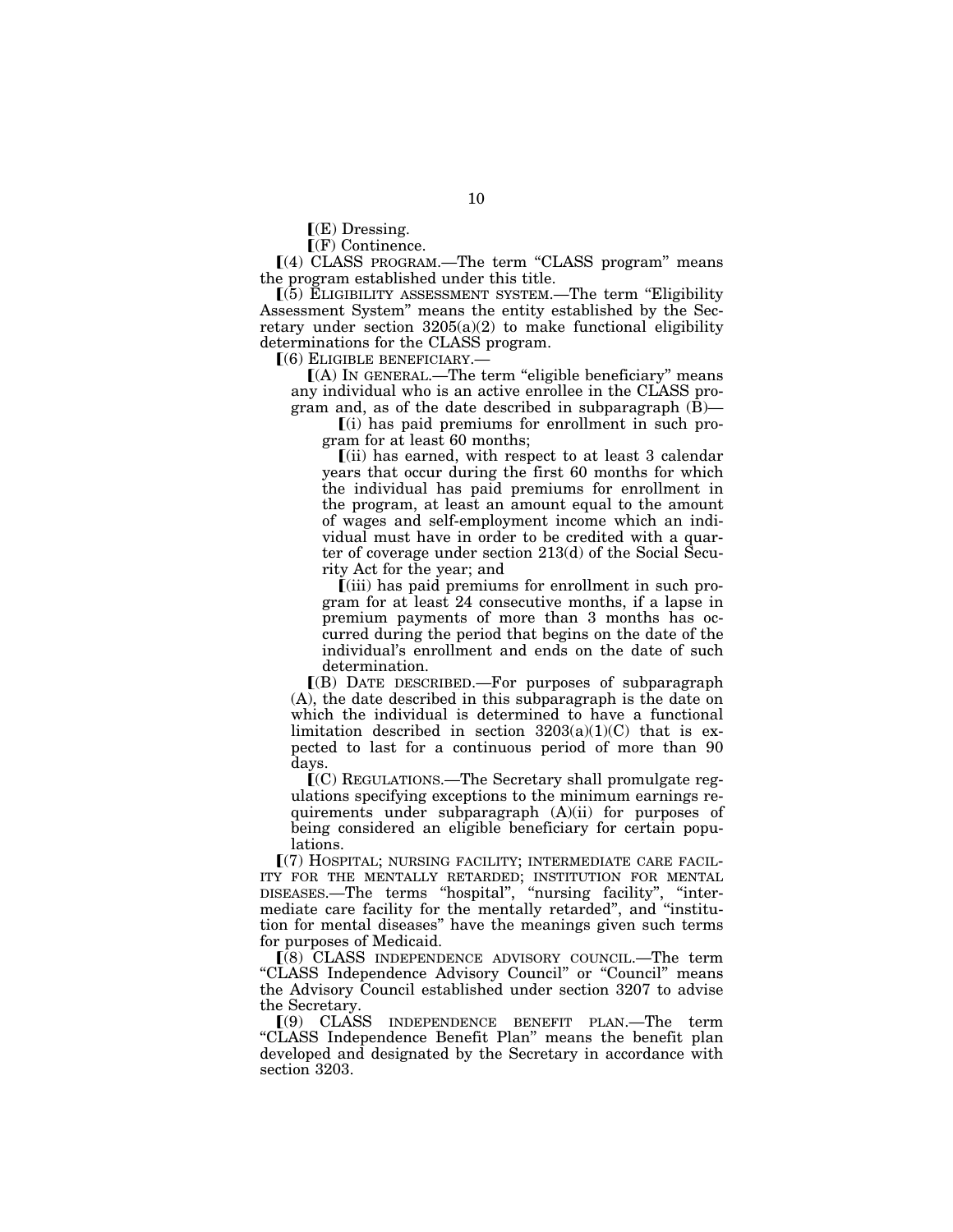ø(10) CLASS INDEPENDENCE FUND.—The term ''CLASS Independence Fund'' or ''Fund'' means the fund established under section 3206.

ø(11) MEDICAID.—The term ''Medicaid'' means the program established under title XIX of the Social Security Act (42 U.S.C. 1396 et seq.).

 $[(12)$  POVERTY LINE.—The term "poverty line" has the meaning given that term in section  $2110(c)(5)$  of the Social Security Act (42 U.S.C. 1397jj(c)(5)).

ø(13) PROTECTION AND ADVOCACY SYSTEM.—The term ''Protection and Advocacy System'' means the system for each State established under section 143 of the Developmental Disabilities Assistance and Bill of Rights Act of 2000 (42 U.S.C. 15043).

**[SEC. 3203. CLASS INDEPENDENCE BENEFIT PLAN.** 

 $(a)$  Process for Development.—<br> $(1)$  In General.—The Secretary, in consultation with appropriate actuaries and other experts, shall develop at least 3 actuarially sound benefit plans as alternatives for consideration for designation by the Secretary as the CLASS Independence Benefit Plan under which eligible beneficiaries shall receive benefits under this title. Each of the plan alternatives developed shall be designed to provide eligible beneficiaries with the benefits described in section 3205 consistent with the following requirements:<br>
[(A) PREMIUMS.—

 $(i)$  In GENERAL.—Beginning with the first year of the CLASS program, and for each year thereafter, subject to clauses (ii) and (iii), the Secretary shall establish all premiums to be paid by enrollees for the year based on an actuarial analysis of the 75-year costs of the program that ensures solvency throughout such 75-year period.

 $\acute{a}$ ii) NOMINAL PREMIUM FOR POOREST INDIVIDUALS AND FULL-TIME STUDENTS.—

 $\llbracket$ (I) In GENERAL.—The monthly premium for enrollment in the CLASS program shall not exceed the applicable dollar amount per month determined under subclause (II) for—

 $(aa)$  any individual whose income does not exceed the poverty line; and

 $(6b)$  any individual who has not attained age 22, and is actively employed during any period in which the individual is a full-time student (as determined by the Secretary).

ø(II) APPLICABLE DOLLAR AMOUNT.—The applicable dollar amount described in this subclause is the amount equal to \$5, increased by the percentage increase in the consumer price index for all urban consumers (U.S. city average) for each year occurring after 2009 and before such year.

ø(iii) CLASS INDEPENDENCE FUND RESERVES.—At such time as the CLASS program has been in operation for 10 years, the Secretary shall establish all premiums to be paid by enrollees for the year based on an actuarial analysis that accumulated reserves in the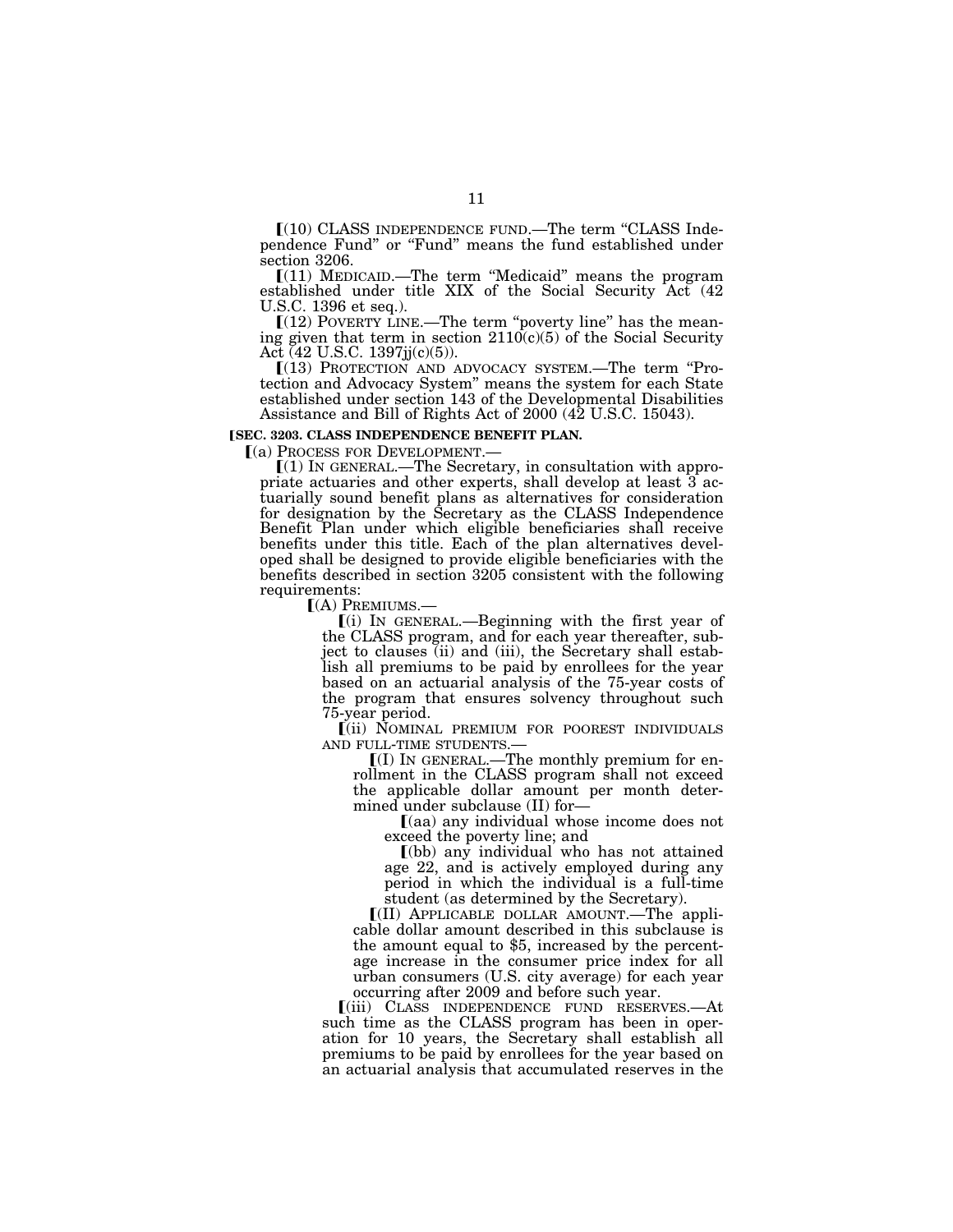CLASS Independence Fund would not decrease in that year. At such time as the Secretary determines the CLASS program demonstrates a sustained ability to finance expected yearly expenses with expected yearly premiums and interest credited to the CLASS Independence Fund, the Secretary may decrease the required amount of CLASS Independence Fund reserves.

 $I(B)$  VESTING PERIOD.—A 5-year vesting period for eligibility for benefits.

 $(C)$  BENEFIT TRIGGERS.—A benefit trigger for provision of benefits that requires a determination that an individual has a functional limitation, as certified by a licensed health care practitioner, described in any of the following clauses that is expected to last for a continuous period of more than 90 days:

 $(i)$  The individual is determined to be unable to perform at least the minimum number (which may be 2 or 3) of activities of daily living as are required under the plan for the provision of benefits without substantial assistance (as defined by the Secretary) from another individual.

ø(ii) The individual requires substantial supervision to protect the individual from threats to health and safety due to substantial cognitive impairment.

ø(iii) The individual has a level of functional limitation similar (as determined under regulations prescribed by the Secretary) to the level of functional limitation described in clause (i) or (ii).

 $I(D)$  CASH BENEFIT.—Payment of a cash benefit that satisfies the following requirements:

ø(i) MINIMUM REQUIRED AMOUNT.—The benefit amount provides an eligible beneficiary with not less than an average of \$50 per day (as determined based on the reasonably expected distribution of beneficiaries receiving benefits at various benefit levels).

ø(ii) AMOUNT SCALED TO FUNCTIONAL ABILITY.—The benefit amount is varied based on a scale of functional ability, with not less than 2, and not more than 6, benefit level amounts.

 $(iii)$  DAILY OR WEEKLY.—The benefit is paid on a daily or weekly basis.

 $(iv)$  No lifetime or aggregate limit.—The benefit is not subject to any lifetime or aggregate limit.

ø(2) REVIEW AND RECOMMENDATION BY THE CLASS INDEPEND-ENCE ADVISORY COUNCIL.—The CLASS Independence Advisory Council shall—

 $(A)$  evaluate the alternative benefit plans developed under paragraph (1); and

 $[(B)$  recommend for designation as the CLASS Independence Benefit Plan for offering to the public the plan that the Council determines best balances price and benefits to meet enrollees' needs in an actuarially sound manner, while optimizing the probability of the long-term sustainability of the CLASS program.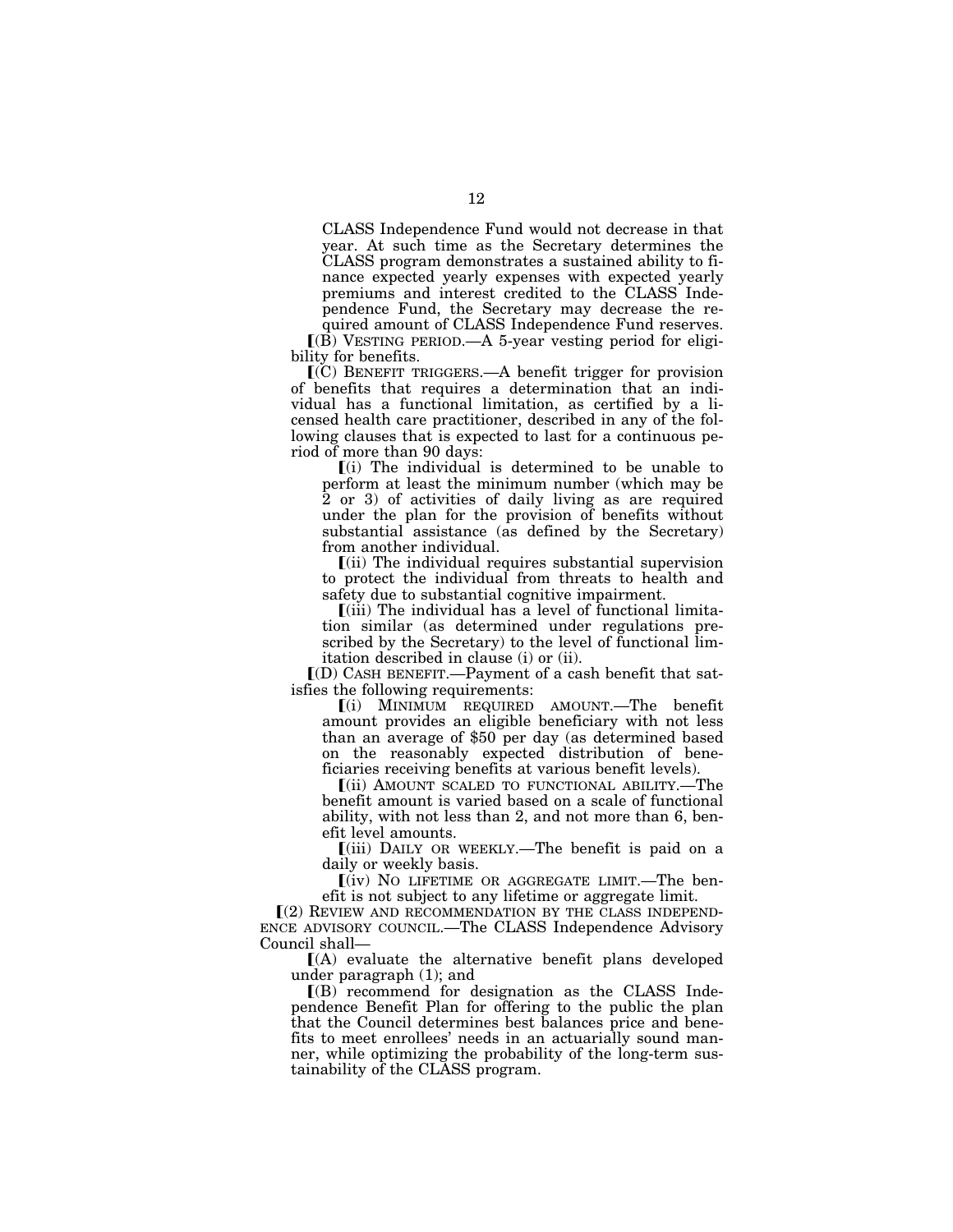$(3)$  DESIGNATION BY THE SECRETARY.—Not later than October 1, 2012, the Secretary, taking into consideration the recommendation of the CLASS Independence Advisory Council under paragraph  $(2)(B)$ , shall designate a benefit plan as the CLASS Independence Benefit Plan. The Secretary shall publish such designation, along with details of the plan and the reasons for the selection by the Secretary, in a final rule that

allows for a period of public comment.<br>
[(b) ADDITIONAL PREMIUM REQUIREMENTS.—

 $\lbrack (b)$  ADDITIONAL PREMIUM REQUIREMENTS.—<br> $\lbrack (1)$  ADJUSTMENT OF PREMIUMS.—<br> $\lbrack (A)$  IN GENERAL.—Except as provided in subparagraphs (B), (C), (D), and (E), the amount of the monthly premium determined for an individual upon such individual's enrollment in the CLASS program shall remain the same for as long as the individual is an active enrollee in the program.

ø(B) RECALCULATED PREMIUM IF REQUIRED FOR PROGRAM SOLVENCY.—<br>
[(i) IN GENERAL.—Subject to clause (ii), if the Sec-

retary determines, based on the most recent report of the Board of Trustees of the CLASS Independence Fund, the advice of the CLASS Independence Advisory Council, and the annual report of the Inspector General of the Department of Health and Human Services, and waste, fraud, and abuse, or such other information as the Secretary determines appropriate, that the monthly premiums and income to the CLASS Independence Fund for a year are projected to be insufficient with respect to the 20-year period that begins with that year, the Secretary shall adjust the monthly premiums for individuals enrolled in the CLASS program as necessary (but maintaining a nominal premium for enrollees whose income is below the poverty line or who are full-time students actively employed).

 $(iii)$  EXEMPTION FROM INCREASE.—Any increase in a monthly premium imposed as result of a determination described in clause (i) shall not apply with respect to the monthly premium of any active enrollee who—

 $\left[$ (I) has attained age 65;

ø(II) has paid premiums for enrollment in the program for at least 20 years; and

 $\overline{[1]}$  is not actively employed.

ø(C) RECALCULATED PREMIUM IF REENROLLMENT AFTER MORE THAN A 3-MONTH LAPSE.—

ø(i) IN GENERAL.—The reenrollment of an individual after a 90-day period during which the individual failed to pay the monthly premium required to maintain the individual's enrollment in the CLASS program shall be treated as an initial enrollment for purposes of age-adjusting the premium for reenrollment in the program.

ø(ii) CREDIT FOR PRIOR MONTHS IF REENROLLED WITHIN 5 YEARS.—An individual who reenrolls in the CLASS program after such a 90-day period and before the end of the 5-year period that begins with the first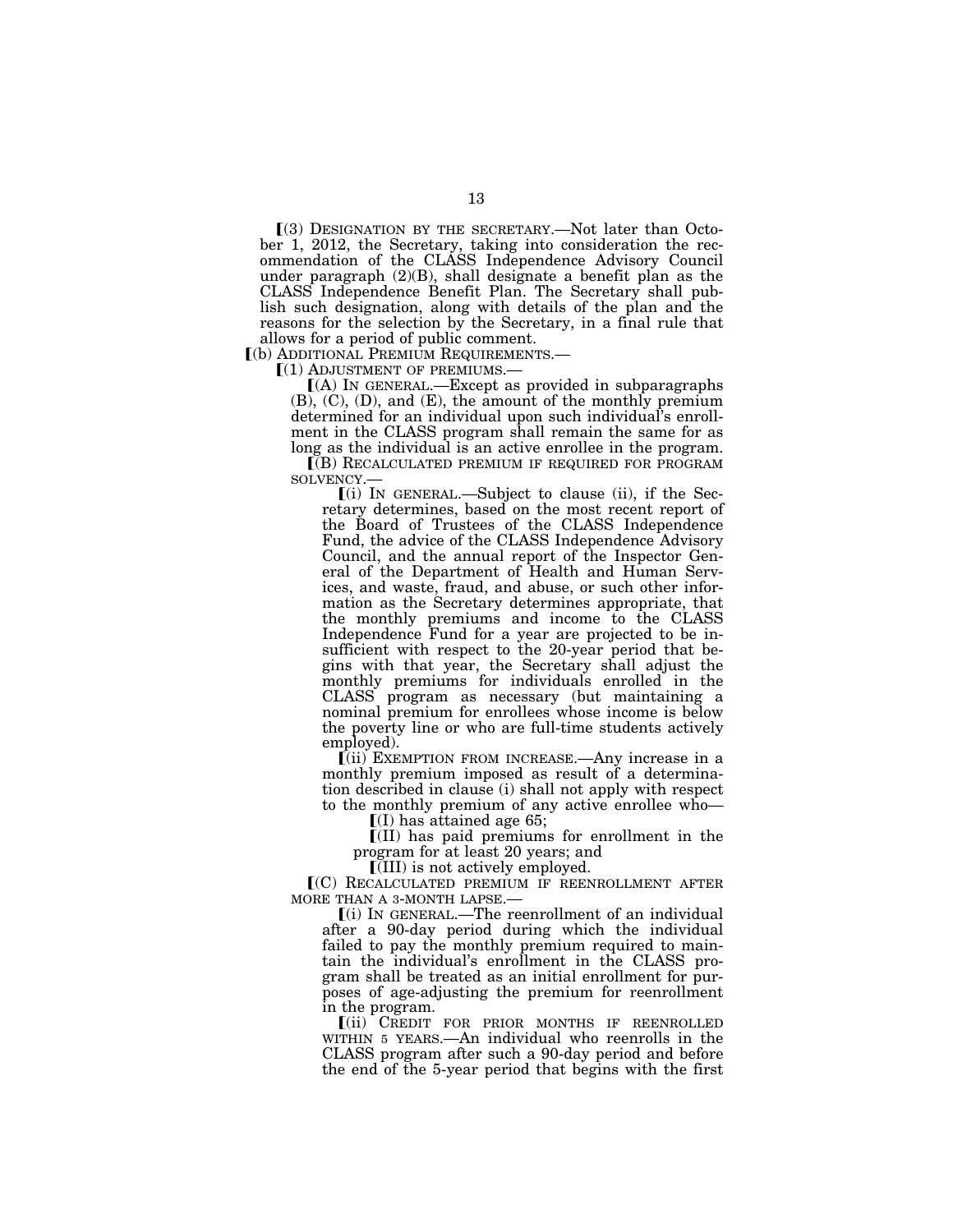month for which the individual failed to pay the monthly premium required to maintain the individual's enrollment in the program shall be—

 $\left[$ (I) credited with any months of paid premiums that accrued prior to the individual's lapse in enrollment; and

 $\overline{I(II)}$  notwithstanding the total amount of any such credited months, required to satisfy section  $3202(6)(A)(ii)$  before being eligible to receive benefits.

 $I(D)$  No longer status as a full-time student.—An individual subject to a nominal premium on the basis of being described in subsection  $(a)(1)(A)(ii)(I)(bb)$  who ceases to be described in that subsection, beginning with the first month following the month in which the individual ceases to be so described, shall be subject to the same monthly premium as the monthly premium that applies to an individual of the same age who first enrolls in the program under the most similar circumstances as the individual (such as the first year of eligibility for enrollment in the program or in a subsequent year).<br>
[(E) PENALTY FOR REENOLLMENT AFTER 5-YEAR LAPSE.

In the case of an individual who reenrolls in the CLASS program after the end of the 5-year period described in subparagraph (C)(ii), the monthly premium required for the individual shall be the age-adjusted premium that would be applicable to an initially enrolling individual who is the same age as the reenrolling individual, increased by the greater of—

 $(i)$  an amount that the Secretary determines is actuarially sound for each month that occurs during the period that begins with the first month for which the individual failed to pay the monthly premium required to maintain the individual's enrollment in the CLASS program and ends with the month preceding the month in which the reenollment is effective; or

 $(iii)$  1 percent of the applicable age-adjusted premium for each such month occurring in such period.

 $(2)$  ADMINISTRATIVE EXPENSES.—In determining the monthly premiums for the CLASS program the Secretary may factor in costs for administering the program, not to exceed for any year in which the program is in effect under this title, an amount equal to 3 percent of all premiums paid during the year.

ø(3) NO UNDERWRITING REQUIREMENTS.—No underwriting (other than on the basis of age in accordance with subparagraphs  $(D)$  and  $(E)$  of paragraph  $(1)$ ) shall be used to-

 $(A)$  determine the monthly premium for enrollment in the CLASS program; or

 $I(B)$  prevent an individual from enrolling in the program.

ø(c) SELF-ATTESTATION AND VERIFICATION OF INCOME.—The Secretary shall establish procedures to—

 $\mathcal{L}(1)$  permit an individual who is eligible for the nominal premium required under subsection  $(a)(1)(A)(ii)$  to self-attest that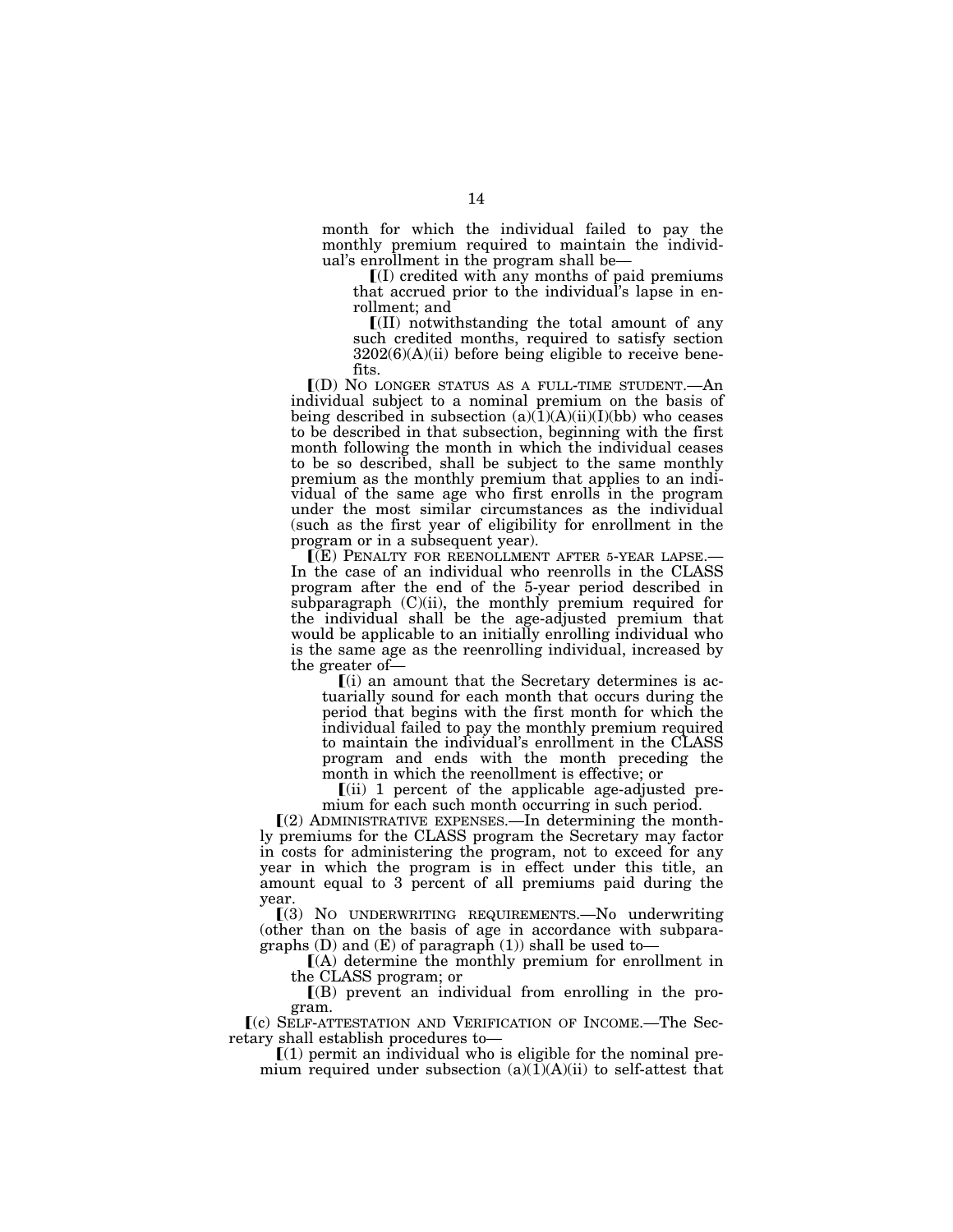their income does not exceed the poverty line or that their status as a full-time student who is actively employed;

 $(2)$  verify, using procedures similar to the procedures used by the Commissioner of Social Security under section 1631(e)(1)(B)(ii) of the Social Security Act and consistent with the requirements applicable to the conveyance of data and information under section 1942 of such Act, the validity of such self-attestation; and

 $(3)$  require an individual to confirm, on at least an annual basis, that their income does not exceed the poverty line or that they continue to maintain such status.

**[SEC. 3204. ENROLLMENT AND DISENROLLMENT REQUIREMENTS.** ø(a) AUTOMATIC ENROLLMENT.—

 $(1)$  In GENERAL.—Subject to paragraph  $(2)$ , the Secretary, in

coordination with the Secretary of the Treasury, shall establish procedures under which each individual described in subsection (c) may be automatically enrolled in the CLASS program by an employer of such individual in the same manner as an employer may elect to automatically enroll employees in a plan under section 401(k), 403(b), or 457 of the Internal Revenue Code of 1986.

 $(2)$  ALTERNATIVE ENROLLMENT PROCEDURES.—The procedures established under paragraph (1) shall provide for an alternative enrollment process for an individual described in subsection (c) in the case of such an individual—

 $(A)$  who is self-employed;

 $($ B) who has more than 1 employer; or

 $\mathcal{I}(C)$  whose employer does not elect to participate in the automatic enrollment process established by the Secretary. ø(3) ADMINISTRATION.—

ø(A) IN GENERAL.—The Secretary and the Secretary of the Treasury shall, by regulation, establish procedures to ensure that an individual is not automatically enrolled in the CLASS program by more than 1 employer.

ø(B) FORM.—Enrollment in the CLASS program shall be made in such manner as the Secretary may prescribe in order to ensure ease of administration.

ø(b) ELECTION TO OPT-OUT.—An individual described in subsection (c) may elect to waive enrollment in the CLASS program at any time in such form and manner as the Secretary and the Secretary of the Treasury shall prescribe.

ø(c) INDIVIDUAL DESCRIBED.—For purposes of enrolling in the CLASS program, an individual described in this paragraph is an individual—

 $(1)$  who has attained age 18;

 $\Gamma(2)$  who—

 $(A)$  receives wages or income on which there is imposed a tax under section 3101(a) or 3201(a) of the Internal Revenue Code of 1986; or

 $\Gamma(B)$  derives self-employment income on which there is imposed a tax under section 1401(a) of the Internal Revenue Code of 1986;

 $(3)$  who is actively employed; and

 $(4)$  who is not-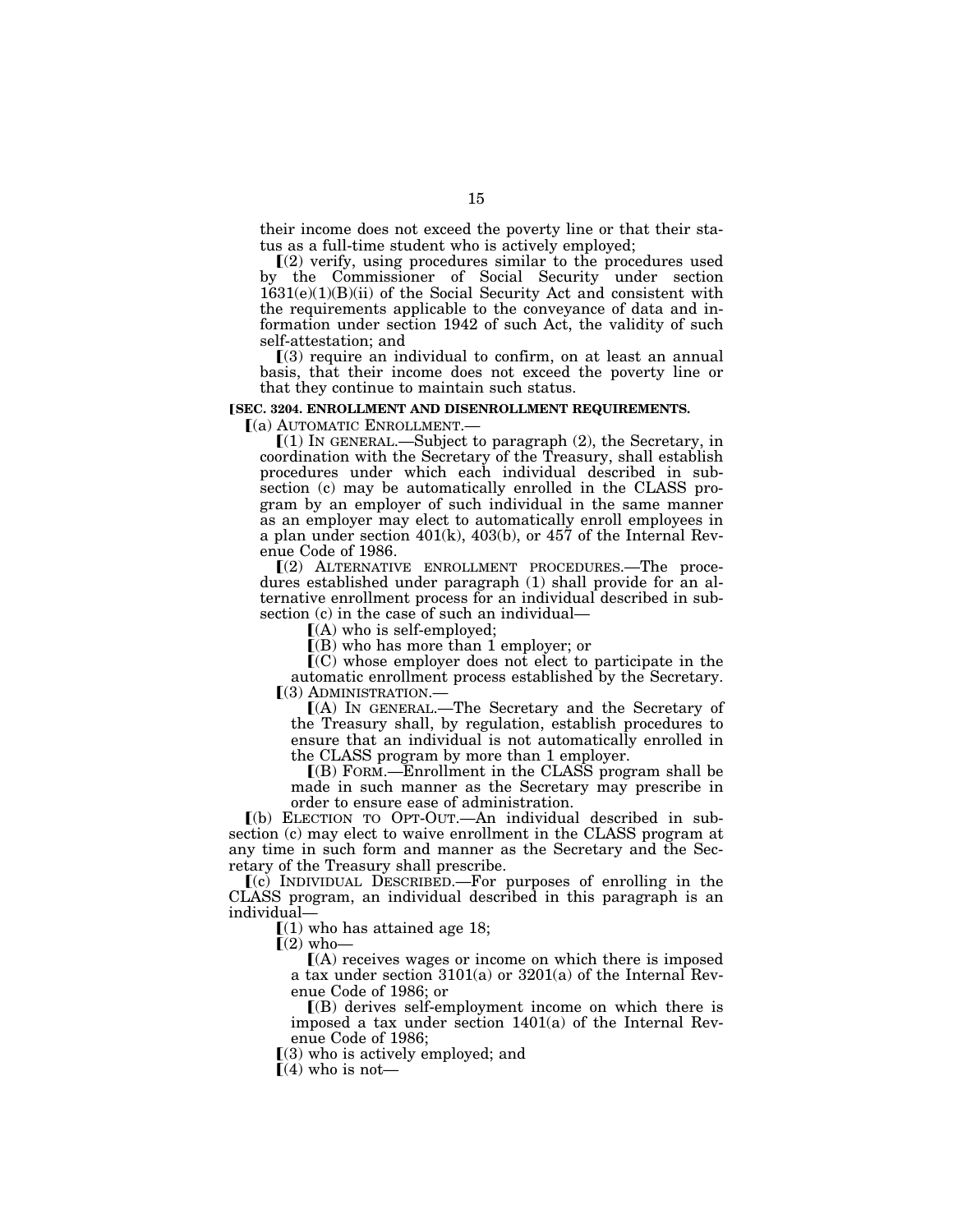$\mathbf{I}(A)$  a patient in a hospital or nursing facility, an intermediate care facility for the mentally retarded, or an institution for mental diseases and receiving medical assistance under Medicaid; or

 $[(B)$  confined in a jail, prison, other penal institution or correctional facility, or by court order pursuant to conviction of a criminal offense or in connection with a verdict or finding described in section  $202(x)(1)(A)(ii)$  of the Social Security Act (42 U.S.C.  $402(x)(1)(A)(ii)$ ).

 $\lceil$ (d) RULE OF CONSTRUCTION.—Nothing in this title shall be construed as requiring an active enrollee to continue to satisfy subparagraph (A) or (B) of subsection (c)(2) in order to maintain enrollment in the CLASS program.

 $\lbrack (e)$  PAYMENT.—<br> $\lbrack (1)$  PAYROLL DEDUCTION.—An amount equal to the monthly premium for the enrollment in the CLASS program of an individual shall be deducted from the wages or self-employment income of such individual in accordance with such procedures as the Secretary, in coordination with the Secretary of the Treasury, shall establish for employers who elect to deduct and withhold such premiums on behalf of enrolled employees.

ø(2) ALTERNATIVE PAYMENT MECHANISM.—The Secretary, in coordination with the Secretary of the Treasury, shall establish alternative procedures for the payment of monthly premiums by an individual enrolled in the CLASS program—

 $(A)$  who does not have an employer who elects to deduct and withhold premiums in accordance with paragraph (1); or

 $($ B) who does not earn wages or derive self-employment income.<br> **[(f)** TRANSFER OF PREMIUMS COLLECTED.—

 $[(1)$  IN GENERAL.—During each calendar year the Secretary of the Treasury shall deposit into the CLASS Independence Fund a total amount equal, in the aggregate, to 100 percent of the premiums collected during that year.

 $(2)$  TRANSFERS BASED ON ESTIMATES.—The amount deposited pursuant to paragraph (1) shall be transferred in at least monthly payments to the CLASS Independence Fund on the basis of estimates by the Secretary and certified to the Secretary of the Treasury of the amounts collected in accordance with subparagraphs (A) and (B) of paragraph (5). Proper adjustments shall be made in amounts subsequently transferred to the Fund to the extent prior estimates were in excess of, or were less than, actual amounts collected.

ø(g) OTHER ENROLLMENT AND DISENROLLMENT OPPORTUNITIES.— The Secretary, in coordination with the Secretary of the Treasury, shall establish procedures under which—

 $[(1)$  an individual who, in the year of the individual's initial eligibility to enroll in the CLASS program, has not enrolled in the program, is eligible to elect to enroll in the program, in such form and manner as the Secretaries shall establish, only during an open enrollment period established by the Secretaries that is specific to the individual and that may not occur more frequently than biennially after the date on which the individual first elected to waive enrollment in the program; and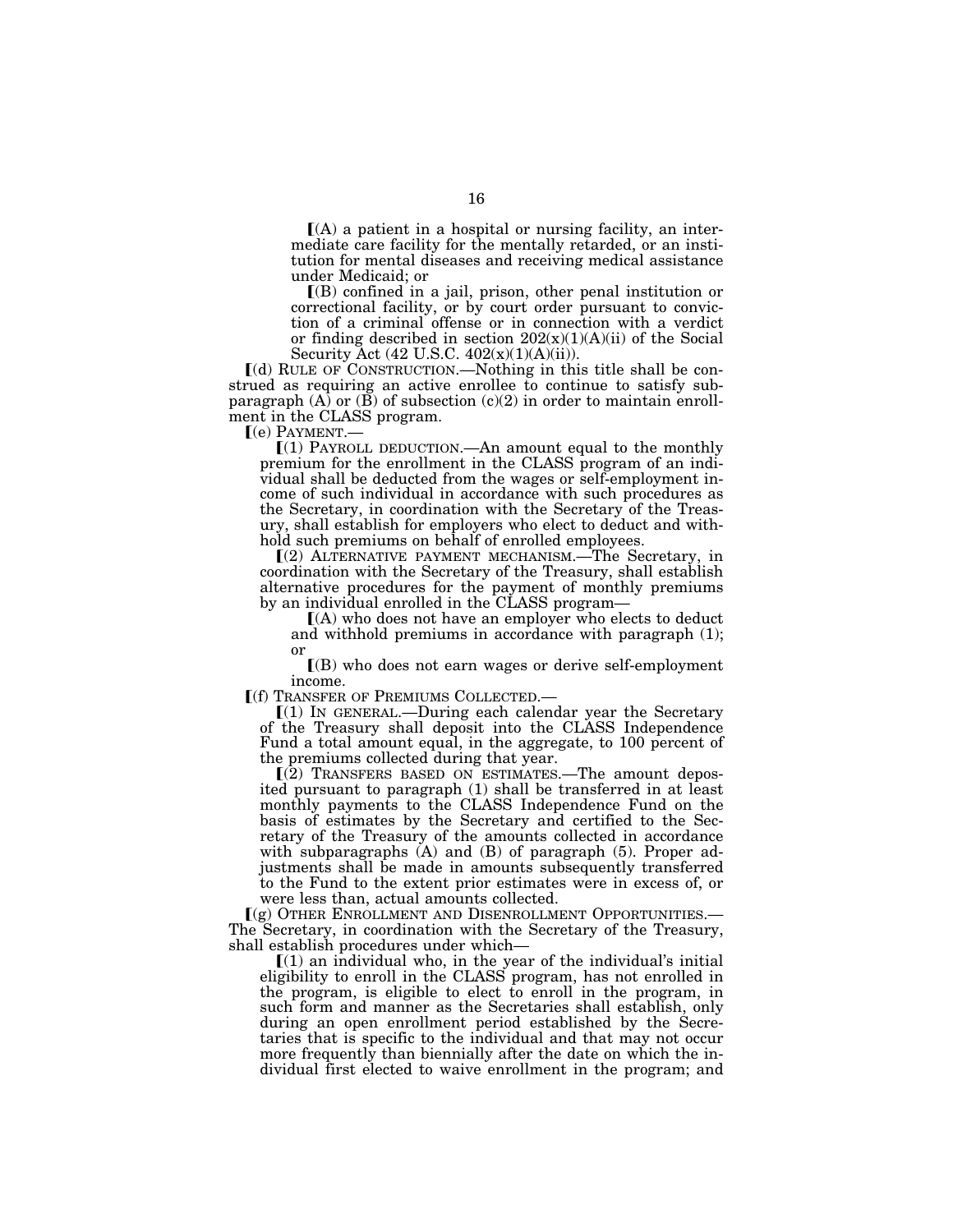$\Gamma(2)$  an individual shall only be permitted to disenroll from the program (other than for nonpayment of premiums) during an annual disenrollment period established by the Secretaries and in such form and manner as the Secretaries shall establish.

#### ø**SEC. 3205. BENEFITS.**

 $(a)$  DETERMINATION OF ELIGIBILITY.—

ø(1) APPLICATION FOR RECEIPT OF BENEFITS.—The Secretary shall establish procedures under which an active enrollee shall apply for receipt of benefits under the CLASS Independence Benefit Plan.

ø(2) ELIGIBILITY ASSESSMENTS.—

 $(A)$  IN GENERAL.—Not later than January 1, 2012, the Secretary shall—

 $(i)$  establish an Eligibility Assessment System (other than a service with which the Commissioner of Social Security has entered into an agreement, with respect to any State, to make disability determinations for purposes of title II or XVI of the Social Security Act) to provide for eligibility assessments of active enrollees who apply for receipt of benefits;

 $\lceil$ (ii) enter into an agreement with the Protection and Advocacy System for each State to provide advocacy services in accordance with subsection (d); and

 $\lim_{\alpha \to 0}$  enter into an agreement with public and private entities to provide advice and assistance counseling in accordance with subsection (e).

ø(B) REGULATIONS.—The Secretary shall promulgate regulations to develop an expedited nationally equitable eligibility determination process, as certified by a licensed health care practitioner, an appeals process, and a redetermination process, as certified by a licensed health care practitioner, including whether an active enrollee is eligible for a cash benefit under the program and if so, the amount of the cash benefit (in accordance the sliding scale established under the plan).

ø(C) PRESUMPTIVE ELIGIBILITY FOR CERTAIN INSTITU-TIONALIZED ENROLLEES PLANNING TO DISCHARGE.—An active enrollee shall be deemed presumptively eligible if the enrollee—

 $(i)$  has applied for, and attests is eligible for, the maximum cash benefit available under the sliding scale established under the CLASS Independence Benefit Plan;

 $\left[$ (ii) is a patient in a hospital (but only if the hospitalization is for long-term care), nursing facility, intermediate care facility for the mentally retarded, or an institution for mental diseases; and

 $\left[$ (iii) is in the process of, or about to begin the process of, planning to discharge from the hospital, facility, or institution, or within 60 days from the date of discharge from the hospital, facility, or institution.

ø(D) APPEALS.—The Secretary shall establish procedures under which an applicant for benefits under the CLASS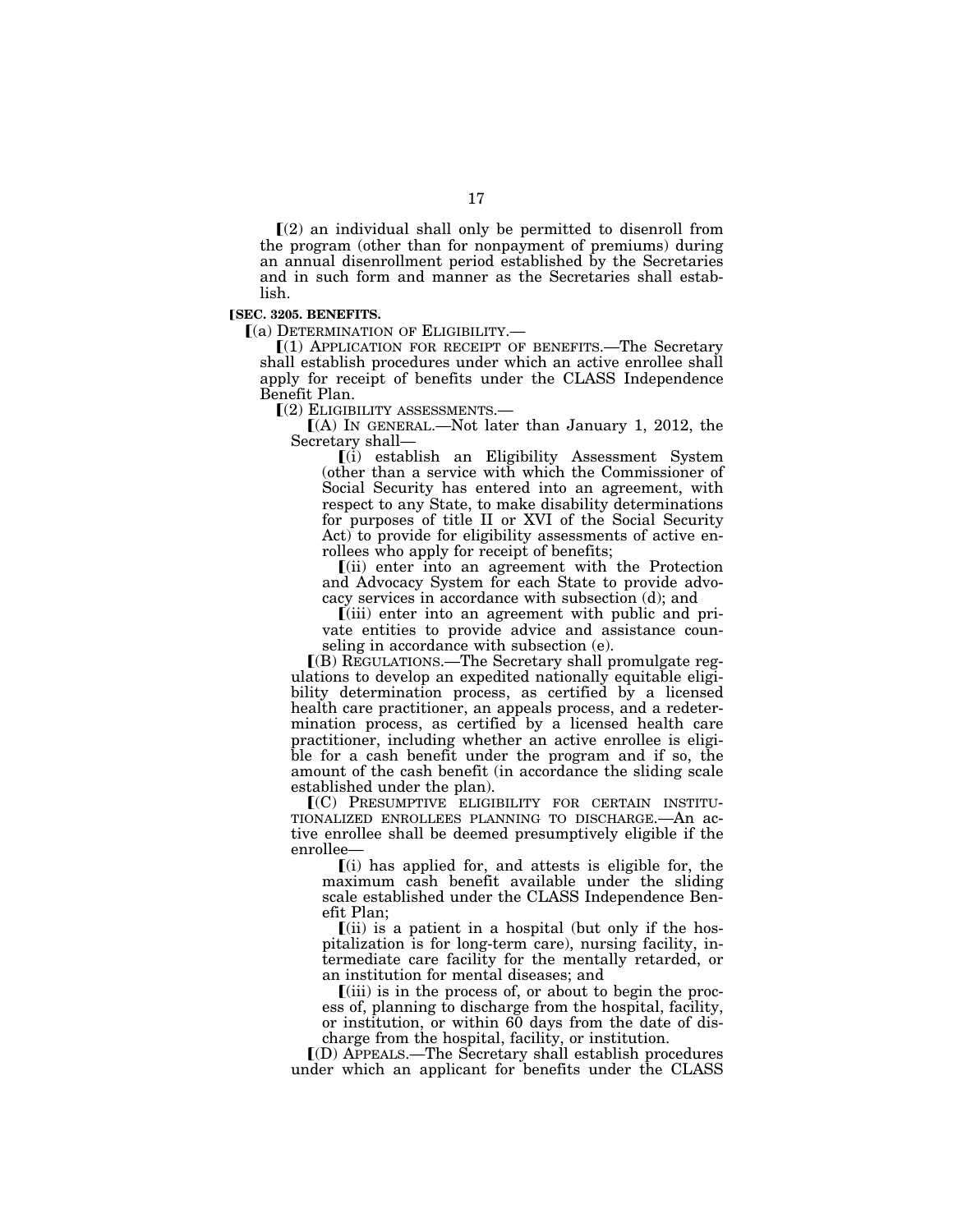Independence Benefit Plan shall be guaranteed the right to appeal an adverse determination.

ø(b) BENEFITS.—An eligible beneficiary shall receive the following benefits under the CLASS Independence Benefit Plan:

 $(1)$  CASH BENEFIT.—A cash benefit established by the Secretary in accordance with the requirements of section  $3203(a)(1)(D)$  that-

 $[(A)$  the first year in which beneficiaries receive the benefits under the plan, is not less than the average dollar amount specified in clause (i) of such section; and

 $($ B) for any subsequent year, is not less than the average per day dollar limit applicable under this subparagraph for the preceding year, increased by the percentage increase in the consumer price index for all urban consumers (U.S. city average) over the previous year.

 $(2)$  ADVOCACY SERVICES.—Advocacy services in accordance with subsection (d).

ø(3) ADVICE AND ASSISTANCE COUNSELING.—Advice and assistance counseling in accordance with subsection (e).

ø(4) ADMINISTRATIVE EXPENSES.—Advocacy services and advise and assistance counseling services under paragraphs (2) and (3) of this subsection shall be included as administrative expenses under section 3203(b)(3).

 $(c)$  Payment of Benefits.

 $(1)$  LIFE INDEPENDENCE ACCOUNT.—

ø(A) IN GENERAL.—The Secretary shall establish procedures for administering the provision of benefits to eligible beneficiaries under the CLASS Independence Benefit Plan, including the payment of the cash benefit for the beneficiary into a Life Independence Account established by the Secretary on behalf of each eligible beneficiary.

 $($ B) USE OF CASH BENEFITS.—Cash benefits paid into a Life Independence Account of an eligible beneficiary shall be used to purchase nonmedical services and supports that the beneficiary needs to maintain his or her independence at home or in another residential setting of their choice in the community, including (but not limited to) home modifications, assistive technology, accessible transportation, homemaker services, respite care, personal assistance services, home care aides, and nursing support. Nothing in the preceding sentence shall prevent an eligible beneficiary from using cash benefits paid into a Life Independence Account for obtaining assistance with decision making concerning medical care, including the right to accept or refuse medical or surgical treatment and the right to formulate advance directives or other written instructions recognized under State law, such as a living will or durable power of attorney for health care, in the case that an injury or illness causes the individual to be unable to make health care decisions.

ø(C) ELECTRONIC MANAGEMENT OF FUNDS.—The Secretary shall establish procedures for—

 $(i)$  crediting an account established on behalf of a beneficiary with the beneficiary's cash daily benefit;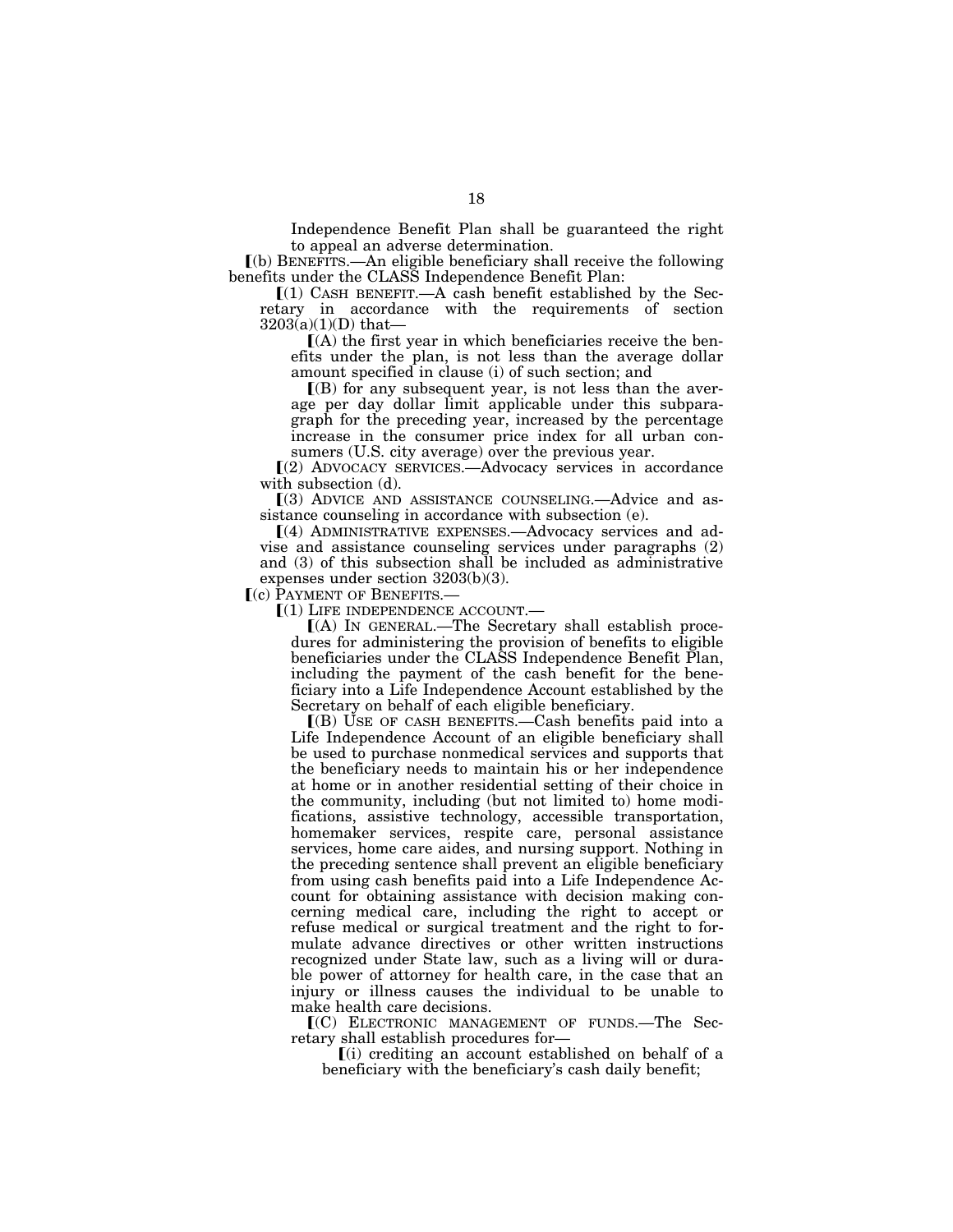$\left[$ (ii) allowing the beneficiary to access such account through debit cards; and

 $\lim_{\alpha \to 0}$  accounting for withdrawals by the beneficiary from such account.

ø(D) PRIMARY PAYOR RULES FOR BENEFICIARIES WHO ARE ENROLLED IN MEDICAID.—In the case of an eligible beneficiary who is enrolled in Medicaid, the following payment rules shall apply:

 $(i)$  INSTITUTIONALIZED BENEFICIARY.—If the beneficiary is a patient in a hospital, nursing facility, intermediate care facility for the mentally retarded, or an institution for mental diseases, the beneficiary shall retain an amount equal to 5 percent of the beneficiary's daily or weekly cash benefit (as applicable) (which shall be in addition to the amount of the beneficiary's personal needs allowance provided under Medicaid), and the remainder of such benefit shall be applied toward the facility's cost of providing the beneficiary's care, and Medicaid shall provide secondary coverage for such care.

(ii) BENEFICIARIES RECEIVING HOME AND COMMUNITY-BASED SERVICES.—<br> $[(I) 50$  PERCENT OF BENEFIT RETAINED BY BENE-<br>FICIARY.—Subject to subclause (II), if a beneficiary

is receiving medical assistance under Medicaid for home and community based services, the beneficiary shall retain an amount equal to 50 percent of the beneficiary's daily or weekly cash benefit (as applicable), and the remainder of the daily or weekly cash benefit shall be applied toward the cost to the State of providing such assistance (and shall not be used to claim Federal matching funds under Medicaid), and Medicaid shall provide secondary coverage for the remainder of any costs incurred in providing such assistance.

ø(II) REQUIREMENT FOR STATE OFFSET.—A State shall be paid the remainder of a beneficiary's daily or weekly cash benefit under subclause (I) only if the State home and community-based waiver under section 1115 of the Social Security Act (42 U.S.C. 1315) or subsection (c) or (d) of section 1915 of such Act (42 U.S.C. 1396n), or the State plan amendment under subsection (i) of such section does not include a waiver of the requirements of section  $1902(a)(1)$  of the Social Security Act (re-<br>lating to statewideness) or of section lating to statewideness) or of section  $1902(a)(10)(B)$  of such Act (relating to comparability) and the State offers at a minimum case management services, personal care services, habilitation services, and respite care under such a waiver or State plan amendment.

<sup>ø</sup>(III) DEFINITION OF HOME AND COMMUNITY- BASED SERVICES.—In this clause, the term ''home and community-based services'' means any services which may be offered under a home and com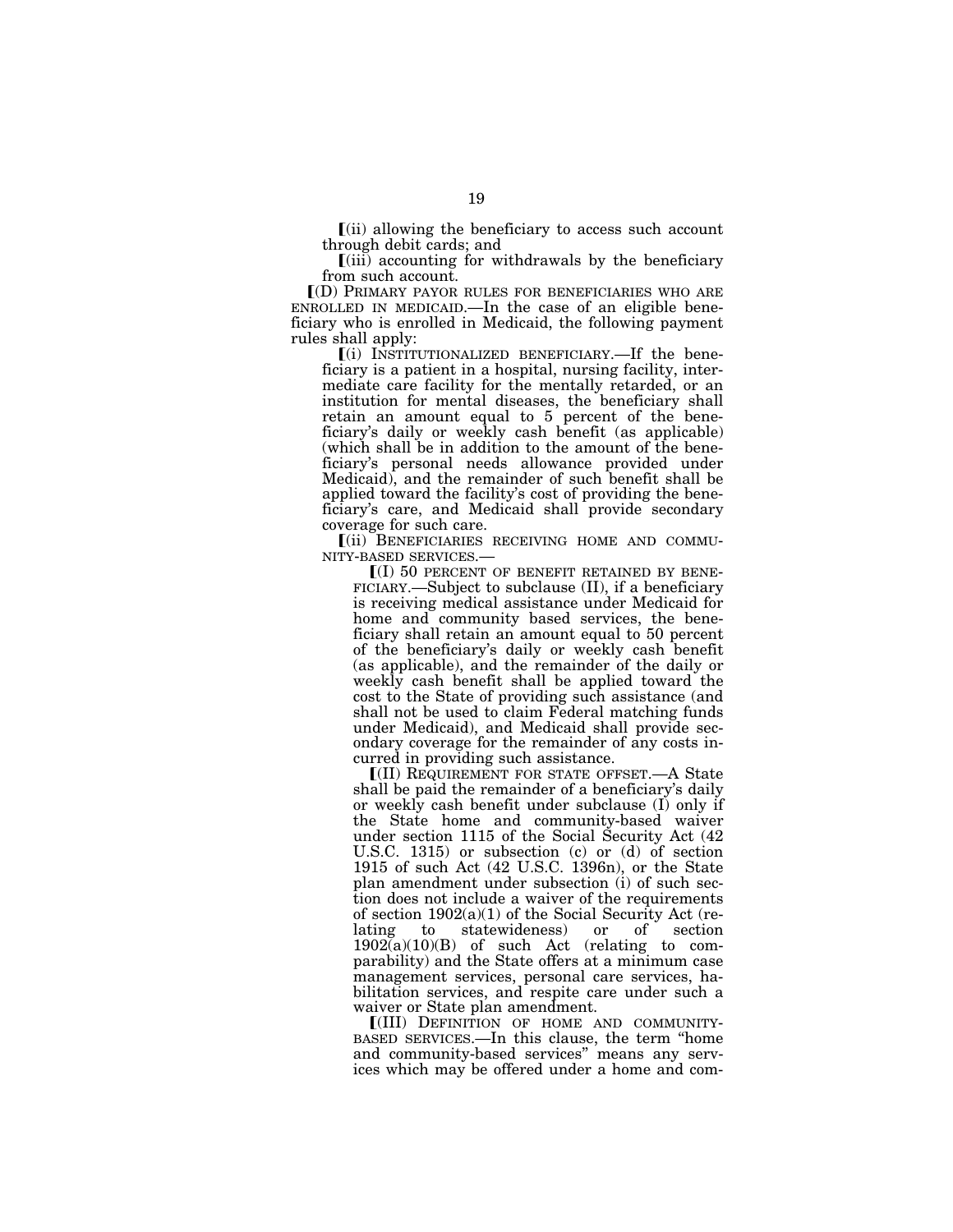munity-based waiver authorized for a State under section 1115 of the Social Security Act (42 U.S.C. 1315) or subsection (c) or (d) of section 1915 of such Act (42 U.S.C. 1396n) or under a State plan amendment under subsection (i) of such section.

ø(iii) BENEFICIARIES ENROLLED IN PROGRAMS OF ALL-INCLUSIVE CARE FOR THE ELDERLY (PACE).—

 $\left[$ (I) In GENERAL.—Subject to subclause (II), if a beneficiary is receiving medical assistance under Medicaid for PACE program services under section 1934 of the Social Security Act (42 U.S.C. 1396u–4), the beneficiary shall retain an amount equal to 50 percent of the beneficiary's daily or weekly cash benefit (as applicable), and the remainder of the daily or weekly cash benefit shall be applied toward the cost to the State of providing such assistance (and shall not be used to claim Federal matching funds under Medicaid), and Medicaid shall provide secondary coverage for the remainder of any costs incurred in providing such assistance.

ø(II) INSTITUTIONALIZED RECIPIENTS OF PACE PROGRAM SERVICES.—If a beneficiary receiving assistance under Medicaid for PACE program services is a patient in a hospital, nursing facility, intermediate care facility for the mentally retarded, or an institution for mental diseases, the beneficiary shall be treated as in institutionalized beneficiary under clause (i).

ø(2) AUTHORIZED REPRESENTATIVES.—

ø(A) IN GENERAL.—The Secretary shall establish procedures to allow access to a beneficiary's cash benefits by an authorized representative of the eligible beneficiary on whose behalf such benefits are paid.

ø(B) QUALITY ASSURANCE AND PROTECTION AGAINST FRAUD AND ABUSE.—The procedures established under subparagraph (A) shall ensure that authorized representatives of eligible beneficiaries comply with standards of conduct established by the Secretary, including standards requiring that such representatives provide quality services on behalf of such beneficiaries, do not have conflicts of interest, and do not misuse benefits paid on behalf of such beneficiaries or otherwise engage in fraud or abuse.

ø(3) COMMENCEMENT OF BENEFITS.—Benefits shall be paid to, or on behalf of, an eligible beneficiary beginning with the first month in which an application for such benefits is approved.

ø(4) ROLLOVER OPTION FOR LUMP-SUM PAYMENT.—An eligible beneficiary may elect to—

 $[(A)$  defer payment of their daily or weekly benefit and to rollover any such deferred benefits from month-tomonth, but not from year-to-year; and

 $\mathcal{L}(B)$  receive a lump-sum payment of such deferred benefits in an amount that may not exceed the lesser of—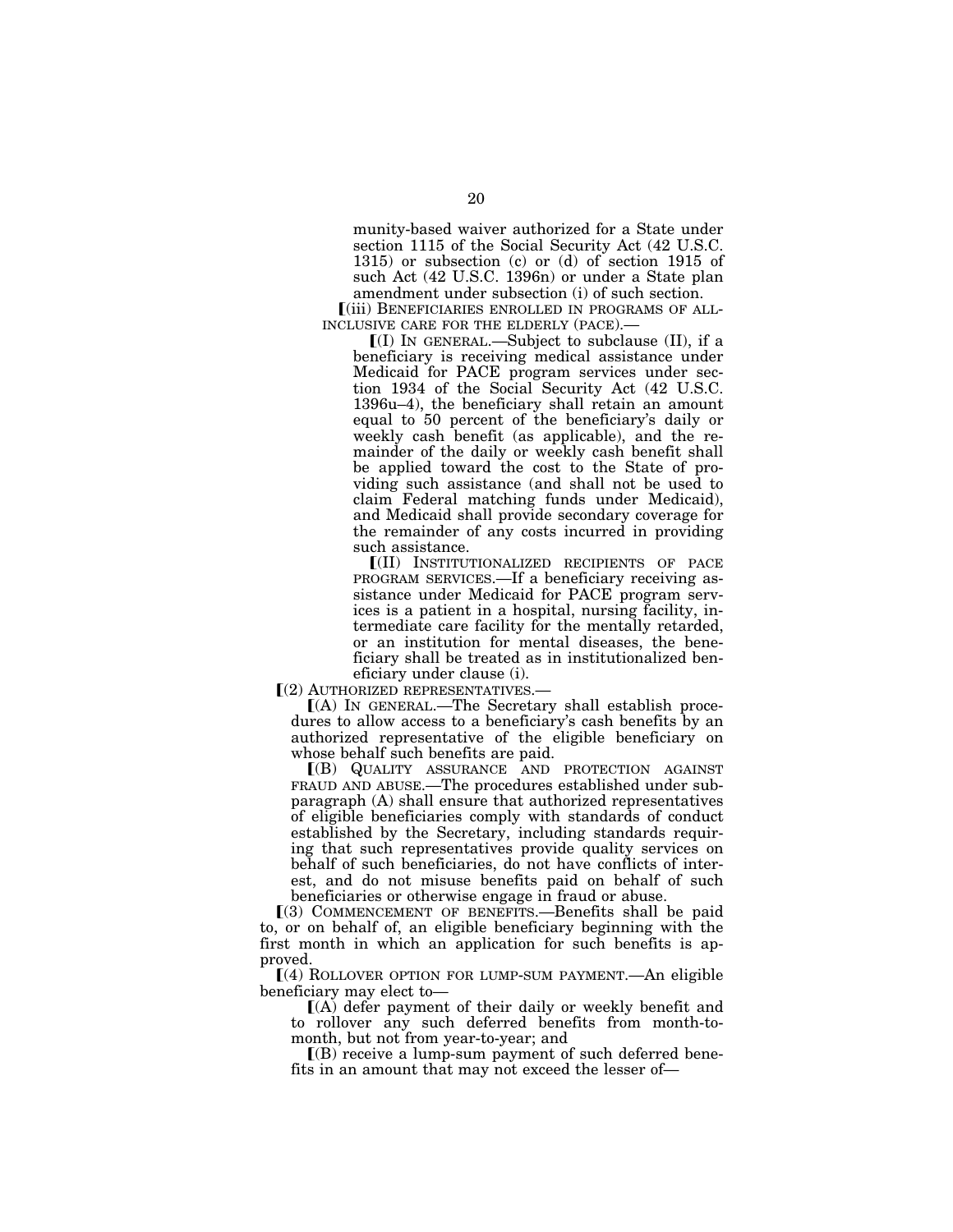$\lceil$ (i) the total amount of the accrued deferred benefits; or

 $(iii)$  the applicable annual benefit.

ø(5) PERIOD FOR DETERMINATION OF ANNUAL BENEFITS.—

ø(A) IN GENERAL.—The applicable period for determining with respect to an eligible beneficiary the applicable annual benefit and the amount of any accrued deferred benefits is the 12-month period that commences with the first month in which the beneficiary began to receive such benefits, and each 12-month period thereafter.

ø(B) INCLUSION OF INCREASED BENEFITS.—The Secretary shall establish procedures under which cash benefits paid to an eligible beneficiary that increase or decrease as a result of a change in the functional status of the beneficiary before the end of a 12-month benefit period shall be included in the determination of the applicable annual benefit paid to the eligible beneficiary.

ø(C) RECOUPMENT OF UNPAID, ACCRUED BENEFITS.—

ø(i) IN GENERAL.—The Secretary, in coordination with the Secretary of the Treasury, shall recoup any accrued benefits in the event of—

 $\P$ (I) the death of a beneficiary; or

 $\llbracket$ (II) the failure of a beneficiary to elect under paragraph  $(4)(B)$  to receive such benefits as a lump-sum payment before the end of the 12 month period in which such benefits accrued.

ø(ii) PAYMENT INTO CLASS INDEPENDENCE FUND.— Any benefits recouped in accordance with clause (i) shall be paid into the CLASS Independence Fund and used in accordance with section 3206.

 $(6)$  REQUIREMENT TO RECERTIFY ELIGIBILITY FOR RECEIPT OF BENEFITS.—An eligible beneficiary shall periodically, as determined by the Secretary—

 $(A)$  recertify by submission of medical evidence the beneficiary's continued eligibility for receipt of benefits; and

 $\Gamma(B)$  submit records of expenditures attributable to the aggregate cash benefit received by the beneficiary during the preceding year.

ø(7) SUPPLEMENT, NOT SUPPLANT OTHER HEALTH CARE BENE-FITS.—Subject to the Medicaid payment rules under paragraph (1)(D), benefits received by an eligible beneficiary shall supplement, but not supplant, other health care benefits for which the beneficiary is eligible under Medicaid or any other Federally funded program that provides health care benefits or assistance.

ø(d) ADVOCACY SERVICES.—An agreement entered into under subsection  $(a)(2)(A)(ii)$  shall require the Protection and Advocacy System for the State to—

 $(1)$  assign, as needed, an advocacy counselor to each eligible beneficiary that is covered by such agreement and who shall provide an eligible beneficiary with—

 $(A)$  information regarding how to access the appeals process established for the program;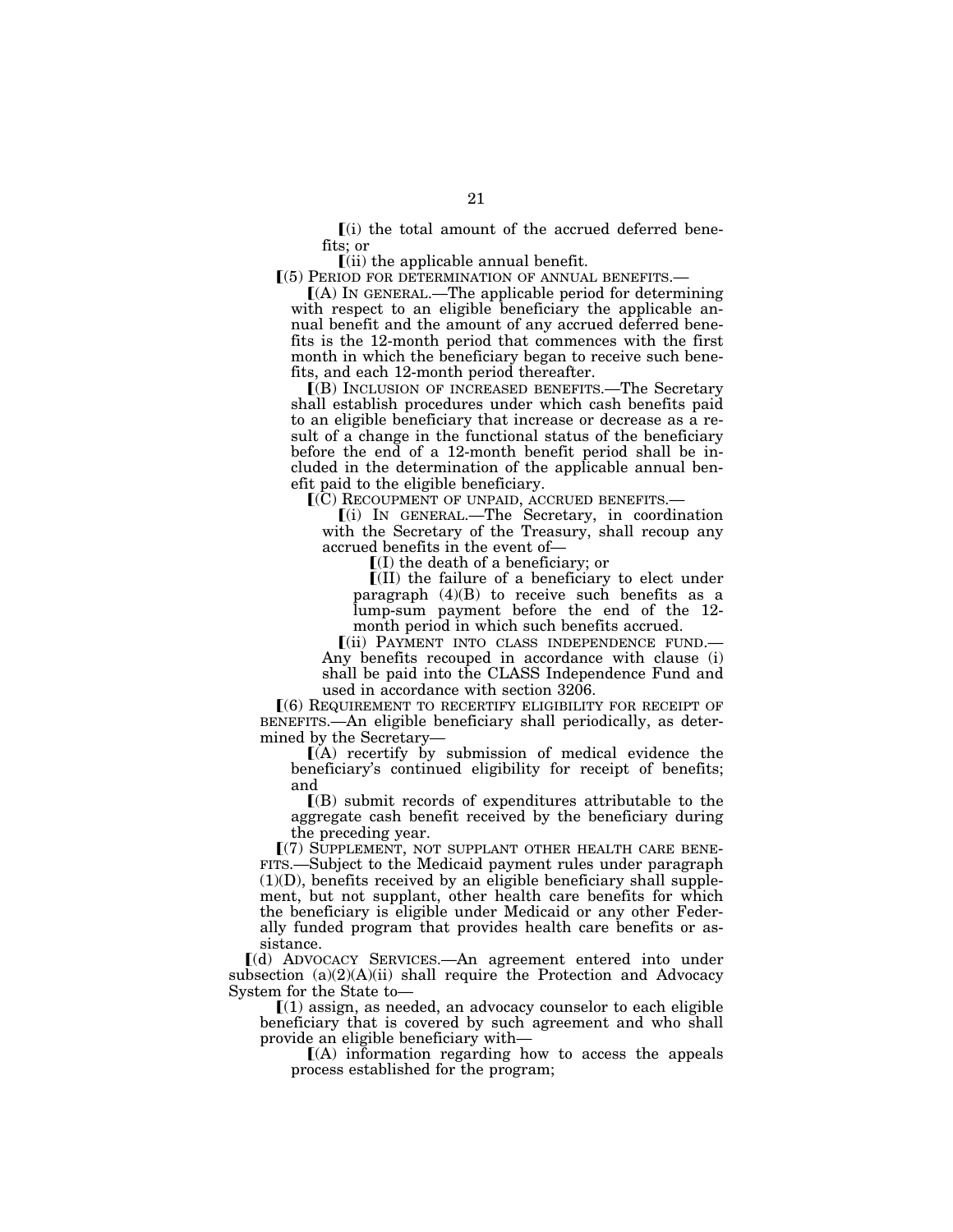$\Gamma(B)$  assistance with respect to the annual recertification and notification required under subsection (c)(6); and

 $\mathcal{I}(C)$  such other assistance with obtaining services as the Secretary, by regulation, shall require; and

 $\Gamma(2)$  ensure that the System and such counselors comply with the requirements of subsection (h).

ø(e) ADVICE AND ASSISTANCE COUNSELING.—An agreement entered into under subsection  $(a)(2)(A)(iii)$  shall require the entity to assign, as requested by an eligible beneficiary that is covered by such agreement, an advice and assistance counselor who shall provide an eligible beneficiary with information regarding—

 $(1)$  accessing and coordinating long-term services and supports in the most integrated setting;

 $(2)$  possible eligibility for other benefits and services;

 $(3)$  development of a service and support plan;

 $(4)$  information about programs established under the Assistive Technology Act of 1998 and the services offered under such programs;

 $(5)$  available assistance with decision making concerning medical care, including the right to accept or refuse medical or surgical treatment and the right to formulate advance directives or other written instructions recognized under State law, such as a living will or durable power of attorney for health care, in the case that an injury or illness causes the individual to be unable to make health care decisions; and

 $(6)$  such other services as the Secretary, by regulation, may require.

ø(f) NO EFFECT ON ELIGIBILITY FOR OTHER BENEFITS.—Benefits paid to an eligible beneficiary under the CLASS program shall be disregarded for purposes of determining or continuing the beneficiary's eligibility for receipt of benefits under any other Federal, State, or locally funded assistance program, including benefits paid under titles II, XVI, XVIII, XIX, or XXI of the Social Security Act (42 U.S.C. 401 et seq., 1381 et seq., 1395 et seq., 1396 et seq., 1397aa et seq.), under the laws administered by the Secretary of Veterans Affairs, under low-income housing assistance programs, or under the supplemental nutrition assistance program established under the Food and Nutrition Act of  $2008$  (7 U.S.C. 2011 et seq.).

 $(q)$  RULE OF CONSTRUCTION.—Nothing in this title shall be construed as prohibiting benefits paid under the CLASS Independence Benefit Plan from being used to compensate a family caregiver for providing community living assistance services and supports to an eligible beneficiary.

ø(h) PROTECTION AGAINST CONFLICT OF INTERESTS.—The Secretary shall establish procedures to ensure that the Eligibility Assessment System, the Protection and Advocacy System for a State, advocacy counselors for eligible beneficiaries, and any other entities that provide services to active enrollees and eligible beneficiaries under the CLASS program comply with the following:

 $\llbracket$ (1) If the entity provides counseling or planning services, such services are provided in a manner that fosters the best interests of the active enrollee or beneficiary.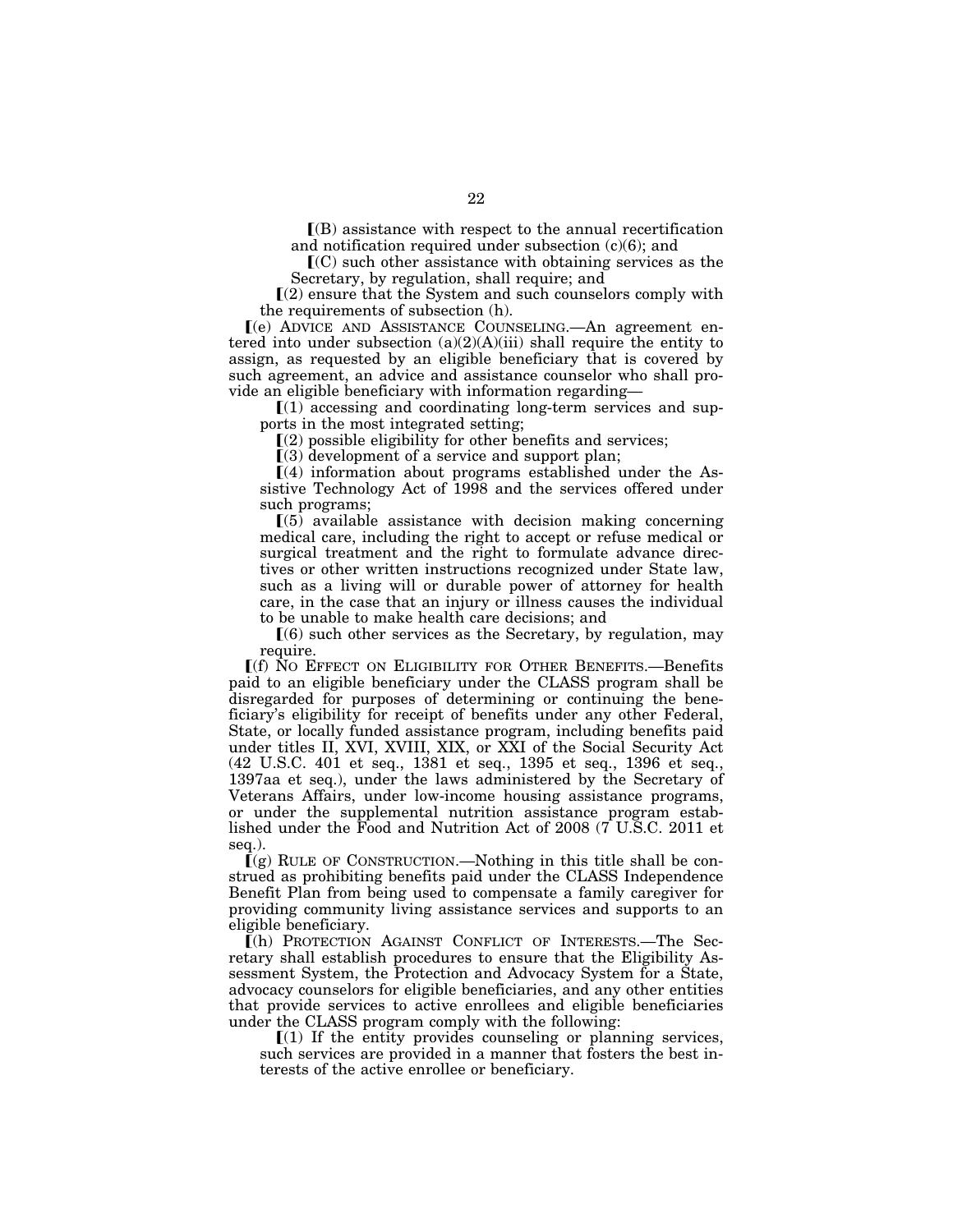$\Gamma(2)$  The entity has established operating procedures that are designed to avoid or minimize conflicts of interest between the entity and an active enrollee or beneficiary.

 $(3)$  The entity provides information about all services and options available to the active enrollee or beneficiary, to the best of its knowledge, including services available through other entities or providers.

 $(a)$  The entity assists the active enrollee or beneficiary to

access desired services, regardless of the provider.<br>
[(5) The entity reports the number of active enrollees and beneficiaries provided with assistance by age, disability, and whether such enrollees and beneficiaries received services from the entity or another entity.

 $(6)$  If the entity provides counseling or planning services, the entity ensures that an active enrollee or beneficiary is informed of any financial interest that the entity has in a service provider.

 $[(7)$  The entity provides an active enrollee or beneficiary with a list of available service providers that can meet the needs of the active enrollee or beneficiary.

#### **ISEC. 3206. CLASS INDEPENDENCE FUND.**

ø(a) ESTABLISHMENT OF CLASS INDEPENDENCE FUND.—There is established in the Treasury of the United States a trust fund to be known as the ''CLASS Independence Fund''. The Secretary of the Treasury shall serve as Managing Trustee of such Fund. The Fund shall consist of all amounts derived from payments into the Fund under sections  $3204(f)$  and  $3205(c)(5)(C)(ii)$ , and remaining after investment of such amounts under subsection (b), including additional amounts derived as income from such investments. The amounts held in the Fund are appropriated and shall remain available without fiscal year limitation—

 $\mathcal{L}(1)$  to be held for investment on behalf of individuals enrolled in the CLASS program;

 $(2)$  to pay the administrative expenses related to the Fund and to investment under subsection (b); and

 $(3)$  to pay cash benefits to eligible beneficiaries under the CLASS Independence Benefit Plan.

ø(b) INVESTMENT OF FUND BALANCE.—The Secretary of the Treasury shall invest and manage the CLASS Independence Fund in the same manner, and to the same extent, as the Federal Supplementary Medical Insurance Trust Fund may be invested and managed under subsections (c), (d), and (e) of section 1841(d) of the Social Security Act (42 U.S.C. 1395t).

ø(c) BOARD OF TRUSTEES.—

 $(1)$  In GENERAL.—With respect to the CLASS Independence Fund, there is hereby created a body to be known as the Board of Trustees of the CLASS Independence Fund (hereinafter in this section referred to as the ''Board of Trustees'') composed of the Secretary of the Treasury, the Secretary of Labor, and the Secretary of Health and Human Services, all ex officio, and of two members of the public (both of whom may not be from the same political party), who shall be nominated by the President for a term of 4 years and subject to confirmation by the Senate. A member of the Board of Trustees serving as a member of the public and nominated and confirmed to fill a vacancy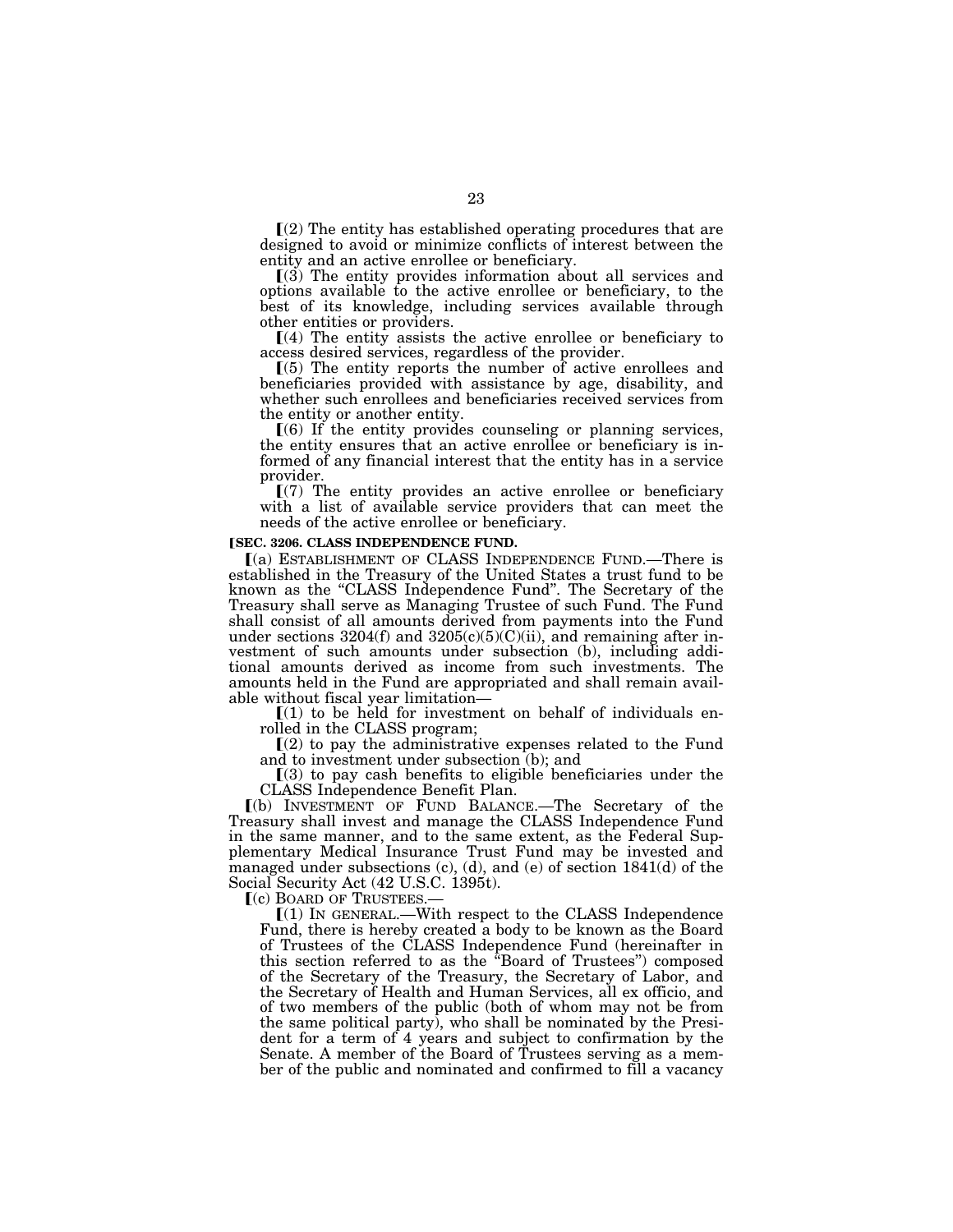occurring during a term shall be nominated and confirmed only for the remainder of such term. An individual nominated and confirmed as a member of the public may serve in such position after the expiration of such member's term until the earlier of the time at which the member's successor takes office or the time at which a report of the Board is first issued under paragraph (2) after the expiration of the member's term. The Secretary of the Treasury shall be the Managing Trustee of the Board of Trustees. The Board of Trustees shall meet not less frequently than once each calendar year. A person serving on the Board of Trustees shall not be considered to be a fiduciary and shall not be personally liable for actions taken in such capacity with respect to the Trust Fund.

 $(Q)$  Duties.—

ø(A) IN GENERAL.—It shall be the duty of the Board of Trustees to do the following:

ø(i) Hold the CLASS Independence Fund.

ø(ii) Report to the Congress not later than the first day of April of each year on the operation and status of the CLASS Independence Fund during the preceding fiscal year and on its expected operation and status during the current fiscal year and the next 2 fiscal years.

 $\lceil$ (iii) Report immediately to the Congress whenever the Board is of the opinion that the amount of the CLASS Independence Fund is not actuarially sound in regards to the projection under section  $3203(b)(1)(B)(i)$ .

 $(iv)$  Review the general policies followed in managing the CLASS Independence Fund, and recommend changes in such policies, including necessary changes in the provisions of law which govern the way in which the CLASS Independence Fund is to be managed.

 $I(B)$  REPORT.—The report provided for in subparagraph  $(A)(ii)$  shall-

 $\lceil$ (i) include—

 $\overline{I}(I)$  a statement of the assets of, and the disbursements made from, the CLASS Independence Fund during the preceding fiscal year;

ø(II) an estimate of the expected income to, and disbursements to be made from, the CLASS Independence Fund during the current fiscal year and each of the next 2 fiscal years;

 $\llbracket$ (III) a statement of the actuarial status of the CLASS Independence Fund for the current fiscal year, each of the next 2 fiscal years, and as projected over the 75-year period beginning with the current fiscal year; and

 $\lfloor$ (IV) an actuarial opinion by the Chief Actuary of the Centers for Medicare & Medicaid Services certifying that the techniques and methodologies used are generally accepted within the actuarial profession and that the assumptions and cost estimates used are reasonable; and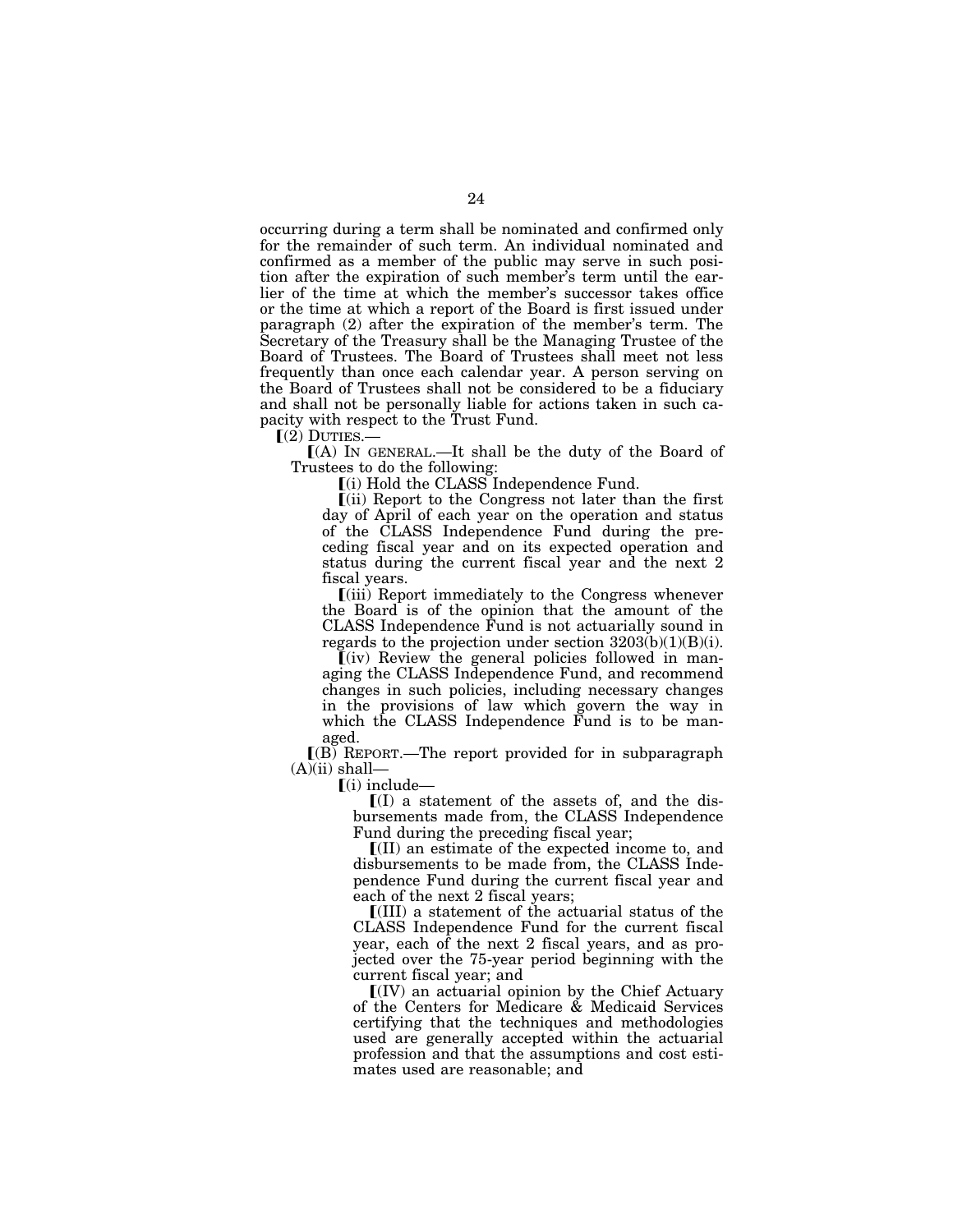$\lceil$ (ii) be printed as a House document of the session of the Congress to which the report is made.

 $(C)$  RECOMMENDATIONS.—If the Board of Trustees determines that enrollment trends and expected future benefit claims on the CLASS Independence Fund are not actuarially sound in regards to the projection under section  $3203(b)(1)(B)(i)$  and are unlikely to be resolved with reasonable premium increases or through other means, the Board of Trustees shall include in the report provided for in subparagraph  $(A)(ii)$  recommendations for such legislative action as the Board of Trustees determine to be appropriate, including whether to adjust monthly premiums or impose a temporary moratorium on new enrollments.

#### **ISEC. 3207. CLASS INDEPENDENCE ADVISORY COUNCIL.**

ø(a) ESTABLISHMENT.—There is hereby created an Advisory Committee to be known as the ''CLASS Independence Advisory Council''.

 $(a)$  MEMBERSHIP.

ø(1) IN GENERAL.—The CLASS Independence Advisory Council shall be composed of not more than 15 individuals, not otherwise in the employ of the United States—

 $(A)$  who shall be appointed by the President without regard to the civil service laws and regulations; and

 $($ B) a majority of whom shall be representatives of individuals who participate or are likely to participate in the CLASS program, and shall include representatives of older and younger workers, individuals with disabilities, family caregivers of individuals who require services and supports to maintain their independence at home or in another residential setting of their choice in the community, individuals with expertise in long-term care or disability insurance, actuarial science, economics, and other relevant disciplines, as determined by the Secretary.

 $(2)$  TERMS.-

ø(A) IN GENERAL.—The members of the CLASS Independence Advisory Council shall serve overlapping terms of 3 years (unless appointed to fill a vacancy occurring prior to the expiration of a term, in which case the individual shall serve for the remainder of the term).

 $(6)$  LIMITATION.—A member shall not be eligible to serve for more than 2 consecutive terms.

ø(3) CHAIR.—The President shall, from time to time, appoint one of the members of the CLASS Independence Advisory Council to serve as the Chair.

ø(c) DUTIES.—The CLASS Independence Advisory Council shall advise the Secretary on matters of general policy in the administration of the CLASS program established under this title and in the formulation of regulations under this title including with respect to—

 $(1)$  the development of the CLASS Independence Benefit Plan under section 3203;

 $\Gamma(2)$  the determination of monthly premiums under such plan; and

 $(3)$  the financial solvency of the program.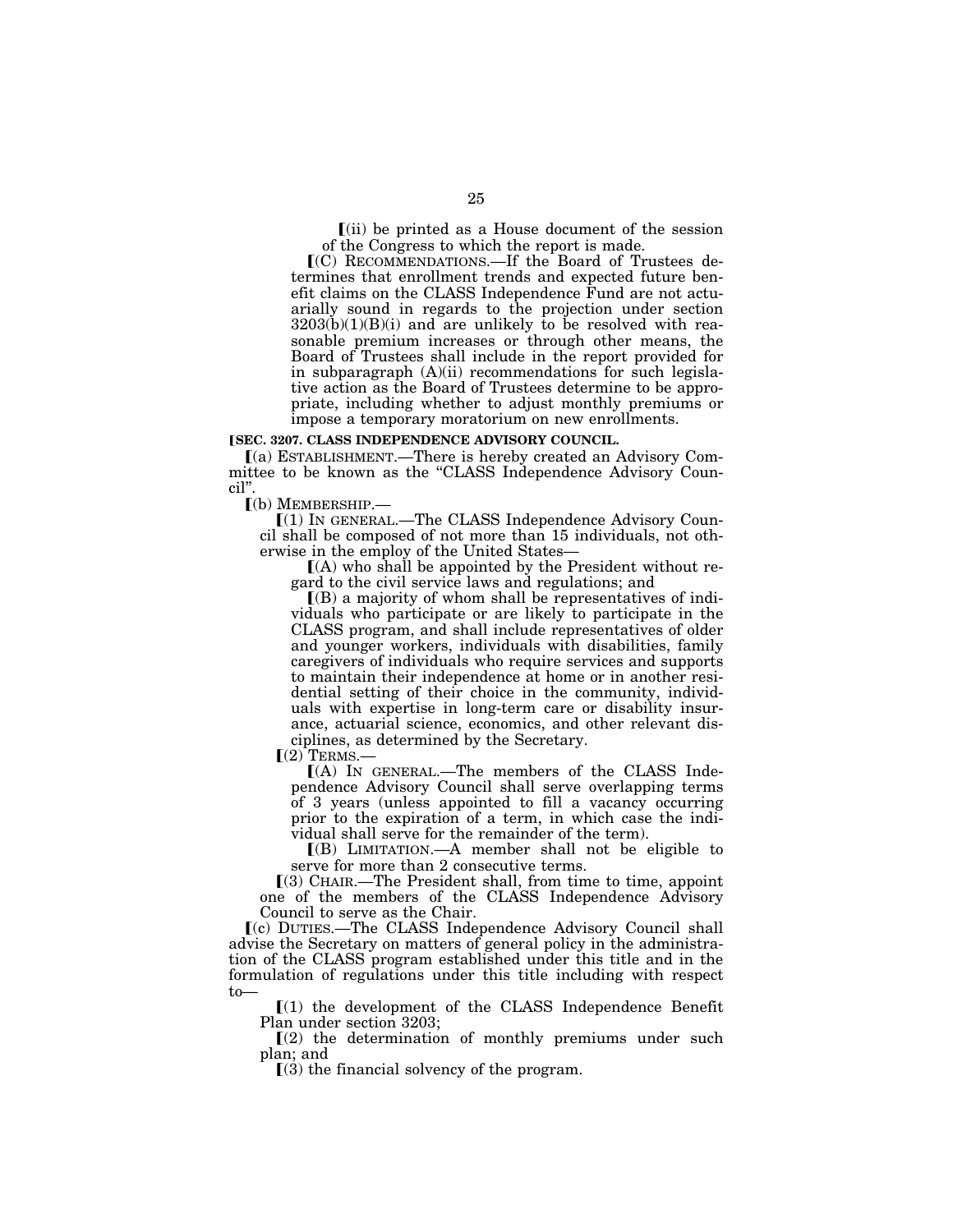ø(d) APPLICATION OF FACA.—The Federal Advisory Committee Act (5 U.S.C. App.), other than section 14 of that Act, shall apply to the CLASS Independence Advisory Council.

ø(e) AUTHORIZATION OF APPROPRIATIONS.—

 $(1)$  In GENERAL.—There are authorized to be appropriated to the CLASS Independence Advisory Council to carry out its duties under this section, such sums as may be necessary for fiscal year 2011 and for each fiscal year thereafter.

 $(2)$  AVAILABILITY.—Any sums appropriated under the authorization contained in this section shall remain available, without fiscal year limitation, until expended.

#### **[SEC. 3208. SOLVENCY AND FISCAL INDEPENDENCE; REGULATIONS; ANNUAL REPORT.**

ø(a) SOLVENCY.—The Secretary shall regularly consult with the Board of Trustees of the CLASS Independence Fund and the CLASS Independence Advisory Council, for purposes of ensuring that enrollees premiums are adequate to ensure the financial solvency of the CLASS program, both with respect to fiscal years occurring in the near-term and fiscal years occurring over 20- and 75 year periods, taking into account the projections required for such periods under subsections  $(a)(1)(A)(i)$  and  $(b)(1)(B)(i)$  of section 3202.

ø(b) NO TAXPAYER FUNDS USED TO PAY BENEFITS.—No taxpayer funds shall be used for payment of benefits under a CLASS Independent Benefit Plan. For purposes of this subsection, the term ''taxpayer funds'' means any Federal funds from a source other than premiums deposited by CLASS program participants in the CLASS Independence Fund and any associated interest earnings.

ø(c) REGULATIONS.—The Secretary shall promulgate such regulations as are necessary to carry out the CLASS program in accordance with this title. Such regulations shall include provisions to prevent fraud and abuse under the program.

ø(d) ANNUAL REPORT.—Beginning January 1, 2014, the Secretary shall submit an annual report to Congress on the CLASS program. Each report shall include the following:

 $\mathbf{I}(1)$  The total number of enrollees in the program.

 $\Gamma(2)$  The total number of eligible beneficiaries during the fiscal year.

 $(3)$  The total amount of cash benefits provided during the fiscal year.

 $(4)$  A description of instances of fraud or abuse identified during the fiscal year.

 $(5)$  Recommendations for such administrative or legislative action as the Secretary determines is necessary to improve the program, ensure the solvency of the program, or to prevent the occurrence of fraud or abuse.

#### **[SEC. 3209. INSPECTOR GENERAL'S REPORT.**

øThe Inspector General of the Department of Health and Human Services shall submit an annual report to the Secretary and Congress relating to the overall progress of the CLASS program and of the existence of waste, fraud, and abuse in the CLASS program. Each such report shall include findings in the following areas:

 $(1)$  The eligibility determination process.

 $(2)$  The provision of cash benefits.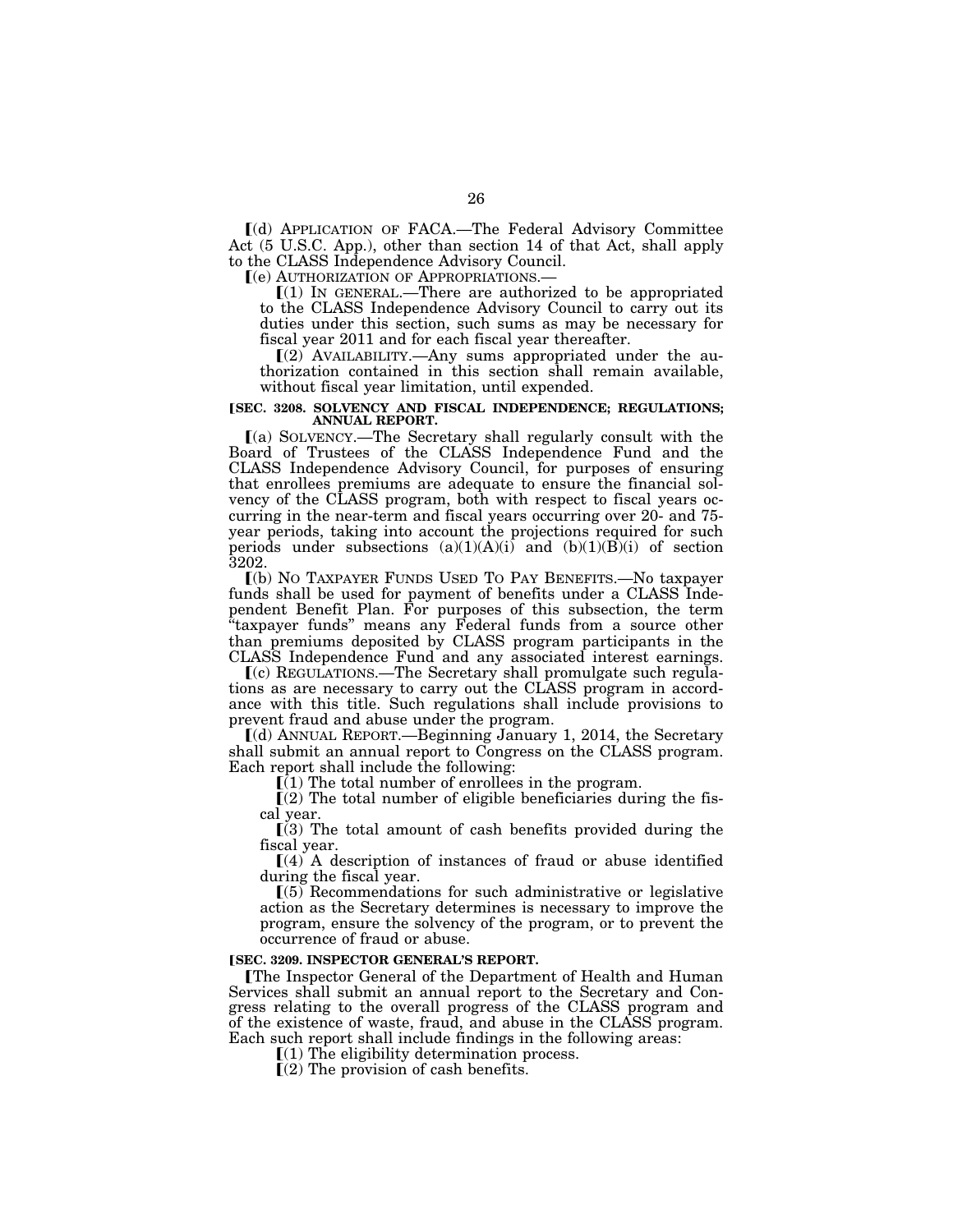$(3)$  Quality assurance and protection against waste, fraud, and abuse.

 $(4)$  Recouping of unpaid and accrued benefits.

# **[SEC. 3210. TAX TREATMENT OF PROGRAM.**

øThe CLASS program shall be treated for purposes of the Internal Revenue Code of 1986 in the same manner as a qualified longterm care insurance contract for qualified long-term care services.]

# **PATIENT PROTECTION AND AFFORDABLE CARE ACT**

\* \* \* \* \* \* \*

# ø**TITLE VIII—CLASS ACT**

#### **[SEC. 8001. SHORT TITLE OF TITLE.**

øThis title may be cited as the ''Community Living Assistance Services and Supports Act" or the "CLASS Act".

# **SEC. 8002. ESTABLISHMENT OF NATIONAL VOLUNTARY INSURANCE PROGRAM FOR PURCHASING COMMUNITY LIVING ASSIST-ANCE SERVICES AND SUPPORT.**

 $(a)$  ESTABLISHMENT OF CLASS PROGRAM.—<br> $(1)$  IN GENERAL.—The Public Health Service Act (42 U.S.C. 201 et seq.), as amended by section  $4302(a)$ , is amended by adding at the end the following:

# ø''TITLE XXXII—COMMUNITY LIVING ASSISTANCE SERVICES AND SUPPORTS

#### ø**''SEC. 3201. PURPOSE.**

øThe purpose of this title is to establish a national voluntary insurance program for purchasing community living assistance services and supports in order to—

 $\llbracket$ "(1) provide individuals with functional limitations with tools that will allow them to maintain their personal and financial independence and live in the community through a new financing strategy for community living assistance services and supports;

 $\lbrack$ <sup>"(2)</sup> establish an infrastructure that will help address the Nation's community living assistance services and supports needs;

 $\llbracket$  (43) alleviate burdens on family caregivers; and

 $\tilde{C}^{(4)}$  address institutional bias by providing a financing mechanism that supports personal choice and independence to live in the community.

#### ø**''SEC. 3202. DEFINITIONS.**

**In this title:** 

 $\lbrack$ "(1) ACTIVE ENROLLEE.—The term 'active enrollee' means an individual who is enrolled in the CLASS program in accordance with section 3204 and who has paid any premiums due to maintain such enrollment.

ø''(2) ACTIVELY EMPLOYED.—The term 'actively employed' means an individual who—

 $\lceil$  "(A) is reporting for work at the individual's usual place of employment or at another location to which the indi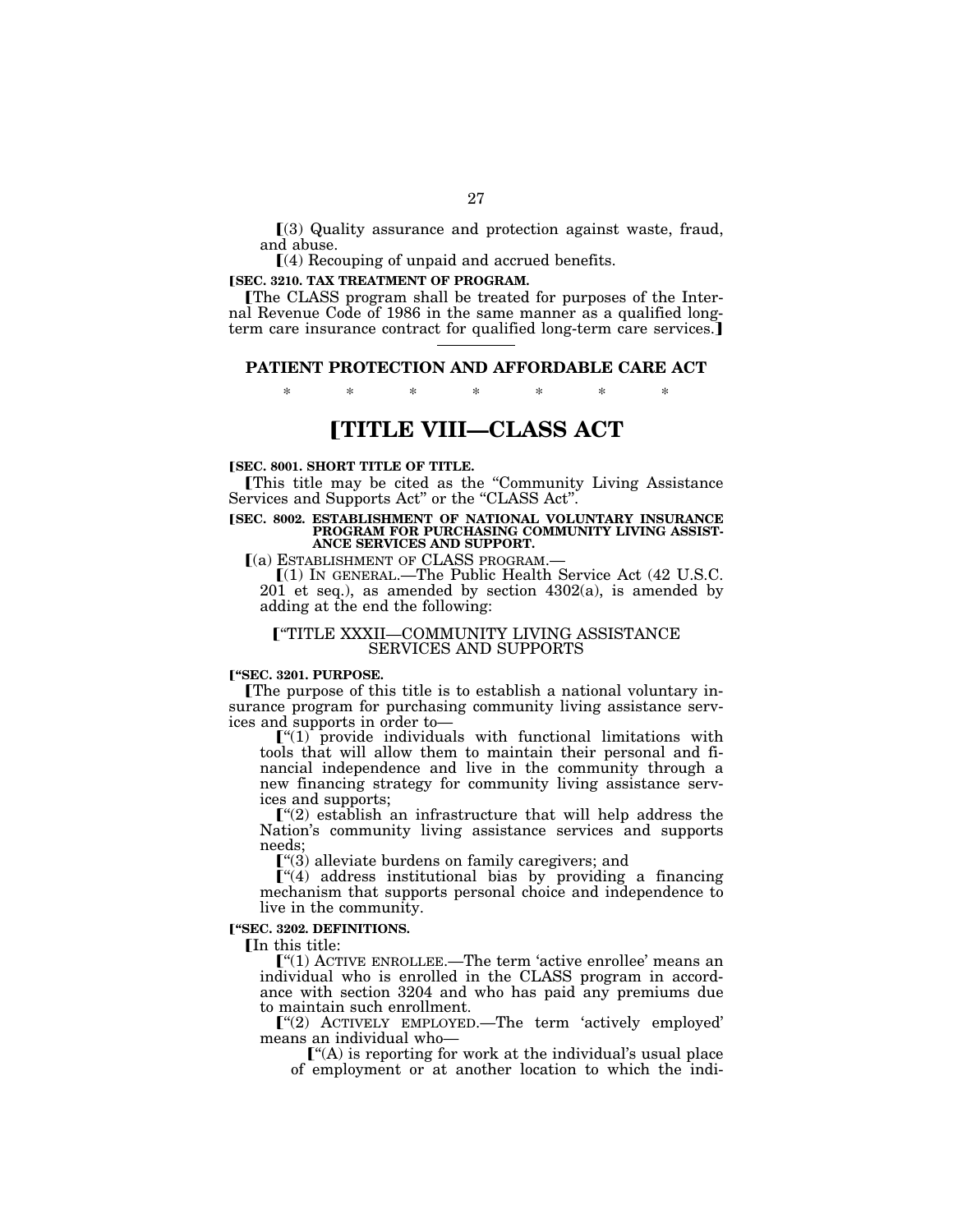vidual is required to travel because of the individual's employment (or in the case of an individual who is a member of the uniformed services, is on active duty and is physically able to perform the duties of the individual's position); and

 $\llbracket$ "(B) is able to perform all the usual and customary duties of the individual's employment on the individual's regular work schedule.

 $\lceil$  "(3) ACTIVITIES OF DAILY LIVING.—The term 'activities of daily living' means each of the following activities specified in section  $7702B(c)(2)(B)$  of the Internal Revenue Code of 1986:

 $\Gamma$ "(A) Eating.

 $\ddot{C}$ "(B) Toileting.

 $\mathbf{F}^{\mathbf{a}}(C)$  Transferring.

 $\Gamma$ "(D) Bathing.

 $\mathbf{F}^*(\mathbf{E})$  Dressing.

 $\mathbb{I}^{\mathfrak{a}}(F)$  Continence.  $\lbrack$  (4) CLASS PROGRAM.—The term 'CLASS program' means the program established under this title.

ø''(5) ELIGIBILITY ASSESSMENT SYSTEM.—The term 'Eligibility Assessment System' means the entity established by the Secretary under section  $3205(a)(2)$  to make functional eligibility determinations for the CLASS program.

 $\lceil$ "(6) ELIGIBLE BENEFICIARY.-

 $\lbrack$  "(A) In GENERAL.—The term 'eligible beneficiary' means any individual who is an active enrollee in the CLASS program and, as of the date described in subparagraph  $(\bar{B})$ —

 $\mathbf{I}^{\omega}(i)$  has paid premiums for enrollment in such program for at least 60 months;

 $\llbracket$ "(ii) has earned, with respect to at least 3 calendar years that occur during the first 60 months for which the individual has paid premiums for enrollment in the program, at least an amount equal to the amount of wages and self-employment income which an individual must have in order to be credited with a quarter of coverage under section 213(d) of the Social Security Act for the year; and

 $\lbrack$ <sup>"(iii)</sup> has paid premiums for enrollment in such program for at least 24 consecutive months, if a lapse in premium payments of more than 3 months has occurred during the period that begins on the date of the individual's enrollment and ends on the date of such determination.

 $\lbrack$  (B) DATE DESCRIBED.—For purposes of subparagraph (A), the date described in this subparagraph is the date on which the individual is determined to have a functional limitation described in section  $3203(a)(1)(C)$  that is expected to last for a continuous period of more than 90 days.

ø''(C) REGULATIONS.—The Secretary shall promulgate regulations specifying exceptions to the minimum earnings requirements under subparagraph  $(A)(ii)$  for purposes of being considered an eligible beneficiary for certain populations.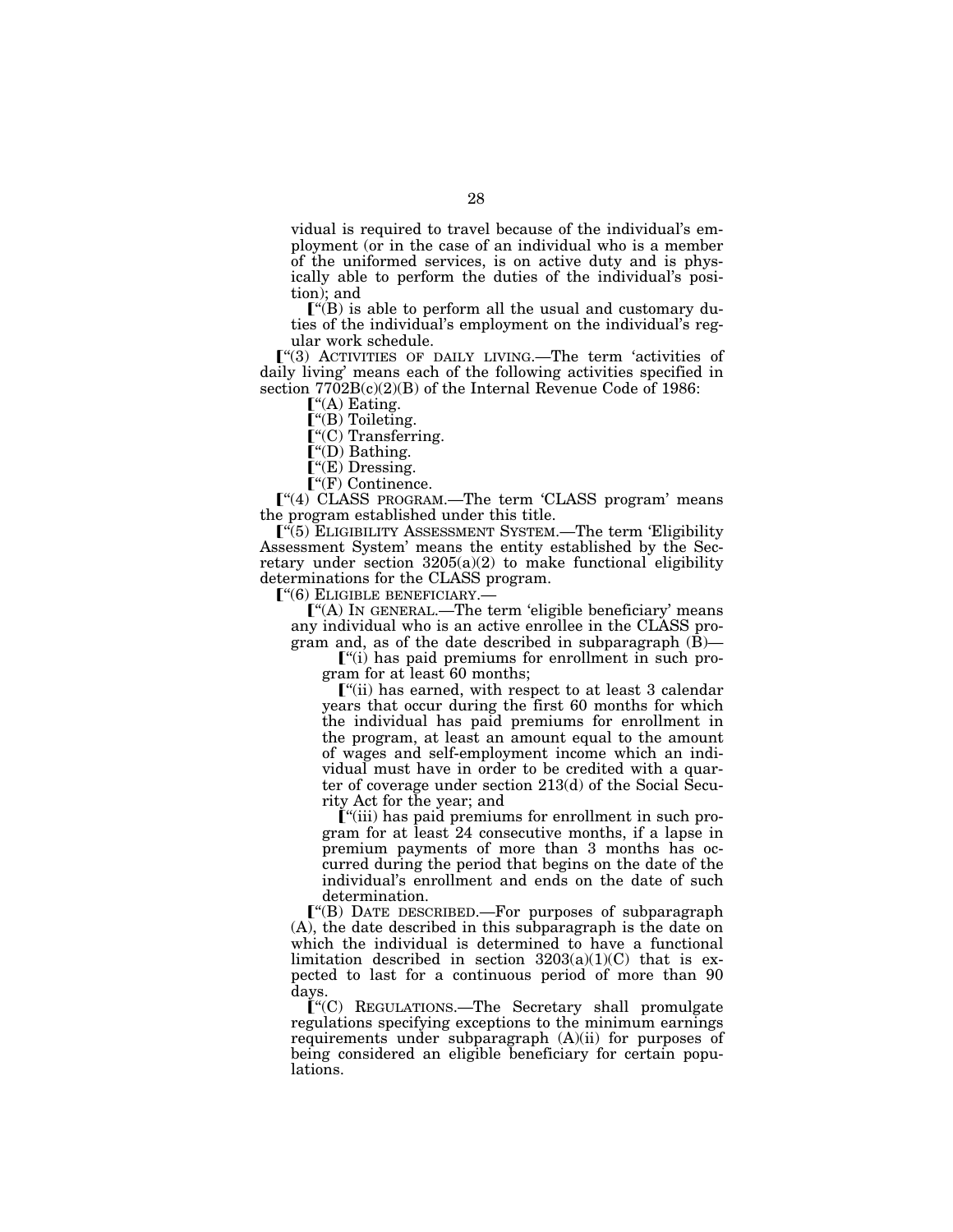ø''(7) HOSPITAL; NURSING FACILITY; INTERMEDIATE CARE FA-CILITY FOR THE MENTALLY RETARDED; INSTITUTION FOR MENTAL DISEASES.—The terms 'hospital', 'nursing facility', 'intermediate care facility for the mentally retarded', and 'institution for mental diseases' have the meanings given such terms for purposes of Medicaid.

**[**"(8) CLASS INDEPENDENCE ADVISORY COUNCIL.—The term 'CLASS Independence Advisory Council' or 'Council' means the Advisory Council established under section 3207 to advise the Secretary.

ø''(9) CLASS INDEPENDENCE BENEFIT PLAN.—The term 'CLASS Independence Benefit Plan' means the benefit plan developed and designated by the Secretary in accordance with section 3203.

**[**"(10) CLASS INDEPENDENCE FUND.—The term 'CLASS Independence Fund' or 'Fund' means the fund established under section 3206.

 $\lceil$  "(11) MEDICAID.—The term 'Medicaid' means the program established under title XIX of the Social Security Act (42 U.S.C. 1396 et seq.).

 $\llbracket$ "(12) POVERTY LINE.—The term 'poverty line' has the meaning given that term in section  $2110(c)(5)$  of the Social Security Act (42 U.S.C. 1397jj(c)(5)).

<sup>"</sup>(13) PROTECTION AND ADVOCACY SYSTEM.—The term 'Protection and Advocacy System' means the system for each State established under section 143 of the Developmental Disabilities Assistance and Bill of Rights Act of 2000 (42 U.S.C. 15043).

#### ø**''SEC. 3203. CLASS INDEPENDENCE BENEFIT PLAN.**

ø''(a) PROCESS FOR DEVELOPMENT.—

 $\lbrack$  (1) In GENERAL.—The Secretary, in consultation with appropriate actuaries and other experts, shall develop at least 3 actuarially sound benefit plans as alternatives for consideration for designation by the Secretary as the CLASS Independence Benefit Plan under which eligible beneficiaries shall receive benefits under this title. Each of the plan alternatives developed shall be designed to provide eligible beneficiaries with the benefits described in section 3205 consistent with the following requirements:

 $\mathsf{I}^{\mathcal{A}}(\tilde{A})$  Premiums.—

 $\lceil$  "(i) In GENERAL.—Beginning with the first year of the CLASS program, and for each year thereafter, subject to clauses (ii) and (iii), the Secretary shall establish all premiums to be paid by enrollees for the year based on an actuarial analysis of the 75-year costs of the program that ensures solvency throughout such

75-year period.<br>
["(ii) NOMINAL PREMIUM FOR POOREST INDIVIDUALS AND FULL-TIME STUDENTS.—

ø''(I) IN GENERAL.—The monthly premium for enrollment in the CLASS program shall not exceed the applicable dollar amount per month determined under subclause (II) for—

**[**"(aa) any individual whose income does not exceed the poverty line; and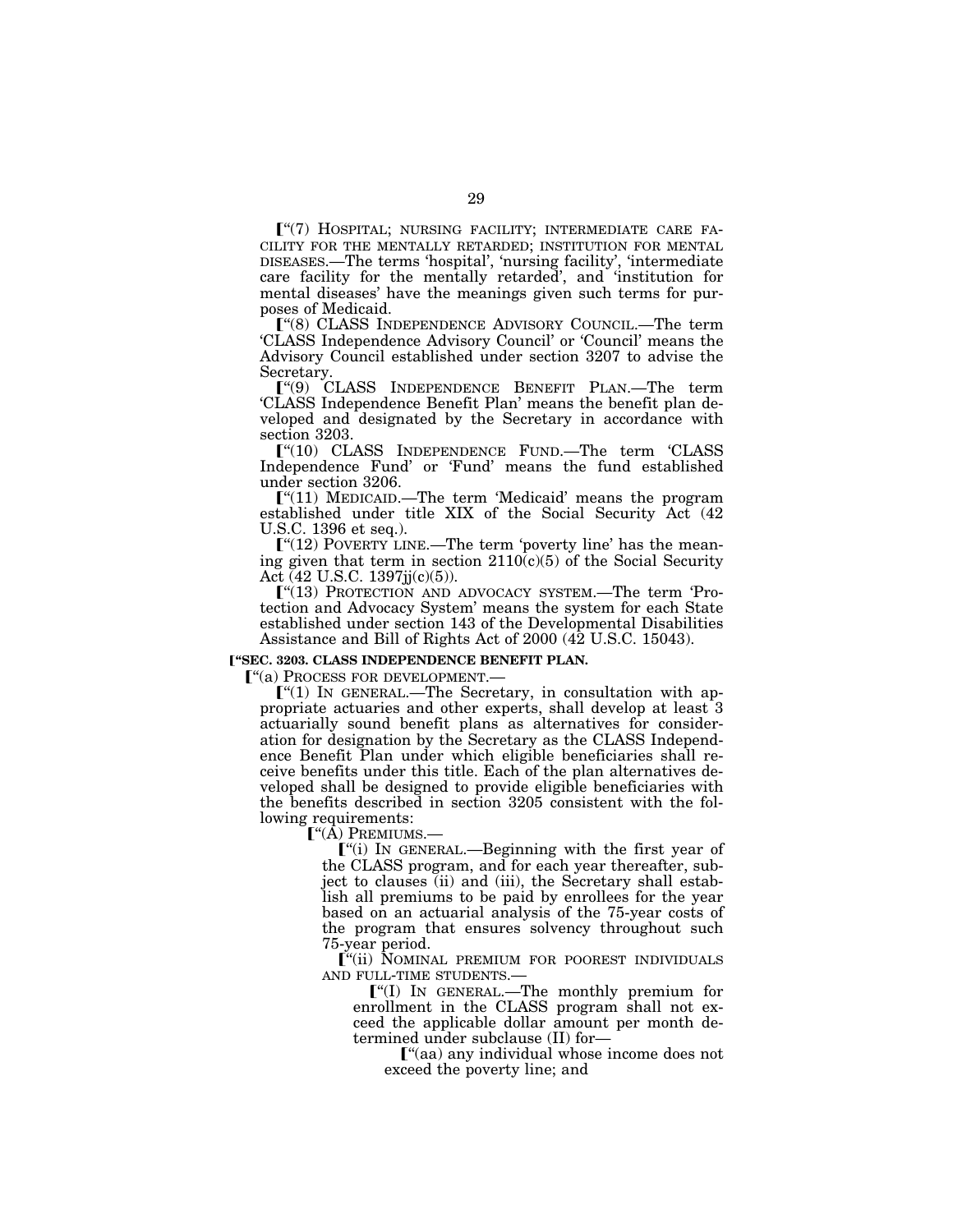ø''(bb) any individual who has not attained age 22, and is actively employed during any period in which the individual is a full-time student (as determined by the Secretary).

ø''(II) APPLICABLE DOLLAR AMOUNT.—The applicable dollar amount described in this subclause is the amount equal to \$5, increased by the percentage increase in the consumer price index for all urban consumers (U.S. city average) for each year occurring after 2009 and before such year.

ø''(iii) CLASS INDEPENDENCE FUND RESERVES.—At such time as the CLASS program has been in operation for 10 years, the Secretary shall establish all premiums to be paid by enrollees for the year based on an actuarial analysis that accumulated reserves in the CLASS Independence Fund would not decrease in that year. At such time as the Secretary determines the CLASS program demonstrates a sustained ability to finance expected yearly expenses with expected yearly premiums and interest credited to the CLASS Independence Fund, the Secretary may decrease the required amount of CLASS Independence Fund reserves.

 $\lbrack$  (B) VESTING PERIOD.—A 5-year vesting period for eligibility for benefits.

 $\lbrack$ <sup>"(C)</sup> BENEFIT TRIGGERS.—A benefit trigger for provision of benefits that requires a determination that an individual has a functional limitation, as certified by a licensed health care practitioner, described in any of the following clauses that is expected to last for a continuous period of more than 90 days:

 $\lceil$  "(i) The individual is determined to be unable to perform at least the minimum number (which may be 2 or 3) of activities of daily living as are required under the plan for the provision of benefits without substantial assistance (as defined by the Secretary) from another individual.

 $\lceil$ "(ii) The individual requires substantial supervision to protect the individual from threats to health and safety due to substantial cognitive impairment.

 $\lbrack$ "(iii) The individual has a level of functional limitation similar (as determined under regulations prescribed by the Secretary) to the level of functional limitation described in clause (i) or (ii).

ø''(D) CASH BENEFIT.—Payment of a cash benefit that satisfies the following requirements:

 $\lceil$ "(i) MINIMUM REQUIRED AMOUNT.—The benefit amount provides an eligible beneficiary with not less than an average of \$50 per day (as determined based on the reasonably expected distribution of beneficiaries receiving benefits at various benefit levels).

**I**"(ii) AMOUNT SCALED TO FUNCTIONAL ABILITY.—The benefit amount is varied based on a scale of functional ability, with not less than 2, and not more than 6, benefit level amounts.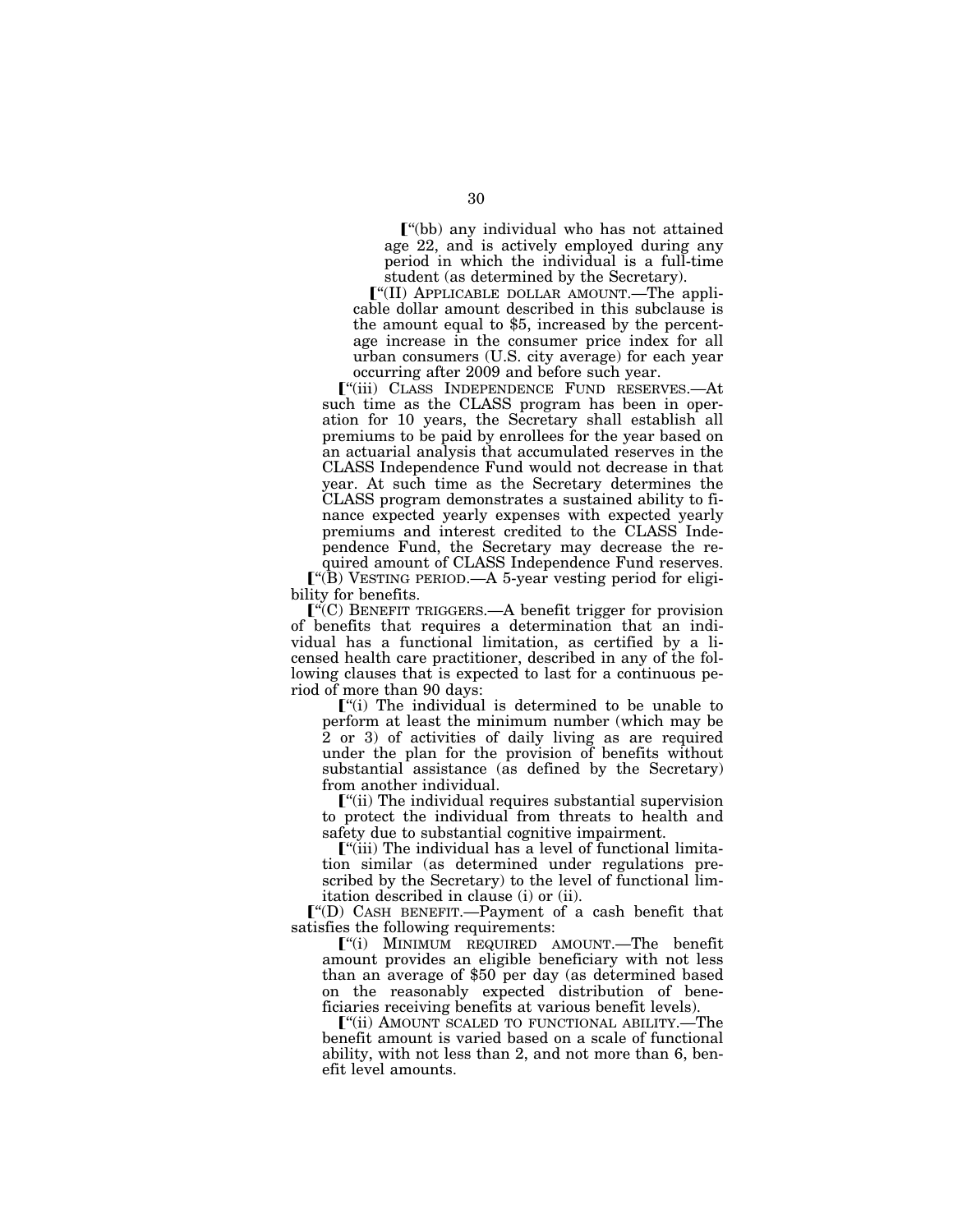$\lceil$ "(iii) DAILY OR WEEKLY.—The benefit is paid on a daily or weekly basis.

 $\int_0^x$ (iv) NO LIFETIME OR AGGREGATE LIMIT.—The benefit is not subject to any lifetime or aggregate limit.

 $\llbracket$ "(2) REVIEW AND RECOMMENDATION BY THE CLASS INDE-PENDENCE ADVISORY COUNCIL.—The CLASS Independence Advisory Council shall—

ø''(A) evaluate the alternative benefit plans developed under paragraph (1); and<br>  $\blacksquare$  ("(B) recommend for designation as the CLASS Inde-

pendence Benefit Plan for offering to the public the plan that the Council determines best balances price and benefits to meet enrollees' needs in an actuarially sound manner, while optimizing the probability of the long-term sus-

tainability of the CLASS program.<br>["(3) DESIGNATION BY THE SECRETARY.—Not later than October 1, 2012, the Secretary, taking into consideration the recommendation of the CLASS Independence Advisory Council under paragraph (2)(B), shall designate a benefit plan as the CLASS Independence Benefit Plan. The Secretary shall publish such designation, along with details of the plan and the reasons for the selection by the Secretary, in a final rule that

allows for a period of public comment.<br> $\int_{0}^{\alpha}$  (b) ADDITIONAL PREMIUM REQUIREMENTS.

 $\lbrack}^{\infty}(1)$  ADJUSTMENT OF PREMIUMS.—<br> $\lbrack}^{\infty}(1)$  ADJUSTMENT OF PREMIUMS.—<br>Except as provided in subparagraphs  $(B)$ ,  $(C)$ ,  $(D)$ , and  $(E)$ , the amount of the monthly premium determined for an individual upon such individual's enrollment in the CLASS program shall remain the same for as long as the individual is an active enrollee in the program.

 $\binom{w}{B}$  RECALCULATED PREMIUM IF REQUIRED FOR PRO-<br>GRAM SOLVENCY.—<br> $\binom{w}{i}$  In GENERAL.—Subject to clause (ii), if the Sec-

retary determines, based on the most recent report of the Board of Trustees of the CLASS Independence Fund, the advice of the CLASS Independence Advisory Council, and the annual report of the Inspector General of the Department of Health and Human Services, and waste, fraud, and abuse, or such other information as the Secretary determines appropriate, that the monthly premiums and income to the CLASS Independence Fund for a year are projected to be insufficient with respect to the 20-year period that begins with that year, the Secretary shall adjust the monthly premiums for individuals enrolled in the CLASS program as necessary (but maintaining a nominal premium for enrollees whose income is below the poverty line or who are full-time students actively employed).

ø''(ii) EXEMPTION FROM INCREASE.—Any increase in a monthly premium imposed as result of a determination described in clause (i) shall not apply with respect to the monthly premium of any active enrollee who—

 $\lbrack$ "(I) has attained age 65;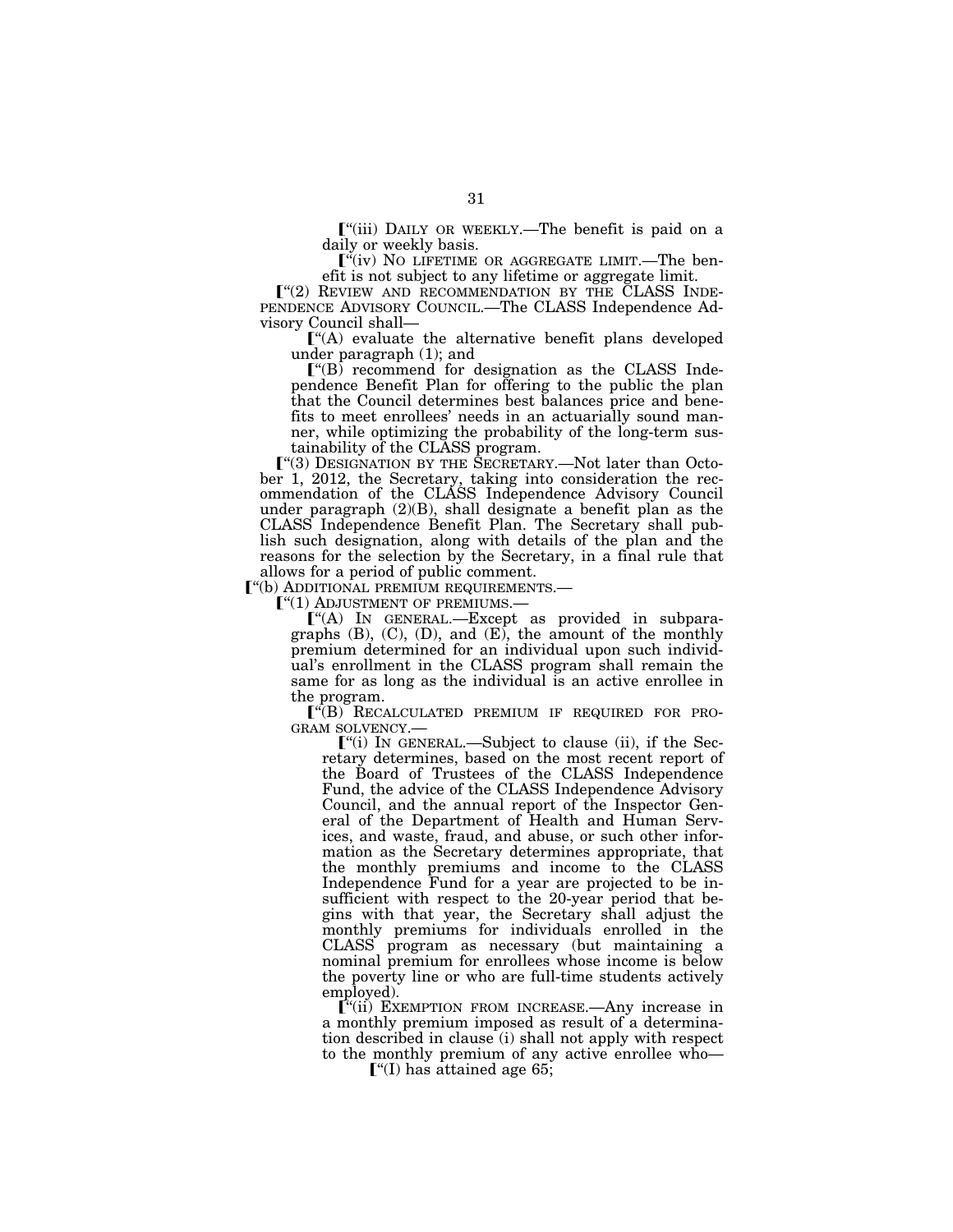$\lceil$  "(II) has paid premiums for enrollment in the program for at least 20 years; and

ø''(III) is not actively employed.

ø''(C) RECALCULATED PREMIUM IF REENROLLMENT AFTER MORE THAN A 3-MONTH LAPSE.—

 $\lbrack$  (i) In GENERAL.—The reenrollment of an individual after a 90-day period during which the individual failed to pay the monthly premium required to maintain the individual's enrollment in the CLASS program shall be treated as an initial enrollment for purposes of age-adjusting the premium for reenrollment in the program.

ø''(ii) CREDIT FOR PRIOR MONTHS IF REENROLLED WITHIN 5 YEARS.—An individual who reenrolls in the CLASS program after such a 90-day period and before the end of the 5-year period that begins with the first month for which the individual failed to pay the monthly premium required to maintain the individual's enrollment in the program shall be—

 $\llbracket$  ( $\llbracket$ ) credited with any months of paid premiums that accrued prior to the individual's lapse in enrollment; and

 $\lbrack$ <sup>"(II)</sup> notwithstanding the total amount of any such credited months, required to satisfy section  $3202(6)(A)(ii)$  before being eligible to receive benefits.

ø''(D) NO LONGER STATUS AS A FULL-TIME STUDENT.—An individual subject to a nominal premium on the basis of being described in subsection  $(a)(1)(A)(ii)(I)(bb)$  who ceases to be described in that subsection, beginning with the first month following the month in which the individual ceases to be so described, shall be subject to the same monthly premium as the monthly premium that applies to an individual of the same age who first enrolls in the program under the most similar circumstances as the individual (such as the first year of eligibility for enrollment in the program or in a subsequent year).

ø''(E) PENALTY FOR REENOLLMENT AFTER 5-YEAR LAPSE.— In the case of an individual who reenrolls in the CLASS program after the end of the 5-year period described in subparagraph (C)(ii), the monthly premium required for the individual shall be the age-adjusted premium that would be applicable to an initially enrolling individual who is the same age as the reenrolling individual, increased by the greater of—

 $\mathbf{f}^*(i)$  an amount that the Secretary determines is actuarially sound for each month that occurs during the period that begins with the first month for which the individual failed to pay the monthly premium required to maintain the individual's enrollment in the CLASS program and ends with the month preceding the month in which the reenollment is effective; or

 $\lceil$  "(ii) 1 percent of the applicable age-adjusted premium for each such month occurring in such period.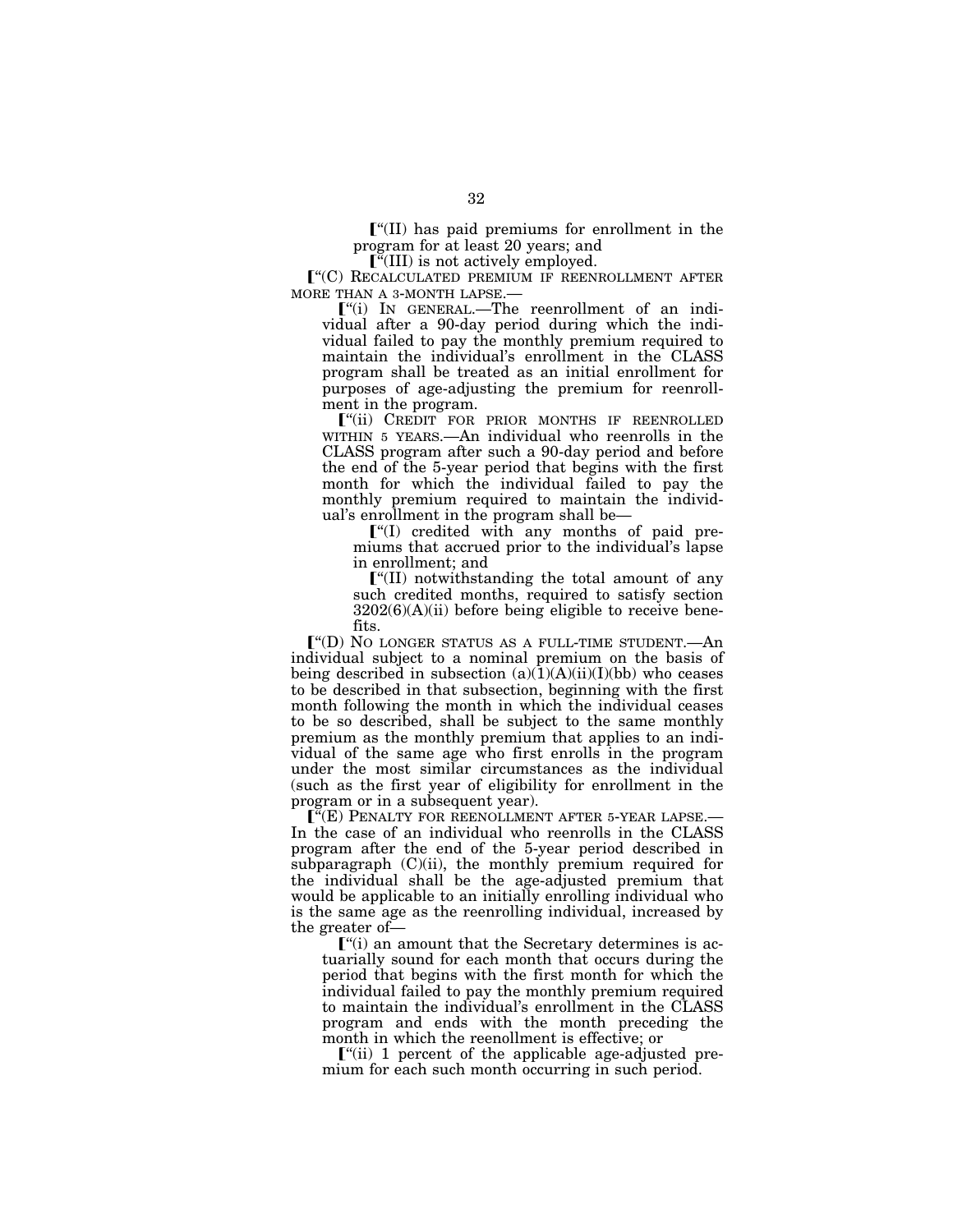$\lceil$ "(2) ADMINISTRATIVE EXPENSES.—In determining the monthly premiums for the CLASS program the Secretary may factor in costs for administering the program, not to exceed for any year in which the program is in effect under this title, an amount equal to 3 percent of all premiums paid during the year.

ø''(3) NO UNDERWRITING REQUIREMENTS.—No underwriting (other than on the basis of age in accordance with subparagraphs  $(D)$  and  $(E)$  of paragraph  $(1)$  shall be used to-

 $\mathbf{C}^{\mathcal{A}}(A)$  determine the monthly premium for enrollment in the CLASS program; or

 $\llbracket$ "(B) prevent an individual from enrolling in the program.

 $\lceil$ "(c) SELF-ATTESTATION AND VERIFICATION OF INCOME.—The Secretary shall establish procedures to—

 $\llbracket$ "(1) permit an individual who is eligible for the nominal premium required under subsection  $(a)(1)(A)(ii)$  to self-attest that their income does not exceed the poverty line or that their status as a full-time student who is actively employed;

 $\lbrack$  "(2) verify, using procedures similar to the procedures used by the Commissioner of Social Security under section 1631(e)(1)(B)(ii) of the Social Security Act and consistent with the requirements applicable to the conveyance of data and information under section 1942 of such Act, the validity of such self-attestation; and

 $\llbracket$ <sup>"(3)</sup> require an individual to confirm, on at least an annual basis, that their income does not exceed the poverty line or that they continue to maintain such status.

## ø**''SEC. 3204. ENROLLMENT AND DISENROLLMENT REQUIREMENTS.**

**[**"(a) AUTOMATIC ENROLLMENT.-

 $\lbrack$  (1) IN GENERAL.—Subject to paragraph (2), the Secretary, in coordination with the Secretary of the Treasury, shall establish procedures under which each individual described in subsection (c) may be automatically enrolled in the CLASS program by an employer of such individual in the same manner as an employer may elect to automatically enroll employees in a plan under section 401(k), 403(b), or 457 of the Internal Revenue Code of 1986.

 $\lceil$ "(2) ALTERNATIVE ENROLLMENT PROCEDURES.—The procedures established under paragraph (1) shall provide for an alternative enrollment process for an individual described in subsection (c) in the case of such an individual—

 $\lbrack$ "(A) who is self-employed;

ø''(B) who has more than 1 employer; or

 $\mathbf{C}^{\omega}(C)$  whose employer does not elect to participate in the automatic enrollment process established by the Secretary. ø''(3) ADMINISTRATION.—

ø''(A) IN GENERAL.—The Secretary and the Secretary of the Treasury shall, by regulation, establish procedures to ensure that an individual is not automatically enrolled in the CLASS program by more than 1 employer.

 $\lceil$  (B) FORM.—Enrollment in the CLASS program shall be made in such manner as the Secretary may prescribe in order to ensure ease of administration.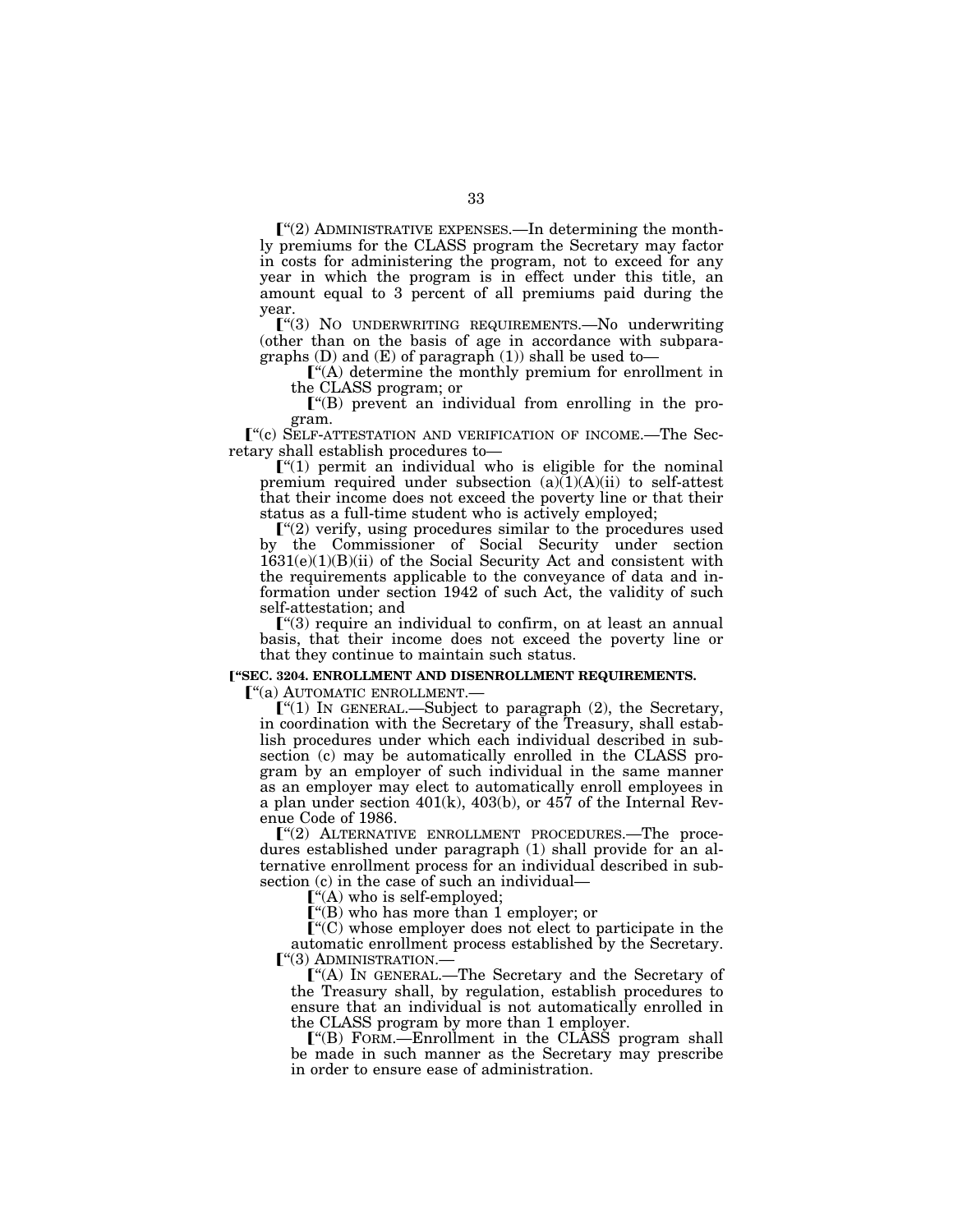ø''(b) ELECTION TO OPT-OUT.—An individual described in subsection (c) may elect to waive enrollment in the CLASS program at any time in such form and manner as the Secretary and the Secretary of the Treasury shall prescribe.

 $\lbrack$ "(c) INDIVIDUAL DESCRIBED.—For purposes of enrolling in the CLASS program, an individual described in this paragraph is an individual—

 $\lbrack$  ('(1) who has attained age 18;

 $\lceil$ "(2) who—

 $\mathbf{C}^{\mu}(A)$  receives wages or income on which there is imposed a tax under section 3101(a) or 3201(a) of the Internal Revenue Code of 1986; or

 $\lbrack$ <sup>"(B)</sup> derives self-employment income on which there is imposed a tax under section 1401(a) of the Internal Revenue Code of 1986;

 $\lceil$  "(3) who is actively employed; and

 $\lbrack$ "(4) who is not-

 $\llbracket$ <sup>"(A)</sup> a patient in a hospital or nursing facility, an intermediate care facility for the mentally retarded, or an institution for mental diseases and receiving medical assistance under Medicaid; or

 $\llbracket$ <sup>"(B)</sup> confined in a jail, prison, other penal institution or correctional facility, or by court order pursuant to conviction of a criminal offense or in connection with a verdict or finding described in section  $202(x)(1)(A)(ii)$  of the Social Security Act  $(42 \text{ U.S.C. } 402(x)(1)(A)(ii)).$ 

ø''(d) RULE OF CONSTRUCTION.—Nothing in this title shall be construed as requiring an active enrollee to continue to satisfy subparagraph  $(A)$  or  $(B)$  of subsection  $(c)(2)$  in order to maintain enrollment in the CLASS program.

 $\lbrack$ "(e) PAYMENT.—<br> $\lbrack$ "(1) PAYROLL DEDUCTION.—An amount equal to the monthly premium for the enrollment in the CLASS program of an individual shall be deducted from the wages or self-employment income of such individual in accordance with such procedures as the Secretary, in coordination with the Secretary of the Treasury, shall establish for employers who elect to deduct and withhold such premiums on behalf of enrolled employees.

ø''(2) ALTERNATIVE PAYMENT MECHANISM.—The Secretary, in coordination with the Secretary of the Treasury, shall establish alternative procedures for the payment of monthly premiums by an individual enrolled in the CLASS program—

 $\lceil$  "(A) who does not have an employer who elects to deduct and withhold premiums in accordance with paragraph (1); or

 $\Gamma$ "(B) who does not earn wages or derive self-employment income.

**I**"(f) TRANSFER OF PREMIUMS COLLECTED.

 $\lbrack$  (1) In GENERAL.—During each calendar year the Secretary of the Treasury shall deposit into the CLASS Independence Fund a total amount equal, in the aggregate, to 100 percent of the premiums collected during that year.

 $\lceil$  "(2) TRANSFERS BASED ON ESTIMATES.—The amount deposited pursuant to paragraph (1) shall be transferred in at least monthly payments to the CLASS Independence Fund on the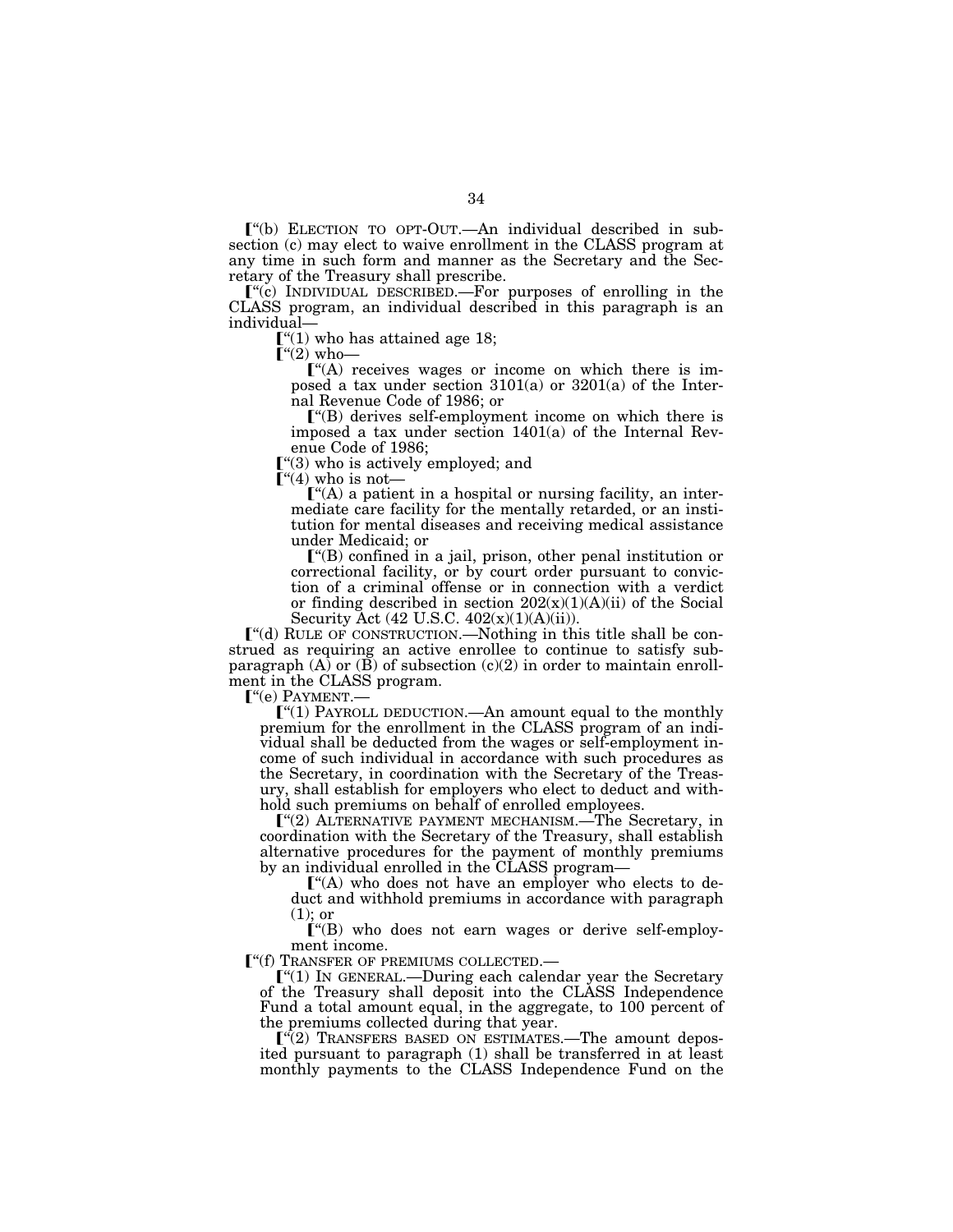basis of estimates by the Secretary and certified to the Secretary of the Treasury of the amounts collected in accordance with subparagraphs (A) and (B) of paragraph (5). Proper adjustments shall be made in amounts subsequently transferred to the Fund to the extent prior estimates were in excess of, or

were less than, actual amounts collected.<br> $[$ "(g) OTHER ENROLLMENT AND DISENROLLMENT OPPORTUNITIES.— The Secretary, in coordination with the Secretary of the Treasury, shall establish procedures under which—

 $\llbracket$ "(1) an individual who, in the year of the individual's initial eligibility to enroll in the CLASS program, has not enrolled in the program, is eligible to elect to enroll in the program, in such form and manner as the Secretaries shall establish, only during an open enrollment period established by the Secretaries that is specific to the individual and that may not occur more frequently than biennially after the date on which the individual first elected to waive enrollment in the program; and

 $\llbracket$ <sup>"(2)</sup> an individual shall only be permitted to disenroll from the program (other than for nonpayment of premiums) during an annual disenrollment period established by the Secretaries and in such form and manner as the Secretaries shall establish.

#### ø**''SEC. 3205. BENEFITS.**

 $\binom{w}{a}$  Determination of eligibility.—<br> $\binom{w}{1}$  Application for receipt of benefits.—The Secretary shall establish procedures under which an active enrollee shall apply for receipt of benefits under the CLASS Independence Benefit Plan.

 $\lbrack$  ("(2) ELIGIBILITY ASSESSMENTS.—<br> $\lbrack$  ("(A) IN GENERAL.—Not later than January 1, 2012, the Secretary shall—

 $\lceil$ "(i) establish an Eligibility Assessment System (other than a service with which the Commissioner of Social Security has entered into an agreement, with respect to any State, to make disability determinations for purposes of title II or XVI of the Social Security Act) to provide for eligibility assessments of active enrollees who apply for receipt of benefits;

ø''(ii) enter into an agreement with the Protection and Advocacy System for each State to provide advocacy services in accordance with subsection (d); and

 $\mathbf{r}^{\mathcal{A}}$  (iii) enter into an agreement with public and private entities to provide advice and assistance counseling in accordance with subsection (e).

ø''(B) REGULATIONS.—The Secretary shall promulgate regulations to develop an expedited nationally equitable eligibility determination process, as certified by a licensed health care practitioner, an appeals process, and a redetermination process, as certified by a licensed health care practitioner, including whether an active enrollee is eligible for a cash benefit under the program and if so, the amount of the cash benefit (in accordance the sliding scale established under the plan).

ø''(C) PRESUMPTIVE ELIGIBILITY FOR CERTAIN INSTITU-TIONALIZED ENROLLEES PLANNING TO DISCHARGE.—An ac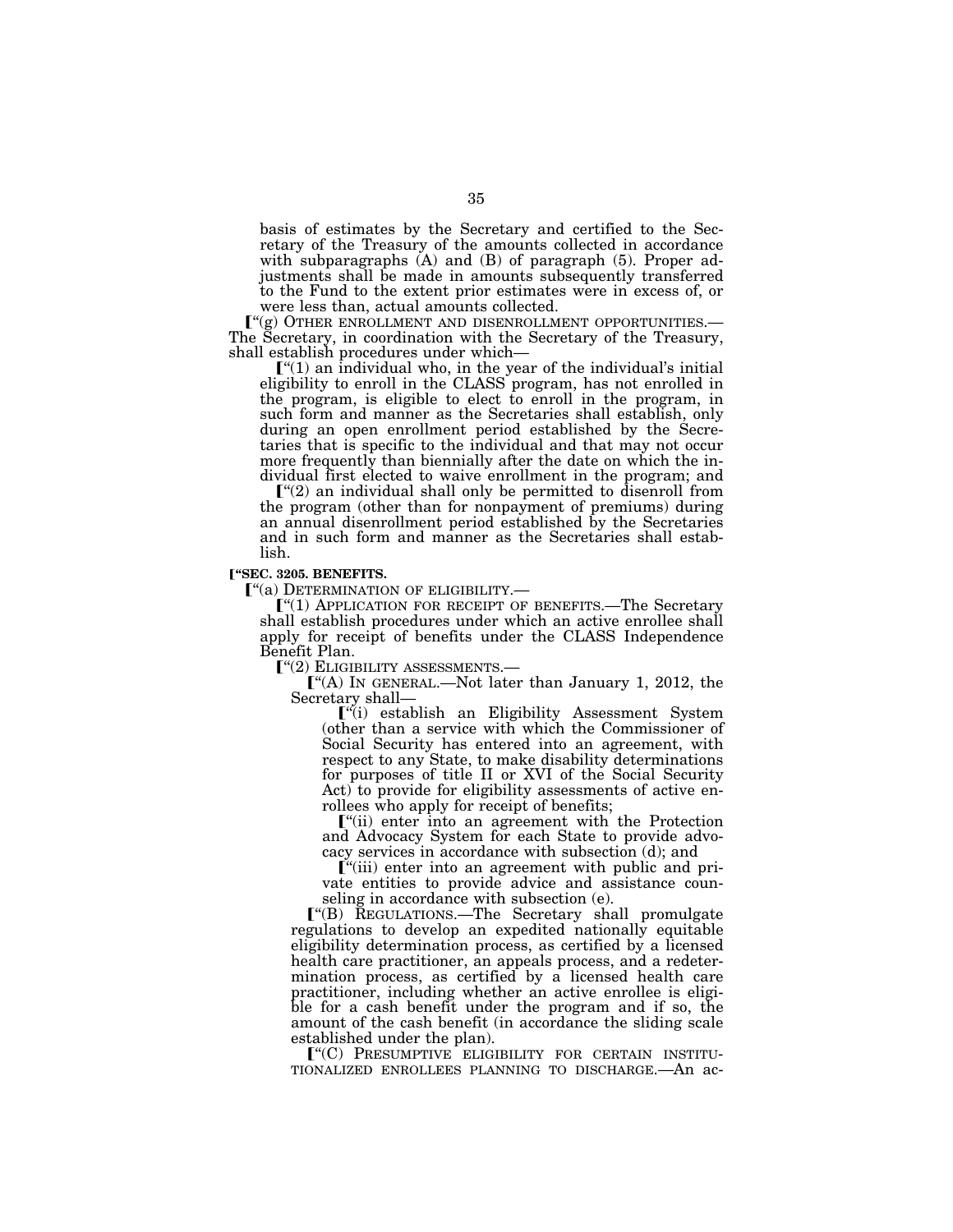tive enrollee shall be deemed presumptively eligible if the enrollee—

 $\lbrack$  "(i) has applied for, and attests is eligible for, the maximum cash benefit available under the sliding scale established under the CLASS Independence Benefit Plan;

 $\lbrack$ "(ii) is a patient in a hospital (but only if the hospitalization is for long-term care), nursing facility, intermediate care facility for the mentally retarded, or an institution for mental diseases; and

 $\lbrack$ <sup>"(iii)</sup> is in the process of, or about to begin the process of, planning to discharge from the hospital, facility, or institution, or within 60 days from the date of discharge from the hospital, facility, or institution.

ø''(D) APPEALS.—The Secretary shall establish procedures under which an applicant for benefits under the CLASS Independence Benefit Plan shall be guaranteed the right to appeal an adverse determination.

ø''(b) BENEFITS.—An eligible beneficiary shall receive the following benefits under the CLASS Independence Benefit Plan:

 $\lbrack$  (1) CASH BENEFIT.—A cash benefit established by the Secretary in accordance with the requirements of section  $3203(a)(1)(D)$  that-

 $\mathbf{f}^{\mathcal{A}}(A)$  the first year in which beneficiaries receive the benefits under the plan, is not less than the average dollar amount specified in clause (i) of such section; and

 $\lbrack$  ("(B) for any subsequent year, is not less than the average per day dollar limit applicable under this subparagraph for the preceding year, increased by the percentage increase in the consumer price index for all urban consumers (U.S. city average) over the previous year.

ø''(2) ADVOCACY SERVICES.—Advocacy services in accordance with subsection (d).

<sup>"</sup>(3) ADVICE AND ASSISTANCE COUNSELING.—Advice and assistance counseling in accordance with subsection (e).

**[**"(4) ADMINISTRATIVE EXPENSES.—Advocacy services and advise and assistance counseling services under paragraphs (2) and (3) of this subsection shall be included as administrative expenses under section 3203(b)(3).

**[**"(c) PAYMENT OF BENEFITS.

 $\lbrack$  (1) LIFE INDEPENDENCE ACCOUNT.—

ø''(A) IN GENERAL.—The Secretary shall establish procedures for administering the provision of benefits to eligible beneficiaries under the CLASS Independence Benefit Plan, including the payment of the cash benefit for the beneficiary into a Life Independence Account established by the Secretary on behalf of each eligible beneficiary.

 $\llbracket$ "(B) USE OF CASH BENEFITS.—Cash benefits paid into a Life Independence Account of an eligible beneficiary shall be used to purchase nonmedical services and supports that the beneficiary needs to maintain his or her independence at home or in another residential setting of their choice in the community, including (but not limited to) home modifications, assistive technology, accessible transportation, homemaker services, respite care, personal assistance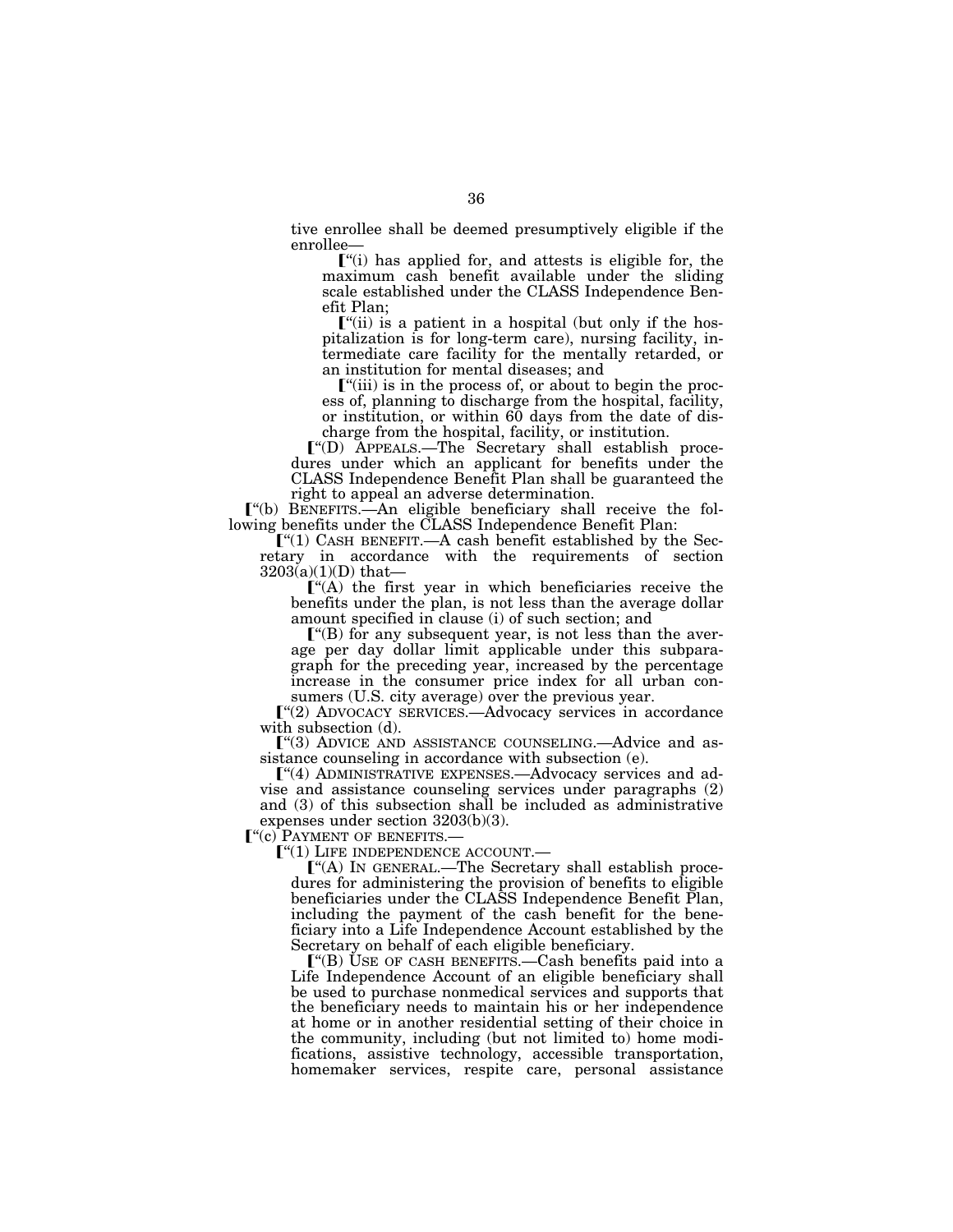services, home care aides, and nursing support. Nothing in the preceding sentence shall prevent an eligible beneficiary from using cash benefits paid into a Life Independence Account for obtaining assistance with decision making concerning medical care, including the right to accept or refuse medical or surgical treatment and the right to formulate advance directives or other written instructions recognized under State law, such as a living will or durable power of attorney for health care, in the case that an injury or illness causes the individual to be unable to make health care decisions.

ø''(C) ELECTRONIC MANAGEMENT OF FUNDS.—The Secretary shall establish procedures for—

 $\lbrack$ <sup>"(i)</sup> crediting an account established on behalf of a beneficiary with the beneficiary's cash daily benefit;

 $\lbrack$ <sup>"(ii)</sup> allowing the beneficiary to access such account through debit cards; and

 $\lbrack$ <sup>"(iii)</sup> accounting for withdrawals by the beneficiary from such account.

ø''(D) PRIMARY PAYOR RULES FOR BENEFICIARIES WHO ARE ENROLLED IN MEDICAID.—In the case of an eligible beneficiary who is enrolled in Medicaid, the following payment rules shall apply:

 $\lbrack$ "(i) INSTITUTIONALIZED BENEFICIARY.—If the beneficiary is a patient in a hospital, nursing facility, intermediate care facility for the mentally retarded, or an institution for mental diseases, the beneficiary shall retain an amount equal to 5 percent of the beneficiary's daily or weekly cash benefit (as applicable) (which shall be in addition to the amount of the beneficiary's personal needs allowance provided under Medicaid), and the remainder of such benefit shall be applied toward the facility's cost of providing the beneficiary's care, and Medicaid shall provide secondary coverage for such care.

<sup>"</sup>(ii) BENEFICIARIES RECEIVING HOME AND COMMUNITY-BASED SERVICES.—<br>
<sup>"</sup>(I) 50 PERCENT OF BENEFIT RETAINED BY BENE-<br>
FICIARY.—Subject to subclause (II), if a beneficiary

is receiving medical assistance under Medicaid for home and community based services, the beneficiary shall retain an amount equal to 50 percent of the beneficiary's daily or weekly cash benefit (as applicable), and the remainder of the daily or weekly cash benefit shall be applied toward the cost to the State of providing such assistance (and shall not be used to claim Federal matching funds under Medicaid), and Medicaid shall provide secondary coverage for the remainder of any costs incurred in providing such assistance.

ø''(II) REQUIREMENT FOR STATE OFFSET.—A State shall be paid the remainder of a beneficiary's daily or weekly cash benefit under subclause (I) only if the State home and communitybased waiver under section 1115 of the Social Se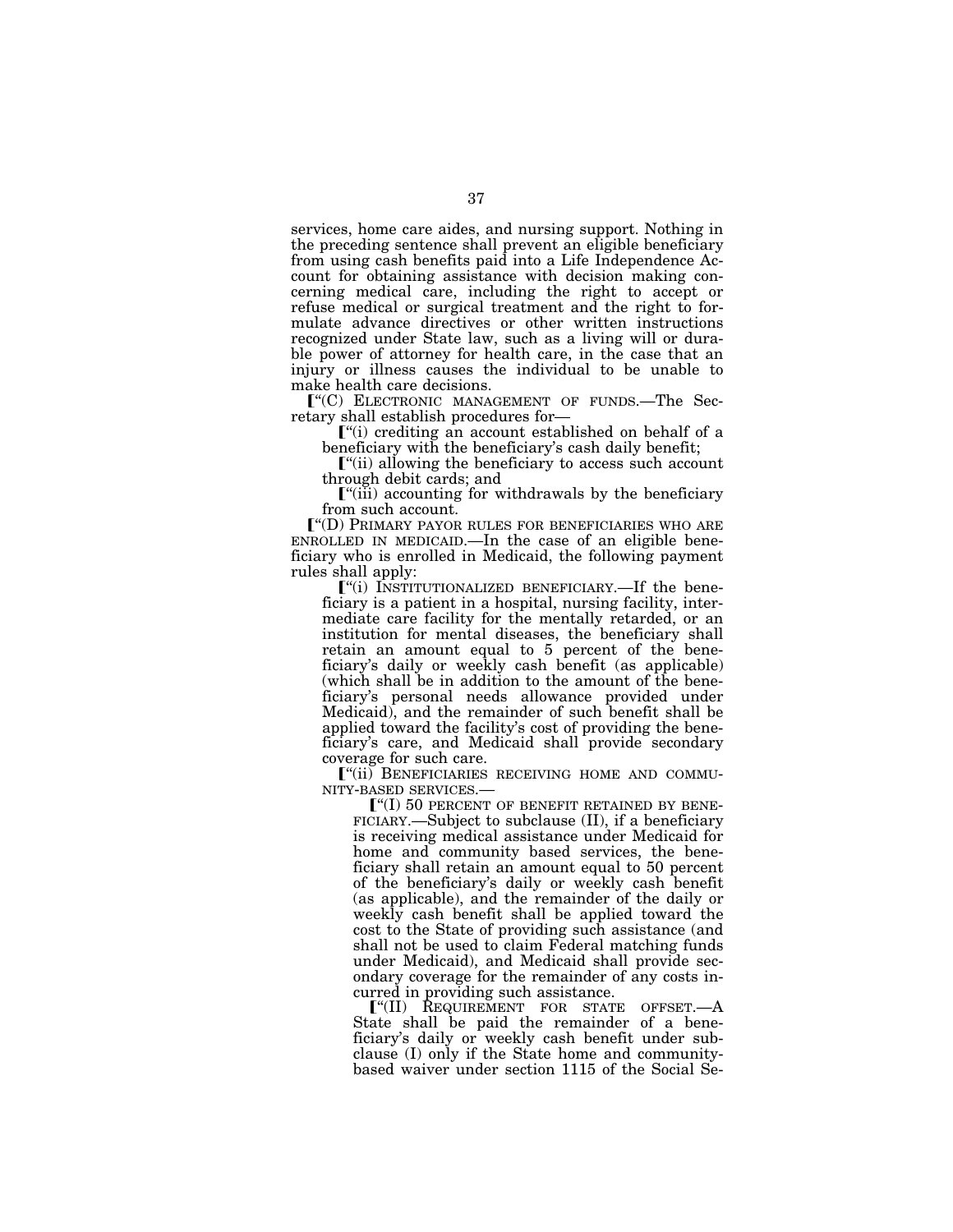curity Act  $(42 \text{ U.S.C. } 1315)$  or subsection  $(c)$  or  $(d)$ of section 1915 of such Act (42 U.S.C. 1396n), or the State plan amendment under subsection (i) of such section does not include a waiver of the requirements of section 1902(a)(1) of the Social Security Act (relating to statewideness) or of section  $1902(a)(10)(B)$  of such Act (relating to comparability) and the State offers at a minimum case management services, personal care services, habilitation services, and respite care under such a waiver or State plan amendment.<br>
["(III) DEFINITION OF HOME AND COMMUNITY-

BASED SERVICES.—In this clause, the term 'home and community-based services' means any services which may be offered under a home and community-based waiver authorized for a State under section 1115 of the Social Security Act (42 U.S.C. 1315) or subsection (c) or (d) of section 1915 of such Act (42 U.S.C. 1396n) or under a State plan amendment under subsection (i) of such section.

ø''(iii) BENEFICIARIES ENROLLED IN PROGRAMS OF ALL-INCLUSIVE CARE FOR THE ELDERLY (PACE).-

ø''(I) IN GENERAL.—Subject to subclause (II), if a beneficiary is receiving medical assistance under Medicaid for PACE program services under section 1934 of the Social Security Act (42 U.S.C. 1396u–4), the beneficiary shall retain an amount equal to 50 percent of the beneficiary's daily or weekly cash benefit (as applicable), and the remainder of the daily or weekly cash benefit shall be applied toward the cost to the State of providing such assistance (and shall not be used to claim Federal matching funds under Medicaid), and Medicaid shall provide secondary coverage for the remainder of any costs incurred in providing such assistance.

ø''(II) INSTITUTIONALIZED RECIPIENTS OF PACE PROGRAM SERVICES.—If a beneficiary receiving assistance under Medicaid for PACE program services is a patient in a hospital, nursing facility, intermediate care facility for the mentally retarded, or an institution for mental diseases, the beneficiary shall be treated as in institutionalized beneficiary under clause (i).

ø''(2) AUTHORIZED REPRESENTATIVES.—

 $\lbrack$  "(A) In GENERAL.—The Secretary shall establish procedures to allow access to a beneficiary's cash benefits by an authorized representative of the eligible beneficiary on whose behalf such benefits are paid.

ø''(B) QUALITY ASSURANCE AND PROTECTION AGAINST FRAUD AND ABUSE.—The procedures established under subparagraph (A) shall ensure that authorized representatives of eligible beneficiaries comply with standards of conduct established by the Secretary, including standards requiring that such representatives provide quality services on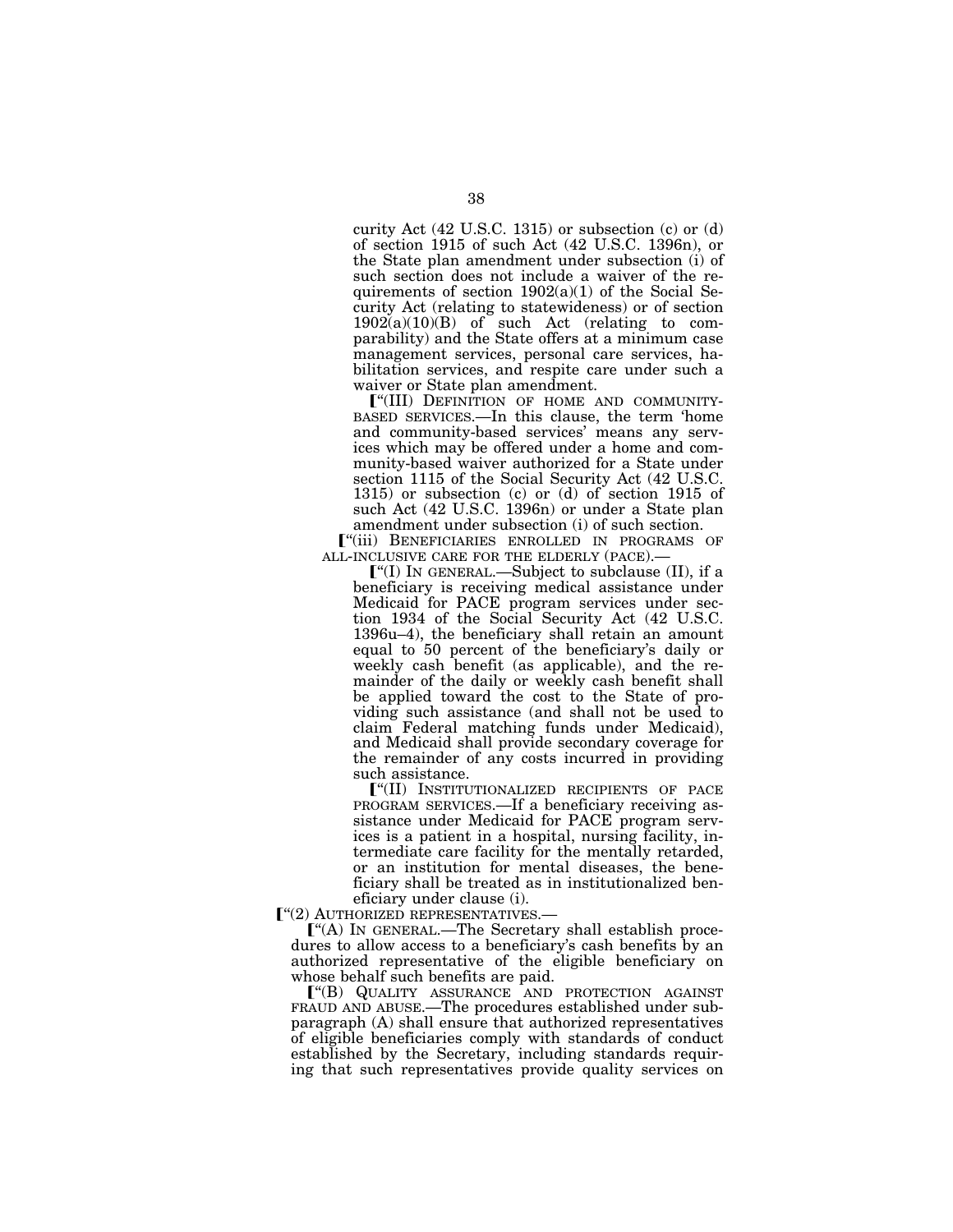behalf of such beneficiaries, do not have conflicts of interest, and do not misuse benefits paid on behalf of such beneficiaries or otherwise engage in fraud or abuse.

ø''(3) COMMENCEMENT OF BENEFITS.—Benefits shall be paid to, or on behalf of, an eligible beneficiary beginning with the first month in which an application for such benefits is approved.

<sup>"</sup>(4) ROLLOVER OPTION FOR LUMP-SUM PAYMENT.—An eligible beneficiary may elect to—

ø''(A) defer payment of their daily or weekly benefit and to rollover any such deferred benefits from month-tomonth, but not from year-to-year; and

 $\lbrack$  ( $\lbrack$ <sup>"(B)</sup>) receive a lump-sum payment of such deferred benefits in an amount that may not exceed the lesser of—

 $\lceil$  "(i) the total amount of the accrued deferred benefits; or

 $\lbrack$  "(ii) the applicable annual benefit.

 $\lbrack$ "(5) PERIOD FOR DETERMINATION OF ANNUAL BENEFITS.—<br> $\lbrack$ "(A) IN GENERAL.—The applicable period for determining with respect to an eligible beneficiary the applicable annual benefit and the amount of any accrued deferred benefits is the 12-month period that commences with the first month in which the beneficiary began to receive such benefits, and each 12-month period thereafter.

ø''(B) INCLUSION OF INCREASED BENEFITS.—The Secretary shall establish procedures under which cash benefits paid to an eligible beneficiary that increase or decrease as a result of a change in the functional status of the beneficiary before the end of a 12-month benefit period shall be included in the determination of the applicable annual benefit paid to the eligible beneficiary.

ø''(C) RECOUPMENT OF UNPAID, ACCRUED BENEFITS.—

ø''(i) IN GENERAL.—The Secretary, in coordination with the Secretary of the Treasury, shall recoup any accrued benefits in the event of—

 $\lbrack$  (I) the death of a beneficiary; or

 $\llbracket$ "(II) the failure of a beneficiary to elect under paragraph (4)(B) to receive such benefits as a lump-sum payment before the end of the 12 month period in which such benefits accrued.

<sup>"</sup>(ii) PAYMENT INTO CLASS INDEPENDENCE FUND. Any benefits recouped in accordance with clause (i) shall be paid into the CLASS Independence Fund and used in accordance with section 3206.

ø''(6) REQUIREMENT TO RECERTIFY ELIGIBILITY FOR RECEIPT OF BENEFITS.—An eligible beneficiary shall periodically, as determined by the Secretary—

 $\llbracket$ "(A) recertify by submission of medical evidence the beneficiary's continued eligibility for receipt of benefits; and

 $\llbracket$ "(B) submit records of expenditures attributable to the aggregate cash benefit received by the beneficiary during the preceding year.

<sup>"</sup>(7) SUPPLEMENT, NOT SUPPLANT OTHER HEALTH CARE BENE-FITS.—Subject to the Medicaid payment rules under paragraph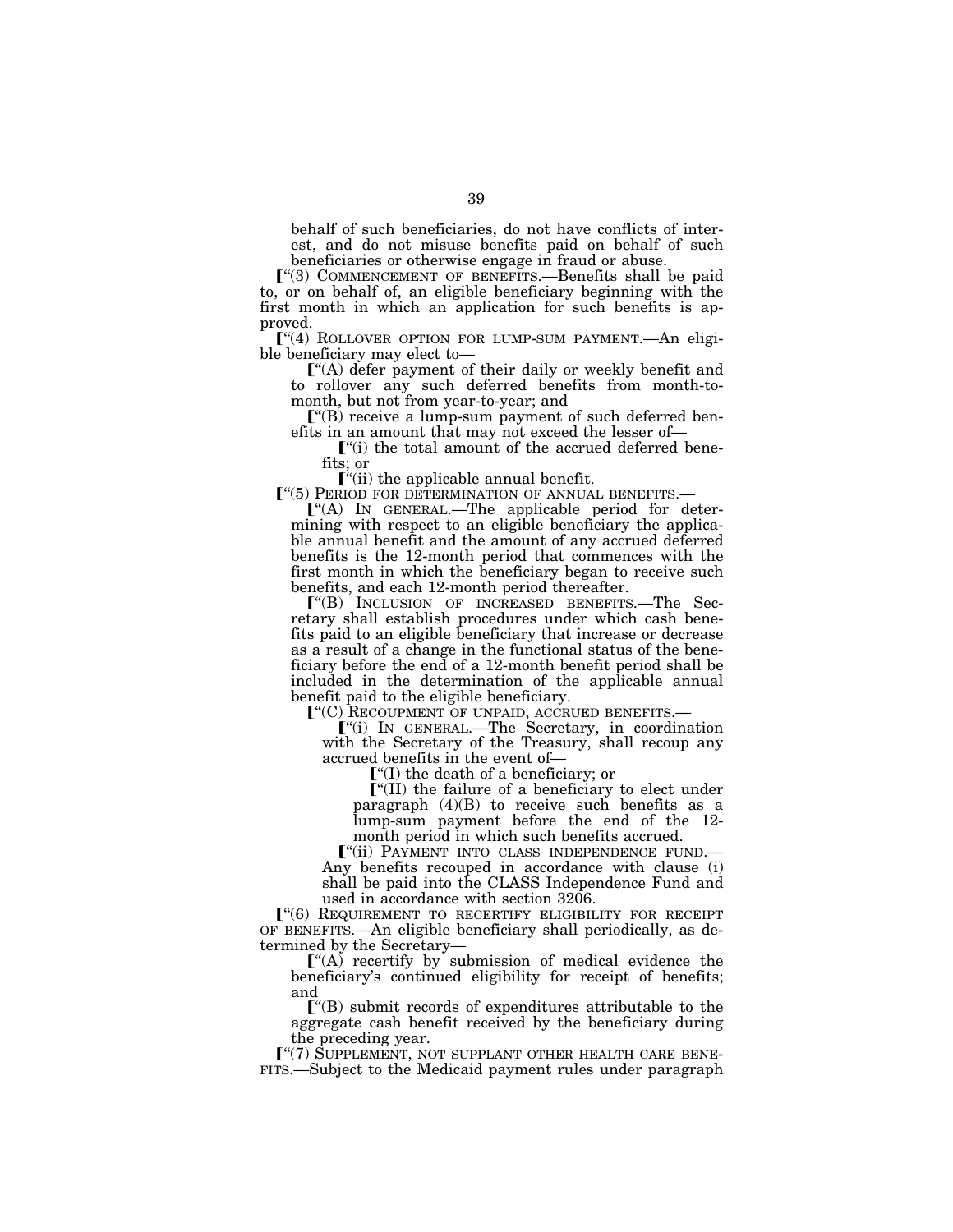$(1)(D)$ , benefits received by an eligible beneficiary shall supplement, but not supplant, other health care benefits for which the beneficiary is eligible under Medicaid or any other Federally funded program that provides health care benefits or assistance.

<sup>"</sup>(d) ADVOCACY SERVICES.—An agreement entered into under subsection  $(a)(2)(A)(ii)$  shall require the Protection and Advocacy System for the State to—

 $[$ "(1) assign, as needed, an advocacy counselor to each eligible beneficiary that is covered by such agreement and who

shall provide an eligible beneficiary with—<br> $\llbracket$ "(A) information regarding how to access the appeals process established for the program;

 $\mathbf{C}^{\mu}(\mathbf{B})$  assistance with respect to the annual recertification and notification required under subsection (c)(6); and

 $\lbrack$  (C) such other assistance with obtaining services as the Secretary, by regulation, shall require; and

 $\llbracket$ "(2) ensure that the System and such counselors comply with the requirements of subsection (h).

ø''(e) ADVICE AND ASSISTANCE COUNSELING.—An agreement entered into under subsection  $(a)(2)(A)(iii)$  shall require the entity to assign, as requested by an eligible beneficiary that is covered by such agreement, an advice and assistance counselor who shall provide an eligible beneficiary with information regarding—

 $\llbracket$  (1) accessing and coordinating long-term services and supports in the most integrated setting;

 $\llbracket$ "(2) possible eligibility for other benefits and services;

 $\llbracket$ "(3) development of a service and support plan;

 $\Gamma$ "(4) information about programs established under the Assistive Technology Act of 1998 and the services offered under such programs;

 $\lbrack$  (5) available assistance with decision making concerning medical care, including the right to accept or refuse medical or surgical treatment and the right to formulate advance directives or other written instructions recognized under State law, such as a living will or durable power of attorney for health care, in the case that an injury or illness causes the individual to be unable to make health care decisions; and

 $\llbracket$ <sup>"(6)</sup> such other services as the Secretary, by regulation, may require.

<sup>"</sup>(f) NO EFFECT ON ELIGIBILITY FOR OTHER BENEFITS.—Benefits paid to an eligible beneficiary under the CLASS program shall be disregarded for purposes of determining or continuing the beneficiary's eligibility for receipt of benefits under any other Federal, State, or locally funded assistance program, including benefits paid under titles II, XVI, XVIII, XIX, or XXI of the Social Security Act (42 U.S.C. 401 et seq., 1381 et seq., 1395 et seq., 1396 et seq., 1397aa et seq.), under the laws administered by the Secretary of Veterans Affairs, under low-income housing assistance programs, or under the supplemental nutrition assistance program established under the Food and Nutrition Act of 2008 (7 U.S.C. 2011 et seq.)

 $\int^{\alpha}(\mathbf{g})$  RULE OF CONSTRUCTION.—Nothing in this title shall be construed as prohibiting benefits paid under the CLASS Independence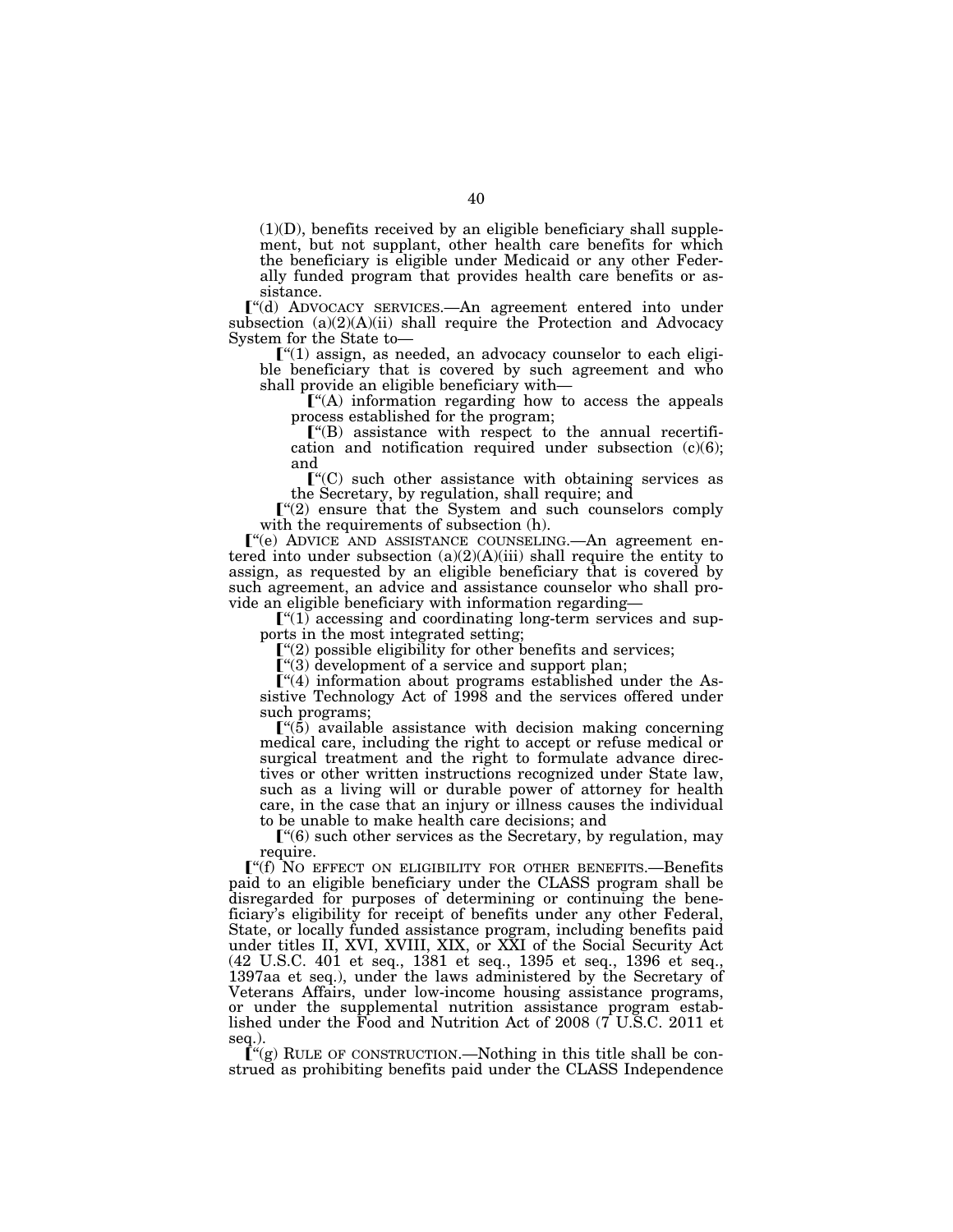Benefit Plan from being used to compensate a family caregiver for providing community living assistance services and supports to an eligible beneficiary.

<sup>"</sup>(h) PROTECTION AGAINST CONFLICT OF INTERESTS.—The Secretary shall establish procedures to ensure that the Eligibility Assessment System, the Protection and Advocacy System for a State, advocacy counselors for eligible beneficiaries, and any other entities that provide services to active enrollees and eligible beneficiaries under the CLASS program comply with the following:

 $\lbrack$ <sup>"(1)</sup> If the entity provides counseling or planning services, such services are provided in a manner that fosters the best interests of the active enrollee or beneficiary.

 $\llbracket$ "(2) The entity has established operating procedures that are designed to avoid or minimize conflicts of interest between the entity and an active enrollee or beneficiary.

 $\llbracket$  "(3) The entity provides information about all services and options available to the active enrollee or beneficiary, to the best of its knowledge, including services available through other entities or providers.

 $\llbracket$ <sup>"(4)</sup> The entity assists the active enrollee or beneficiary to access desired services, regardless of the provider.

 $\lbrack$  (5) The entity reports the number of active enrollees and beneficiaries provided with assistance by age, disability, and whether such enrollees and beneficiaries received services from the entity or another entity.

 $\llbracket$ "(6) If the entity provides counseling or planning services, the entity ensures that an active enrollee or beneficiary is informed of any financial interest that the entity has in a service provider.

 $\llbracket$  ( $\llbracket$ ) The entity provides an active enrollee or beneficiary with a list of available service providers that can meet the needs of the active enrollee or beneficiary.

### ø**''SEC. 3206. CLASS INDEPENDENCE FUND.**

<sup>"</sup>(a) ESTABLISHMENT OF CLASS INDEPENDENCE FUND.—There is established in the Treasury of the United States a trust fund to be known as the 'CLASS Independence Fund'. The Secretary of the Treasury shall serve as Managing Trustee of such Fund. The Fund shall consist of all amounts derived from payments into the Fund under sections  $3204(f)$  and  $3205(c)(5)(C)(ii)$ , and remaining after investment of such amounts under subsection (b), including additional amounts derived as income from such investments. The amounts held in the Fund are appropriated and shall remain available without fiscal year limitation—

 $\llbracket$  (1) to be held for investment on behalf of individuals enrolled in the CLASS program;

 $\llbracket$  "(2) to pay the administrative expenses related to the Fund and to investment under subsection (b); and

 $\llbracket$ <sup>"(3)</sup> to pay cash benefits to eligible beneficiaries under the CLASS Independence Benefit Plan.

ø''(b) INVESTMENT OF FUND BALANCE.—The Secretary of the Treasury shall invest and manage the CLASS Independence Fund in the same manner, and to the same extent, as the Federal Supplementary Medical Insurance Trust Fund may be invested and managed under subsections  $(c)$ ,  $(d)$ , and  $(e)$  of section 1841 $(d)$  of the Social Security Act (42 U.S.C. 1395t).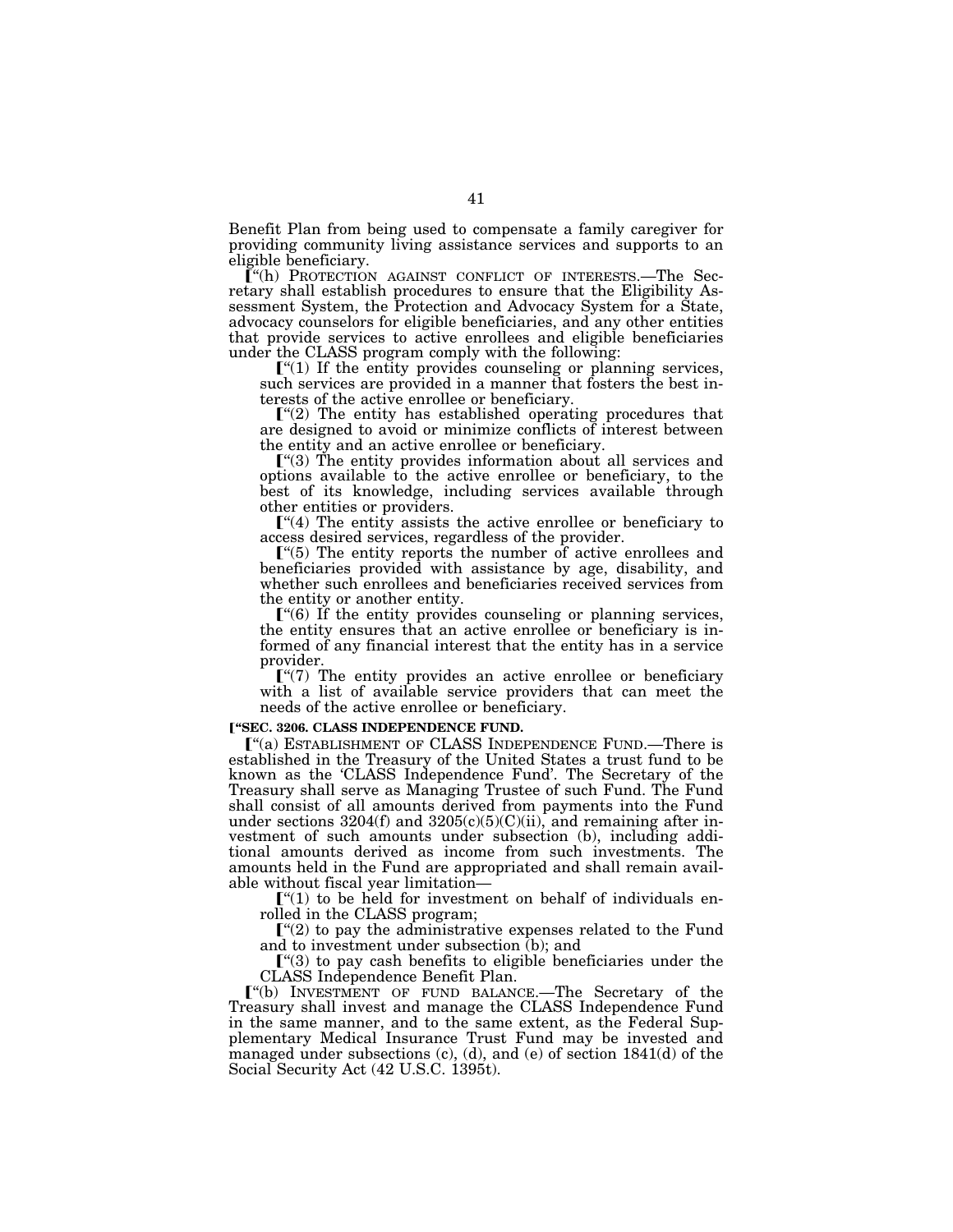$\lbrack$ "(c) BOARD OF TRUSTEES.—<br> $\lbrack$ "(1) IN GENERAL.—With respect to the CLASS Independence Fund, there is hereby created a body to be known as the Board of Trustees of the CLASS Independence Fund (hereinafter in this section referred to as the 'Board of Trustees') composed of the Secretary of the Treasury, the Secretary of Labor, and the Secretary of Health and Human Services, all ex officio, and of two members of the public (both of whom may not be from the same political party), who shall be nominated by the President for a term of 4 years and subject to confirmation by the Senate. A member of the Board of Trustees serving as a member of the public and nominated and confirmed to fill a vacancy occurring during a term shall be nominated and confirmed only for the remainder of such term. An individual nominated and confirmed as a member of the public may serve in such position after the expiration of such member's term until the earlier of the time at which the member's successor takes office or the time at which a report of the Board is first issued under paragraph (2) after the expiration of the member's term. The Secretary of the Treasury shall be the Managing Trustee of the Board of Trustees. The Board of Trustees shall meet not less frequently than once each calendar year. A person serving on the Board of Trustees shall not be considered to be a fiduciary and shall not be personally liable for actions taken in such capacity with respect to the Trust Fund.

 $\lbrack\!\lbrack\!\lbrack\!\lbrack(2)\!\rbrack$  DUTIES.—<br> $\lbrack\!\lbrack(4)\!\rbrack$  IN GENERAL.—It shall be the duty of the Board of Trustees to do the following:

 $\lbrack$ "(i) Hold the CLASS Independence Fund.

ø''(ii) Report to the Congress not later than the first day of April of each year on the operation and status of the CLASS Independence Fund during the preceding fiscal year and on its expected operation and status during the current fiscal year and the next 2 fiscal years.

**[**"(iii) Report immediately to the Congress whenever the Board is of the opinion that the amount of the CLASS Independence Fund is not actuarially sound in regards to the projection under section  $3203(b)(1)(B)(i)$ .

 $\check{J}$ "(iv) Review the general policies followed in managing the CLASS Independence Fund, and recommend changes in such policies, including necessary changes in the provisions of law which govern the way in which the CLASS Independence Fund is to be managed.

 $\mathbf{F}^{\prime}(\tilde{\mathbf{B}})$  REPORT.—The report provided for in subparagraph  $(A)(ii)$  shall—

 $\Gamma''(i)$  include—

 $\lbrack$  ( $\lbrack$ <sup>"</sup>(I) a statement of the assets of, and the disbursements made from, the CLASS Independence Fund during the preceding fiscal year;

ø''(II) an estimate of the expected income to, and disbursements to be made from, the CLASS Independence Fund during the current fiscal year and each of the next 2 fiscal years;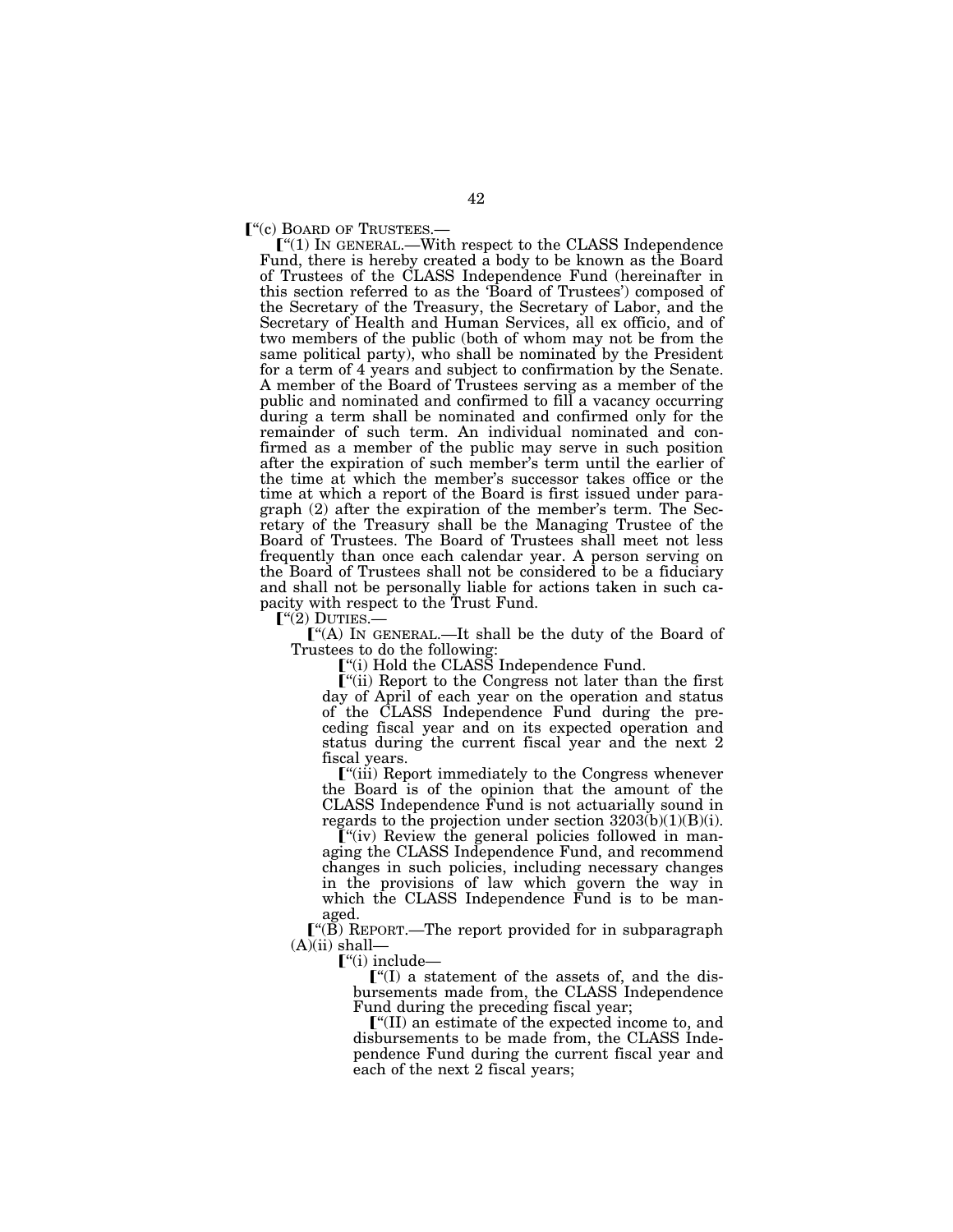$\lceil$ "(III) a statement of the actuarial status of the CLASS Independence Fund for the current fiscal year, each of the next 2 fiscal years, and as projected over the 75-year period beginning with the current fiscal year; and

 $\llbracket$ <sup>"</sup>(IV) an actuarial opinion by the Chief Actuary of the Centers for Medicare & Medicaid Services certifying that the techniques and methodologies used are generally accepted within the actuarial profession and that the assumptions and cost estimates used are reasonable; and

 $\mathbf{F}^{\text{``}}(ii)$  be printed as a House document of the session of the Congress to which the report is made.

ø''(C) RECOMMENDATIONS.—If the Board of Trustees determines that enrollment trends and expected future benefit claims on the CLASS Independence Fund are not actuarially sound in regards to the projection under section 3203(b)(1)(B)(i) and are unlikely to be resolved with reasonable premium increases or through other means, the Board of Trustees shall include in the report provided for in subparagraph (A)(ii) recommendations for such legislative action as the Board of Trustees determine to be appropriate, including whether to adjust monthly premiums or impose a temporary moratorium on new enrollments.

#### ø**''SEC. 3207. CLASS INDEPENDENCE ADVISORY COUNCIL.**

ø''(a) ESTABLISHMENT.—There is hereby created an Advisory Committee to be known as the 'CLASS Independence Advisory Council'.<br>
["(b) MEMBERSHIP.—

["(1) IN GENERAL.—The CLASS Independence Advisory Council shall be composed of not more than 15 individuals, not otherwise in the employ of the United States—

 $\mathbf{I}^{\omega}(A)$  who shall be appointed by the President without regard to the civil service laws and regulations; and

 $\check{\mathsf{I}}$ "(B) a majority of whom shall be representatives of individuals who participate or are likely to participate in the CLASS program, and shall include representatives of older and younger workers, individuals with disabilities, family caregivers of individuals who require services and supports to maintain their independence at home or in another residential setting of their choice in the community, individuals with expertise in long-term care or disability insurance, actuarial science, economics, and other relevant disciplines, as determined by the Secretary.

 $\lceil$ "(2) TERMS.-

 $\llbracket$ "(A) In GENERAL.—The members of the CLASS Independence Advisory Council shall serve overlapping terms of 3 years (unless appointed to fill a vacancy occurring prior to the expiration of a term, in which case the individual shall serve for the remainder of the term).

 $\llbracket$ "(B) LIMITATION.—A member shall not be eligible to serve for more than 2 consecutive terms.

 $\lceil$  "(3) CHAIR.—The President shall, from time to time, appoint one of the members of the CLASS Independence Advisory Council to serve as the Chair.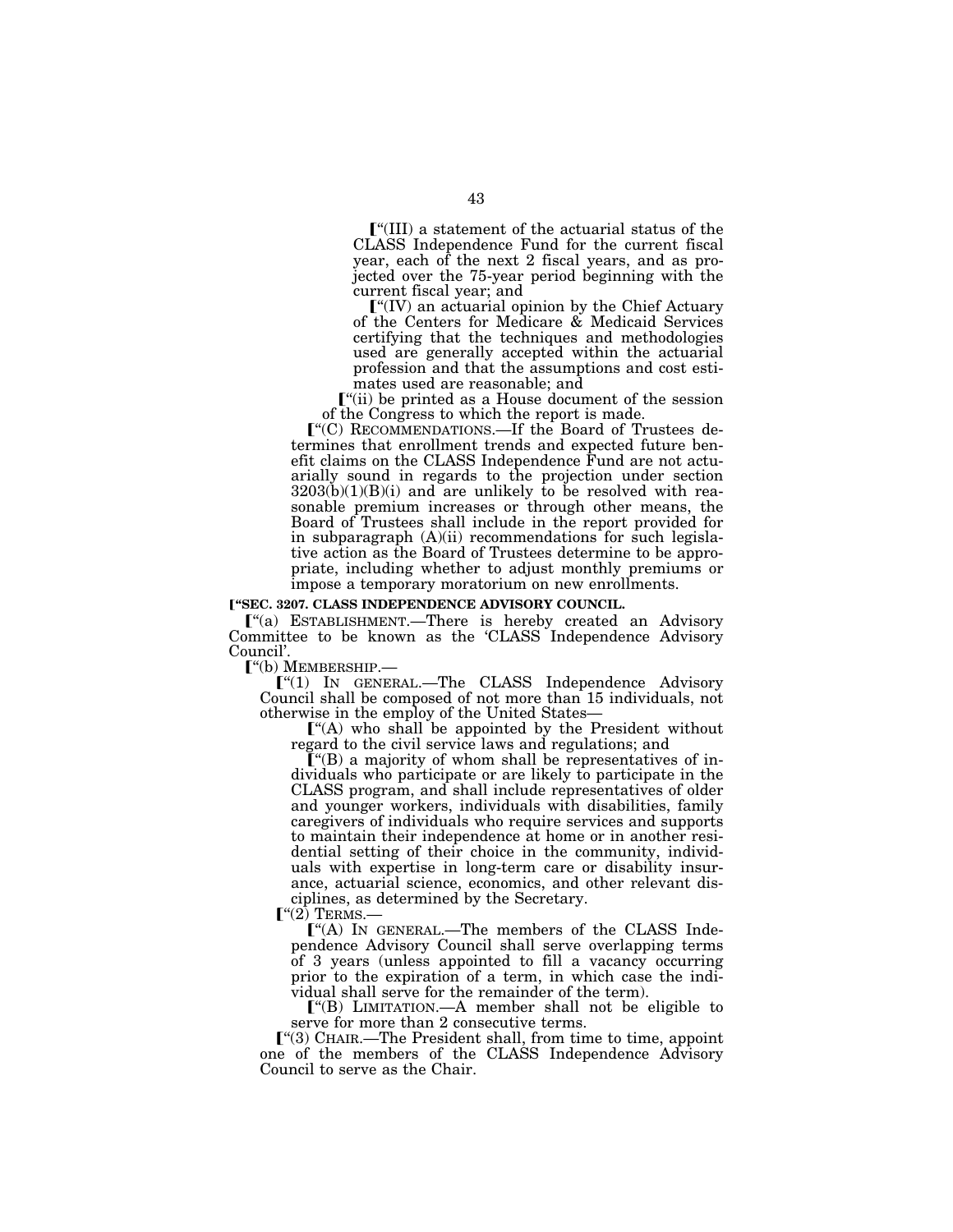$\lceil$ "(c) DUTIES.—The CLASS Independence Advisory Council shall advise the Secretary on matters of general policy in the administration of the CLASS program established under this title and in the formulation of regulations under this title including with respect to—

 $\llbracket$ "(1) the development of the CLASS Independence Benefit Plan under section 3203;

 $\llbracket$ "(2) the determination of monthly premiums under such plan; and

 $\llbracket$ <sup>"(3)</sup> the financial solvency of the program.

ø''(d) APPLICATION OF FACA.—The Federal Advisory Committee Act (5 U.S.C. App.), other than section 14 of that Act, shall apply to the CLASS Independence Advisory Council.

ø''(e) AUTHORIZATION OF APPROPRIATIONS.—

 $\lbrack$  (1) In GENERAL.—There are authorized to be appropriated to the CLASS Independence Advisory Council to carry out its duties under this section, such sums as may be necessary for fiscal year 2011 and for each fiscal year thereafter.

 $\lbrack$  "(2) AVAILABILITY.—Any sums appropriated under the authorization contained in this section shall remain available, without fiscal year limitation, until expended.

#### ø**''SEC. 3208. SOLVENCY AND FISCAL INDEPENDENCE; REGULATIONS; ANNUAL REPORT.**

ø''(a) SOLVENCY.—The Secretary shall regularly consult with the Board of Trustees of the CLASS Independence Fund and the CLASS Independence Advisory Council, for purposes of ensuring that enrollees premiums are adequate to ensure the financial solvency of the CLASS program, both with respect to fiscal years occurring in the near-term and fiscal years occurring over 20- and 75 year periods, taking into account the projections required for such periods under subsections  $(a)(1)(A)(i)$  and  $(b)(1)(B)(i)$  of section 3202.

ø''(b) NO TAXPAYER FUNDS USED TO PAY BENEFITS.—No taxpayer funds shall be used for payment of benefits under a CLASS Independent Benefit Plan. For purposes of this subsection, the term 'taxpayer funds' means any Federal funds from a source other than premiums deposited by CLASS program participants in the CLASS Independence Fund and any associated interest earnings.

<sup>"(c)</sup> REGULATIONS.—The Secretary shall promulgate such regulations as are necessary to carry out the CLASS program in accordance with this title. Such regulations shall include provisions to prevent fraud and abuse under the program.

ø''(d) ANNUAL REPORT.—Beginning January 1, 2014, the Secretary shall submit an annual report to Congress on the CLASS program. Each report shall include the following:

 $\mathfrak{f}^*(1)$  The total number of enrollees in the program.

 $\llbracket$ "(2) The total number of eligible beneficiaries during the fiscal year. ø''(3) The total amount of cash benefits provided during the

fiscal year.

 $\lceil$  "(4) A description of instances of fraud or abuse identified during the fiscal year.

 $\lceil$  "(5) Recommendations for such administrative or legislative action as the Secretary determines is necessary to improve the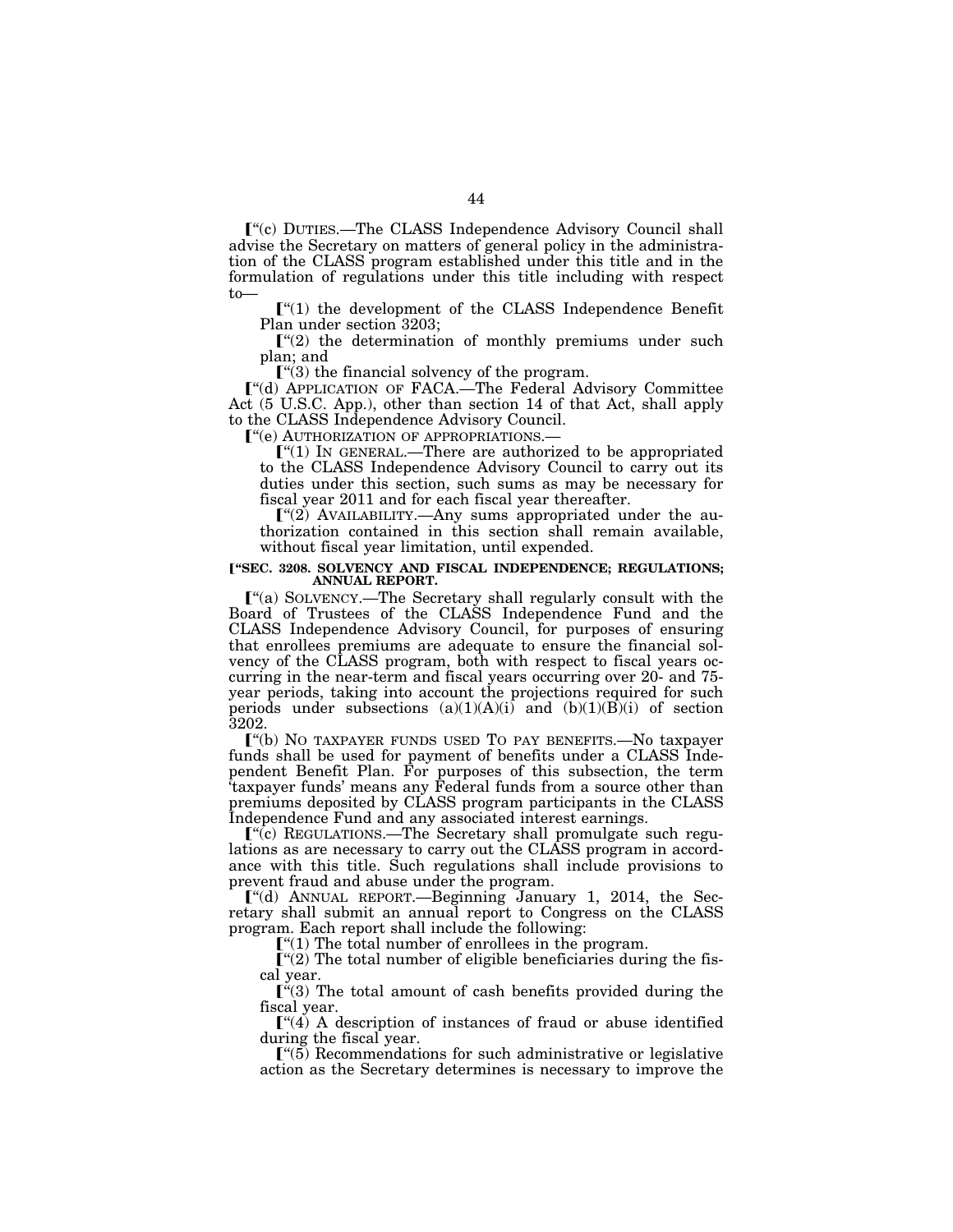program, ensure the solvency of the program, or to prevent the occurrence of fraud or abuse.

#### ø**''SEC. 3209. INSPECTOR GENERAL'S REPORT.**

øThe Inspector General of the Department of Health and Human Services shall submit an annual report to the Secretary and Congress relating to the overall progress of the CLASS program and of the existence of waste, fraud, and abuse in the CLASS program. Each such report shall include findings in the following areas:

 $\lbrack$  (1) The eligibility determination process.

 $\lbrack$ <sup>"(2)</sup> The provision of cash benefits.

 $\lceil$  (3) Quality assurance and protection against waste, fraud, and abuse.

 $\lbrack$ <sup>"(4)</sup> Recouping of unpaid and accrued benefits.

# ø**''SEC. 3210. TAX TREATMENT OF PROGRAM.**

ø''The CLASS program shall be treated for purposes of the Internal Revenue Code of 1986 in the same manner as a qualified longterm care insurance contract for qualified long-term care services."

ø(2) CONFORMING AMENDMENTS TO MEDICAID.—Section  $1902(a)$  of the Social Security Act (42 U.S.C. 1396a(a)), as amended by section 6505, is amended by inserting after paragraph (80) the following:

 $\llbracket$ <sup>"(81)</sup> provide that the State will comply with such regulations regarding the application of primary and secondary payor rules with respect to individuals who are eligible for medical assistance under this title and are eligible beneficiaries under the CLASS program established under title XXXII of the Public Health Service Act as the Secretary shall establish; and''.

ø(b) ASSURANCE OF ADEQUATE INFRASTRUCTURE FOR THE PROVI-SION OF PERSONAL CARE ATTENDANT WORKERS.—Section 1902(a) of the Social Security Act (42 U.S.C. 1396a(a)), as amended by subsection  $(a)(2)$ , is amended by inserting after paragraph  $(81)$  the following:

 $\llbracket$  (82) provide that, not later than 2 years after the date of enactment of the Community Living Assistance Services and Supports Act, each State shall—

 $\lceil$  "(A) assess the extent to which entities such as providers of home care, home health services, home and community service providers, public authorities created to provide personal care services to individuals eligible for medical assistance under the State plan, and nonprofit organizations, are serving or have the capacity to serve as fiscal agents for, employers of, and providers of employment-related benefits for, personal care attendant workers who provide personal care services to individuals receiving benefits under the CLASS program established under title XXXII of the Public Health Service Act, including in rural and underserved areas;

 $\lbrack$  ( $\lbrack$ <sup>"(B)</sup>) designate or create such entities to serve as fiscal agents for, employers of, and providers of employment-related benefits for, such workers to ensure an adequate supply of the workers for individuals receiving benefits under the CLASS program, including in rural and underserved areas; and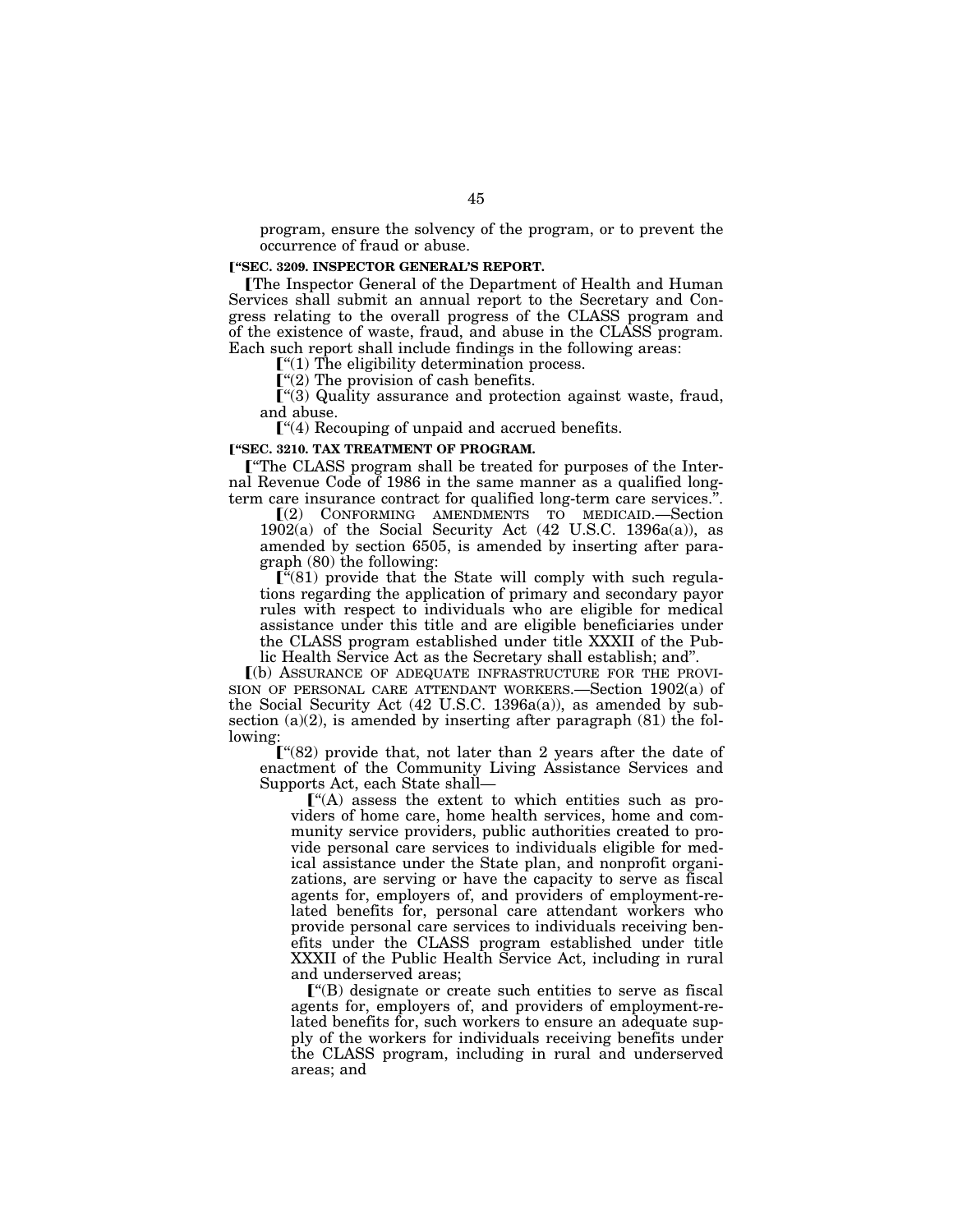$\lbrack$ <sup>"(C)</sup> ensure that the designation or creation of such entities will not negatively alter or impede existing programs, models, methods, or administration of service delivery that provide for consumer controlled or self-directed home and community services and further ensure that such entities will not impede the ability of individuals to direct and control their home and community services, including the ability to select, manage, dismiss, co-employ, or employ such workers or inhibit such individuals from relying on family members for the provision of personal care services.''.

ø(c) PERSONAL CARE ATTENDANTS WORKFORCE ADVISORY PANEL.—

 $(1)$  ESTABLISHMENT.—Not later than 90 days after the date of enactment of this Act, the Secretary of Health and Human Services shall establish a Personal Care Attendants Workforce Advisory Panel for the purpose of examining and advising the Secretary and Congress on workforce issues related to personal care attendant workers, including with respect to the adequacy of the number of such workers, the salaries, wages, and benefits of such workers, and access to the services provided by such workers.

 $(2)$  MEMBERSHIP.—In appointing members to the Personal Care Attendants Workforce Advisory Panel, the Secretary shall ensure that such members include the following:

 $(A)$  Individuals with disabilities of all ages.

 $\Gamma$ (B) Senior individuals.

 $\mathbf{I}(\mathbf{C})$  Representatives of individuals with disabilities.

ø(D) Representatives of senior individuals.

 $I(E)$  Representatives of workforce and labor organizations.

 $\Gamma(F)$  Representatives of home and community-based service providers.

 $\Gamma(G)$  Representatives of assisted living providers.

[(d) INCLUSION OF CLASS PROGRAM INFORMATION IN THE NA-TIONAL CLEARINGHOUSE FOR LONG-TERM CARE INFORMATION; EXTEN-SION OF FUNDING.—Section 6021(d) of the Deficit Reduction Act of 2005 (42 U.S.C. 1396p note) is amended—

 $(1)$  in paragraph  $(2)(A)$ 

 $\mathbf{I}(\hat{\mathbf{A}})$  in clause (ii), by striking "and" at the end;

 $\mathbf{I}(\mathbf{B})$  in clause (iii), by striking the period at the end and inserting "; and"; and

 $\mathbf{C}(C)$  by adding at the end the following:

 $\mathbf{I}^{\alpha}(iv)$  include information regarding the CLASS program established under title XXXII of the Public Health Service Act and information regarding how benefits provided under a CLASS Independence Benefit Plan differ from disability insurance benefits.''; and

 $(2)$  in paragraph (3), by striking "2010" and inserting  $"2015"$ .

 $(e)$  EFFECTIVE DATE.—The amendments made by subsections (a), (b), and (d) take effect on January 1, 2011.

 $f(f)$  RULE OF CONSTRUCTION.—Nothing in this title or the amendments made by this title are intended to replace or displace public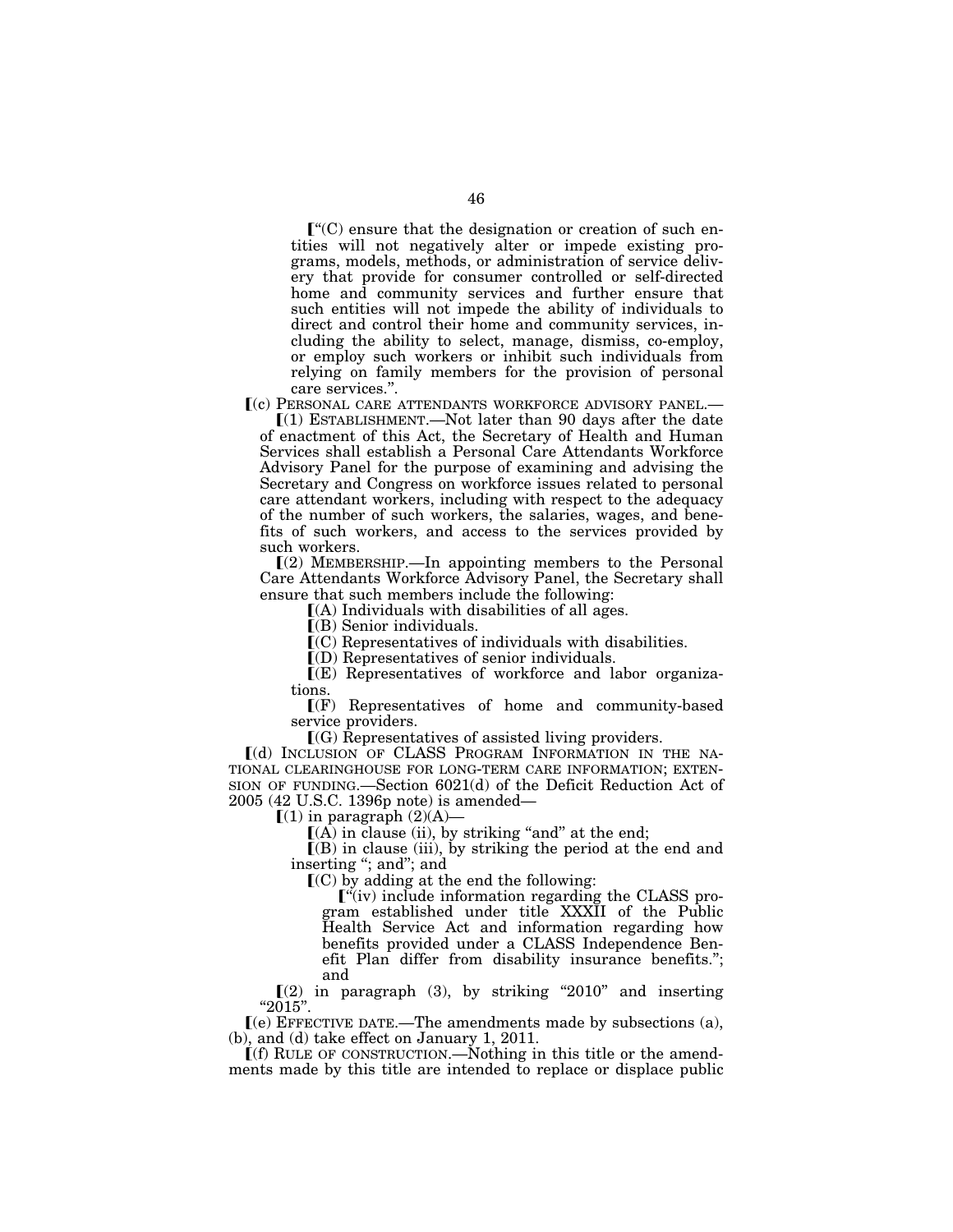or private disability insurance benefits, including such benefits that are for income replacement.

\* \* \* \* \* \* \*

#### **SOCIAL SECURITY ACT**

# \* \* \* \* \* \* \*

## TITLE XIX—GRANTS TO STATES FOR MEDICAL ASSISTANCE PROGRAMS

# \* \* \* \* \* \* \* STATE PLANS FOR MEDICAL ASSISTANCE

SEC. 1902. (a) A State plan for medical assistance must—  $(1)$  \* \*

\* \* \* \* \* \* \* (80) provide that the State shall not provide any payments for items or services provided under the State plan or under a waiver to any financial institution or entity located outside of the United States; *and* 

 $[(81)$  provide that the State will comply with such regulations regarding the application of primary and secondary payor rules with respect to individuals who are eligible for medical assistance under this title and are eligible beneficiaries under the CLASS program established under title XXXII of the Public Health Service Act as the Secretary shall establish;

 $(82)$  provide that, not later than 2 years after the date of enactment of the Community Living Assistance Services and Supports Act, each State shall—

 $(A)$  assess the extent to which entities such as providers of home care, home health services, home and community service providers, public authorities created to provide personal care services to individuals eligible for medical assistance under the State plan, and nonprofit organizations, are serving or have the capacity to serve as fiscal agents for, employers of, and providers of employment-related benefits for, personal care attendant workers who provide personal care services to individuals receiving benefits under the CLASS program established under title XXXII of the Public Health Service Act, including in rural and underserved areas;

 $($ B) designate or create such entities to serve as fiscal agents for, employers of, and providers of employment-related benefits for, such workers to ensure an adequate supply of the workers for individuals receiving benefits under the CLASS program, including in rural and underserved areas; and

 $\mathbf{C}(C)$  ensure that the designation or creation of such entities will not negatively alter or impede existing programs, models, methods, or administration of service delivery that provide for consumer controlled or self-directed home and community services and further ensure that such entities will not impede the ability of individuals to direct and con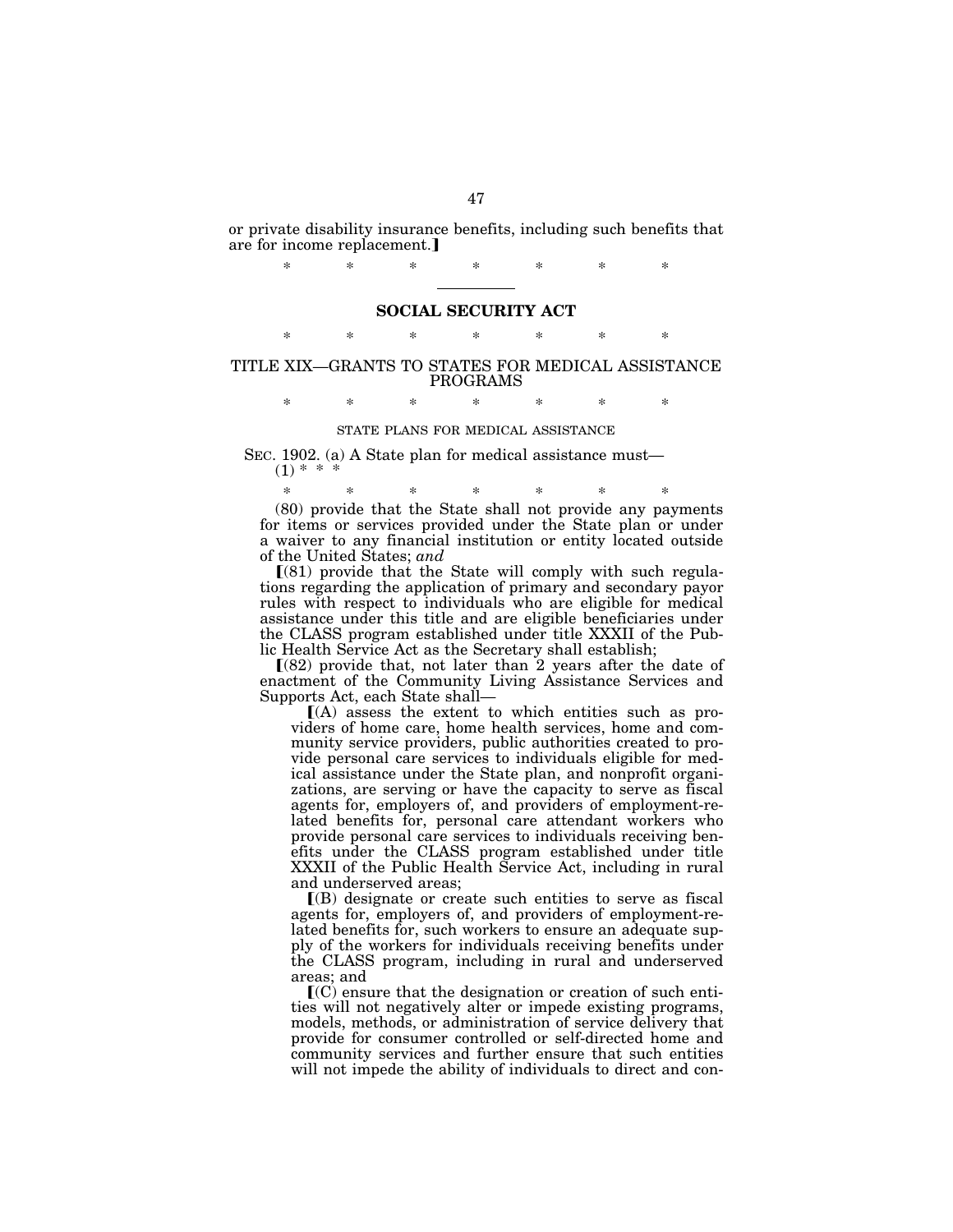trol their home and community services, including the ability to select, manage, dismiss, co-employ, or employ such workers or inhibit such individuals from relying on family members for the provision of personal care services; and<sup>1</sup>

 $(83)$  (81) provide for implementation of the payment models specified by the Secretary under section 1115A(c) for implementation on a nationwide basis unless the State demonstrates to the satisfaction of the Secretary that implementation would not be administratively feasible or appropriate to the health care delivery system of the State.

\* \* \* \* \* \* \*

# **DEFICIT REDUCTION ACT OF 2005**  \* \* \* \* \* \* \*

# **TITLE VI—MEDICAID AND SCHIP**

# **Subtitle A—Medicaid**

\* \* \* \* \* \* \*

# **CHAPTER 2—LONG-TERM CARE UNDER MEDICAID**

# \* \* \* \* \* \* \* **Subchapter B—Expanded Access to Certain**

# **Benefits**

## **SEC. 6021. EXPANSION OF STATE LONG-TERM CARE PARTNERSHIP PROGRAM.**

 $(a) * * *$ 

\* \* \* \* \* \* \* (d) NATIONAL CLEARINGHOUSE FOR LONG-TERM CARE INFORMATION.—

 $(1) * * * *$ 

(2) DUTIES.—

(A) IN GENERAL.—The National Clearinghouse for Long-Term Care Information shall—

 $(i)$  \*

(ii) provide objective information to assist consumers with the decisionmaking process for determining whether to purchase long-term care insurance or to pursue other private market alternatives for purchasing long-term care and provide contact information for additional objective resources on planning for long-term care needs; *and* 

(iii) maintain a list of States with State long-term care insurance partnerships under the Medicaid program that provide reciprocal recognition of long-term care insurance policies issued under such partnerships[; and**]**.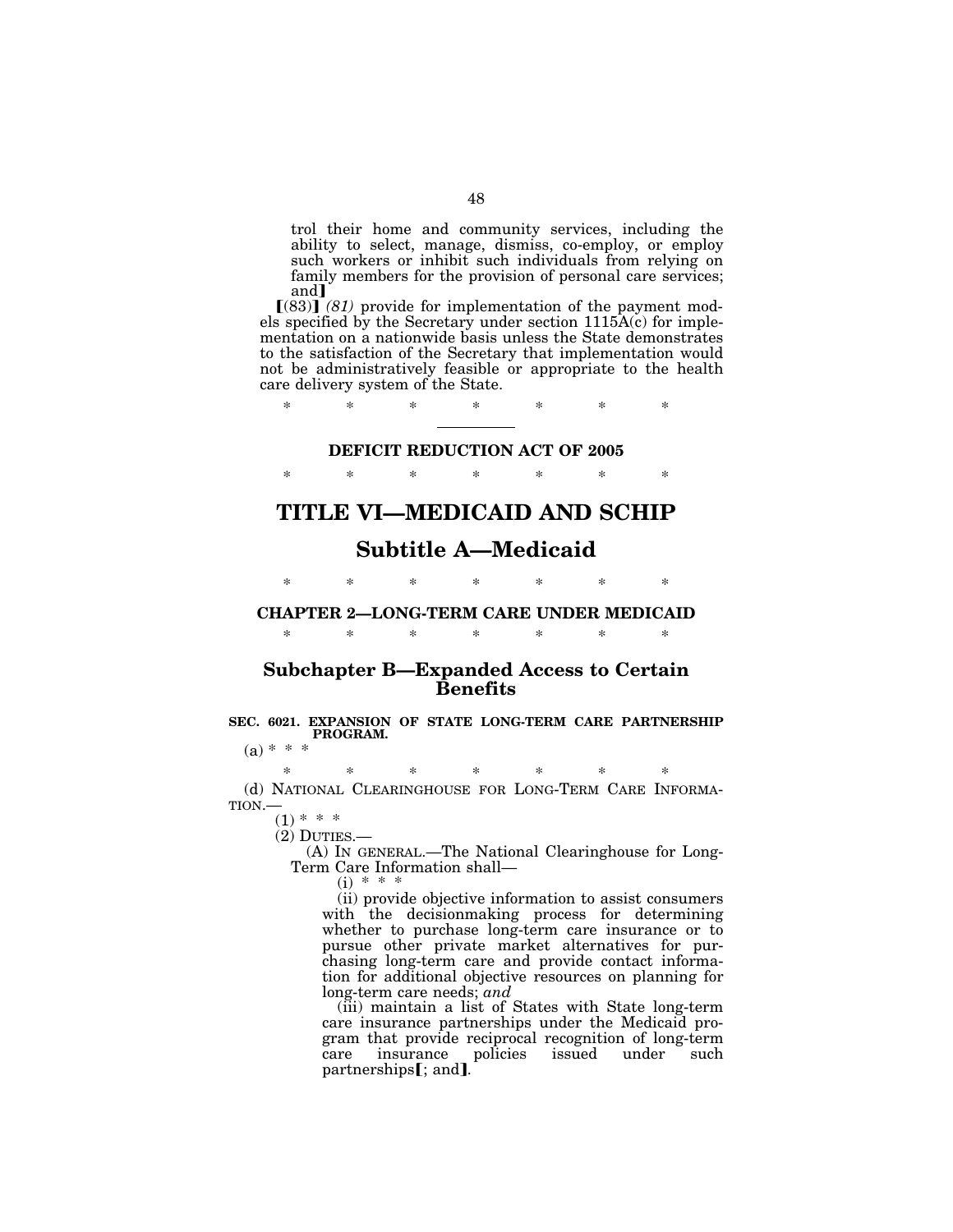ø(iv) include information regarding the CLASS program established under title XXXII of the Public Health Service Act and information regarding how benefits provided under a CLASS Independence Benefit Plan differ from disability insurance benefits.]

\* \* \* \* \* \* \* (3) APPROPRIATION.—Out of any funds in the Treasury not otherwise appropriated, there is appropriated to carry out this subsection, \$3,000,000 for each of fiscal years 2006 through  $[2015] 2010.$ 

\* \* \* \* \* \* \*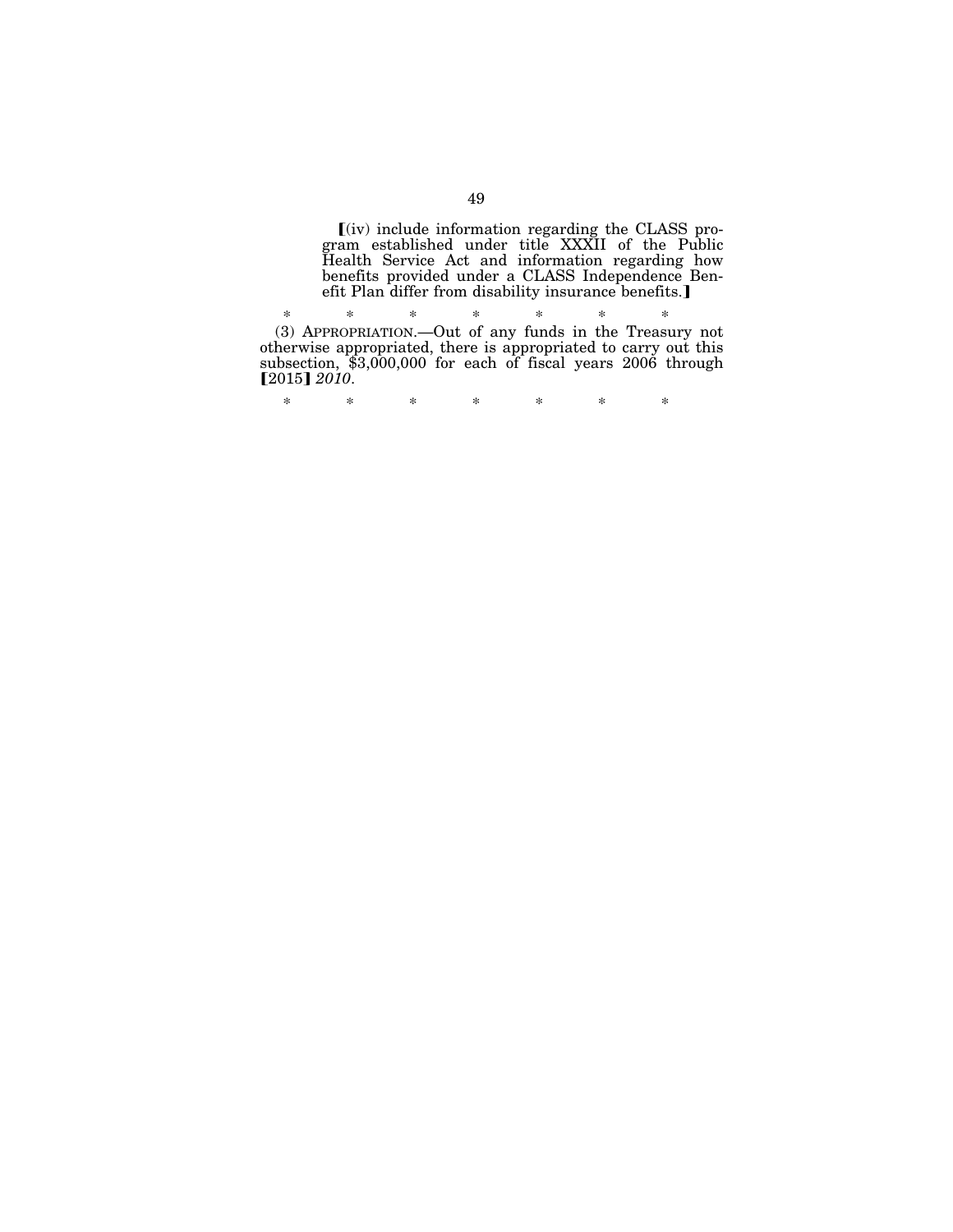## VII. DISSENTING VIEWS

#### DISSENTING VIEWS ON H.R. 1173, FISCAL RESPONSIBILITY AND RETIREMENT SECURITY ACT OF 2011

We are opposed to H.R. 1173, the so-called Fiscal Responsibility and Retirement Security Act of 2011. This bill would repeal the Community Living Assistance Services and Supports (CLASS) Act that was enacted as part of the Affordable Care Act in 2010. In considering H.R. 1173, precious Committee time has been used on the repeal of something that will not be implemented. H.R. 1173 does nothing to advance the nation's economic recovery, and it does nothing to address the long-term care needs of the nation. It serves only to divide and distract.

There is clearly a need for a national effort to address the growing costs of and demand for long-term care. This pressing concern must be addressed responsibly. The national average cost of a private room in a nursing home is \$70,000 per year, and the average rate for a home health aide is \$25 per hour. These are costs that are well beyond the means of average middle-class families, senior citizens, and individuals with disabilities. There are presently tax incentives for qualified long-term care insurance policies. However, private insurance is not the answer for all, or even most, American families. Many families simply cannot afford the high cost of these policies, which become significantly more expensive as individuals grow older. Presently, private insurance pays for only about seven percent of all spending on long-term care, with approximately seven million policies in force. The typical purchaser of such private insurance has income of more than \$75,000 per year and three-fourths of the policyholders have liquid assets in excess of \$100,000. In contrast, one-half of all spending on long-term care is paid for by the federal government and the states through Medicaid—a program that is only available to low-income individuals and families. Long-term care services makes up approximately one-third of federal and state Medicaid spending—\$111 billion in 2009. The CLASS Act should remain on the books, even in its dormant form, as a reminder of the need to address the long-term care needs of the nation and to serve as a guide in fulfilling this endeavor.

We agree with many of the policy issues raised by our colleagues in the Committee on Energy and Commerce during their mark-up of H.R. 1173.1 We also rebut two claims that were made during the Ways and Means mark-up of H.R. 1173.

First, it was claimed during the mark-up that repeal of the CLASS Act was necessary in order to prevent a court ordering the Administration to implement the CLASS program. This claim is highly dubious. No such case has yet been filed in court. Furthermore, the Congressional Research Services analysis that was cited in making this claim does not suggest that such an outcome would be likely. The analysis, when read in its entirety, notes that there

<sup>1</sup>See Dissenting Views, House Report 112–342, Part 1.